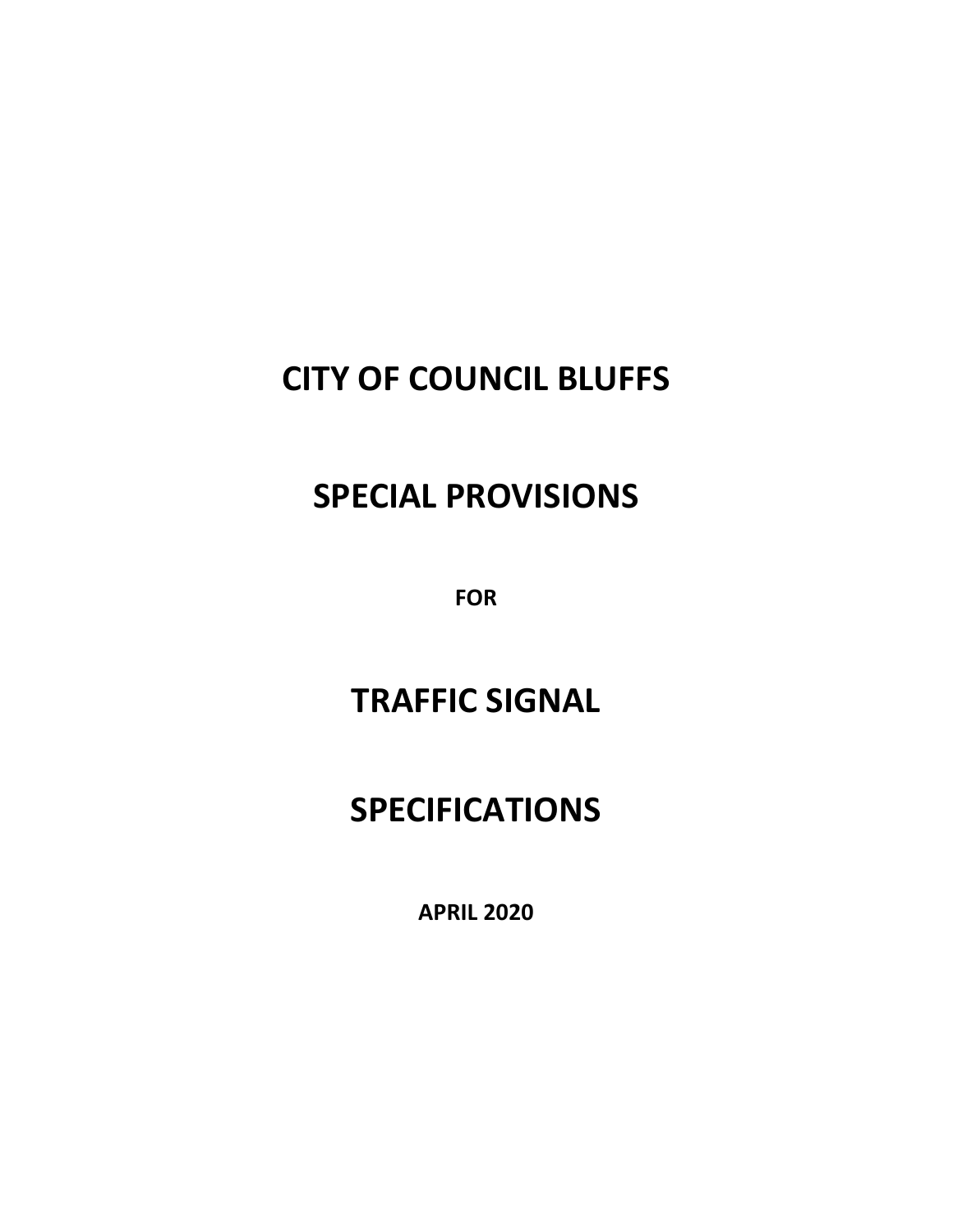Purpose: to give technical guidance for equipment specified in the **TRAFFIC SIGNAL SPECIFICATIONS 2020** document.

## **A. TRAFFIC CONTROLLER UNIT**

No supplemental information. Contact City Traffic Engineer for comments/questions.

## **B. MALFUNCTION MANAGEMENT UNIT**

## **1.0 FUNCTIONS**

## **1.1 GENERAL**

This specification sets forth the minimum requirements for a shelf-mountable, sixteen channel, solidstate Malfunction Management Unit (MMU) with Ethernet capability. The MMU shall meet as a minimum, all applicable sections of the *NEMA Standards Publication No. TS2-2003 (R2008)*  including *NEMA TS-2 Amendment #4-2012*. Where differences occur, this specification shall govern.

## **1.1.1 NEMA TS-2 AMENDMENT #4-2012 FOR FLASHING YELLOW ARROW**

The MMU shall be fully compliant with the requirements of the *NEMA TS-2 Amendment #4-2012*  for Flashing Yellow Arrow. This standard defines the operation of a Type **MMU** device. The MMU itself shall be labeled as an **MMU**.

## **1.2 MONITORING FUNCTIONS**

The following monitoring functions shall be provided in addition to those required by the NEMA Standard Section 4.

## **1.2.1 DUAL INDICATION MONITOR**

Dual Indication monitoring shall detect simultaneous input combinations of active Green (Walk), Yellow, or Red (Don't Walk) field signal inputs on the same channel. In Type 12 mode this monitoring function detects simultaneous input combinations of active Green and Yellow, Green and Red, Yellow and Red, Walk and Yellow, or Walk and Red field signal inputs on the same channel.

When voltages on two inputs of a vehicle channel are sensed as active for more than 450 msec, the MMU shall enter the fault mode, transfer the OUTPUT relay contacts to the Fault position, and indicate the DUAL INDICATION fault. The MMU shall remain in the fault mode until the unit is reset by the RESET button or the EXTERNAL RESET input. When voltages on two inputs of a vehicle channel are sensed as active for less than 200 msec, the MMU shall not transfer the OUTPUT relay contacts to the Fault position.

When operating with Port 1 communications enabled, Bit #68 (Spare Bit #2) of the Type #129 response frame shall be set to indicate a Dual Indication fault has been detected.

Dual Indication Monitoring shall be disabled when the RED ENABLE input is not active.

## **1.2.1.1 DUAL INDICATION PROGRAMMING**

Programming shall be provided to enable the Dual Indication monitoring function for the Green and Red, Green and Yellow, and Yellow and Red combinations for each individual channel. In the Type 12 mode, the Walk inputs shall be logically ordered with the Green inputs for purposes of Dual Indication programming.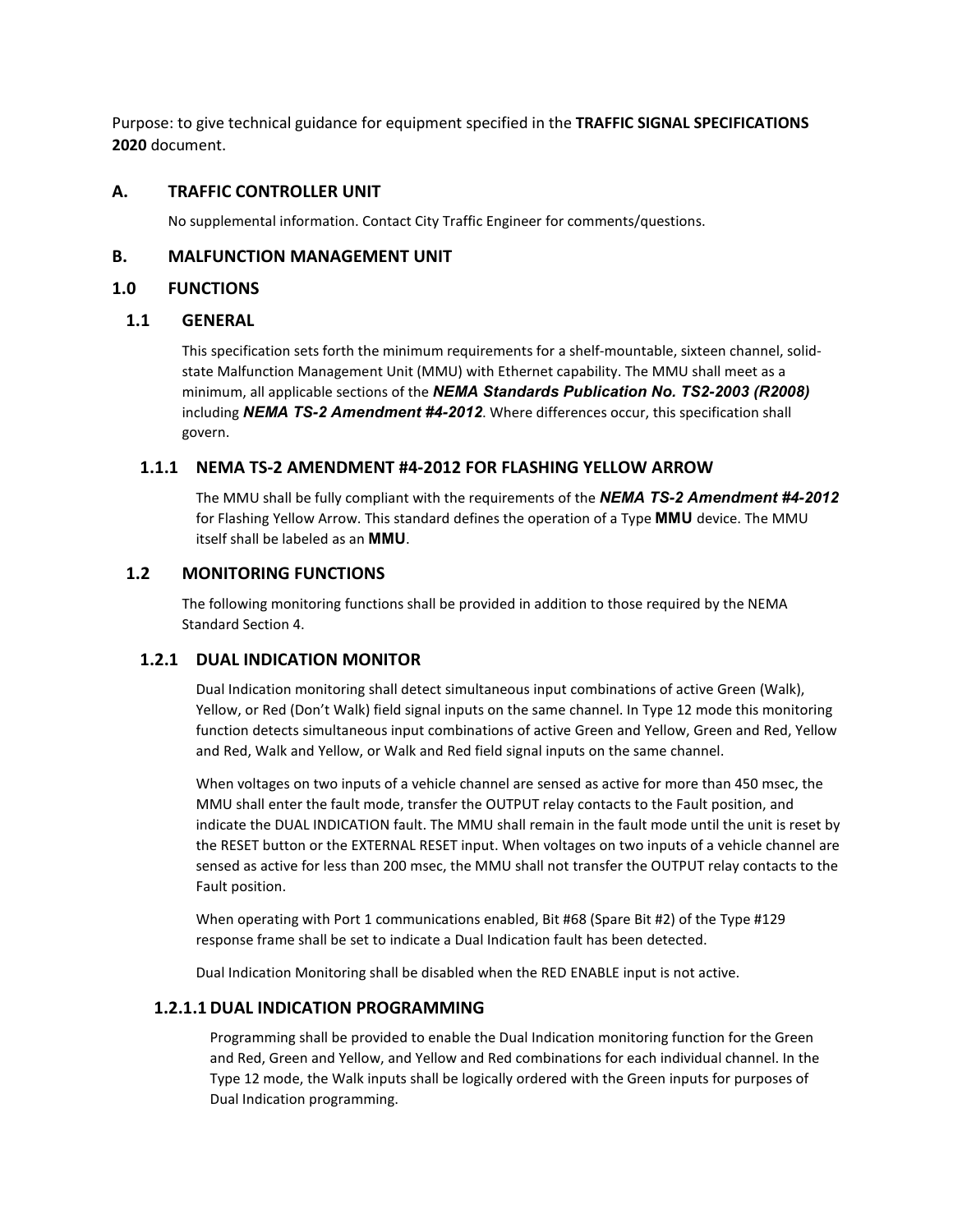## **1.2.2 FIELD CHECK MONITORING**

The Field Check Monitor function shall provide two modes of operation, Field Check Fault and Field Check Status.

Field Check Monitoring shall be disabled when the RED ENABLE input is not active.

## **1.2.2.1 FIELD CHECK MONITOR**

In the Field Check Fault mode, when the field signal input states sensed by the MMU do not correspond with the data provided by the Controller Unit in the Type #0 message for 10 consecutive messages, the MMU shall enter the fault mode, transfer the OUTPUT relay contacts to the Fault position, and indicate the FIELD CHECK FAIL fault. Bit #67 (Spare Bit #1) of the Type #129 response frame shall be set to indicate a Field Check fault has been detected. The MMU shall remain in the fault mode until the unit is reset by the RESET button or the EXTERNAL RESET input.

## **1.2.2.2 FIELD CHECK STATUS**

The Field Check Status mode shall work in combination with the other fault monitoring functions of the MMU. When a Conflict, Red Fail, Clearance Fail, or Dual Indication Fail triggers the MMU, the Channel Status Display and Fault Status Display shall correspond to that detected fault. If Field Check errors were detected while the fault was being timed, the inputs on which the Field Check errors were detected shall be reported on the Channel Status display. Bit #67 (Spare Bit #1) of the Type #129 response frame shall also be set to indicate Field Check errors have been detected.

## **1.2.2.3 FIELD CHECK PROGRAMMING**

Programming shall be provided to enable the Field Check monitoring function for each Green, Yellow, and Red input individually. Programming shall be provided to enable the Field Check monitoring function for channel 2, 4, 6, and 8 Walk input individually when operating in the Type 12 with SDLC mode.

## **1.2.3 RECURRENT PULSE MONITORING**

The Signal Monitor shall detect Conflict, Red Fail, and Dual Indication faults that result from intermittent or flickering field signal inputs. These recurring pulses shall result in a latching fault with the RECURRENT PULSE STATUS indicated along with the resulting Conflict, Red Fail, or Dual Indication status. An option shall be provided to disable the RP detect function for testing purposes.

When operating with Port 1 communications enabled, Bit #69 (Spare Bit #3) of the Type #129 response frame shall be set to indicate a Recurrent Pulse status has been detected.

## **1.2.4 EXTERNAL WATCHDOG MONITORING**

The MMU shall provide the capability to monitor an optional external logic level output from a Controller Unit or other external cabinet circuitry. If the MMU does not receive a change in state on the EXTERNAL WATCHDOG input for 1500 msec (+100 msec), the MMU shall enter the fault mode, transfer the OUTPUT relay contacts to the Fault position, and indicate the WATCHDOG fault. The MMU shall remain in the fault mode until the unit is reset by the RESET button or the EXTERNAL RESET input. An MMU Power Failure shall reset the WATCHDOG fault state of the monitor. The EXTERNAL WATCHDOG input shall be wired to connector MSB-S.

When operating with Port 1 communications enabled, Bit #70 (Spare Bit #4) of the Type #129 response frame shall be set to indicate an External Watchdog fault has been detected.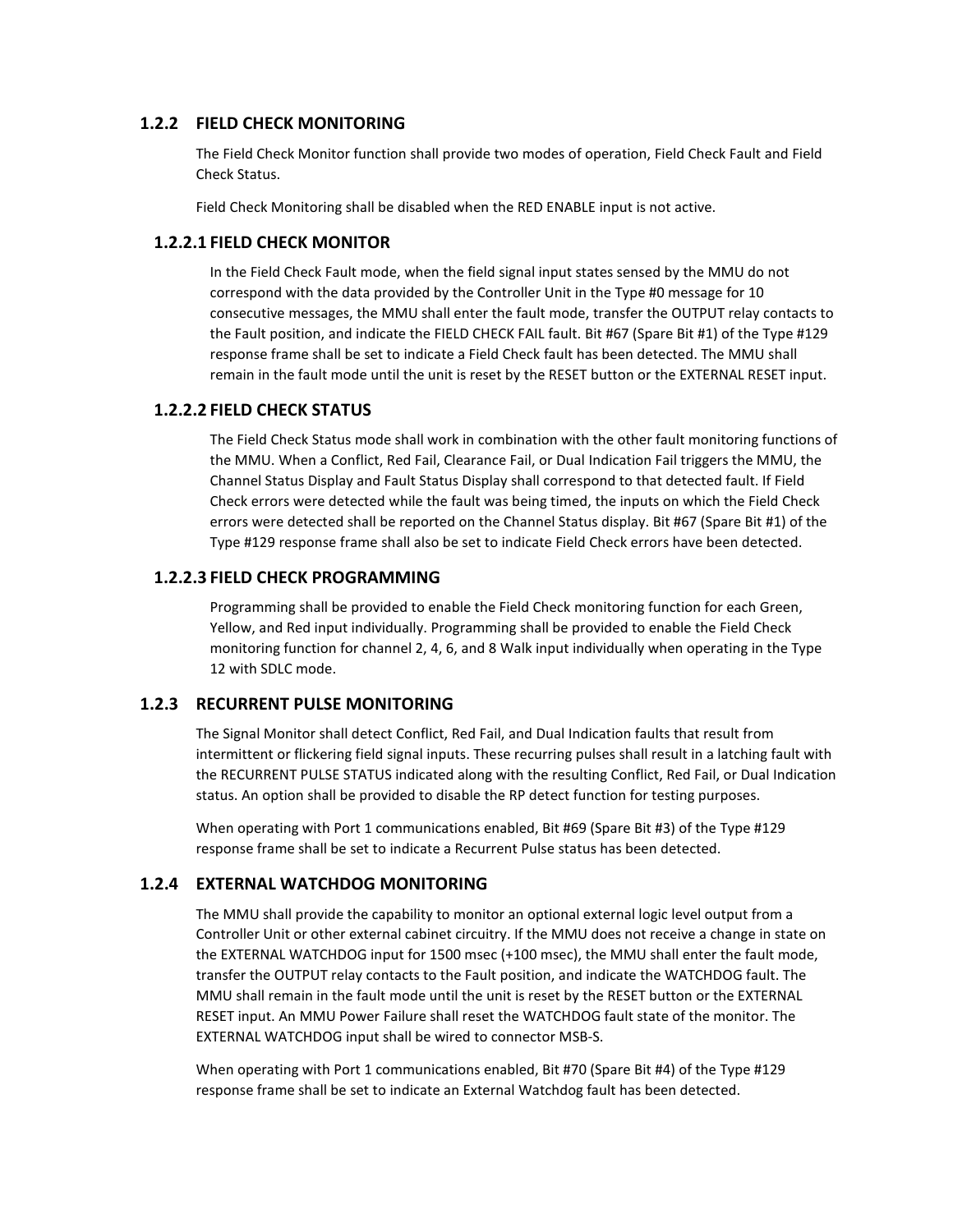## **1.2.5 TYPE FAULT MONITOR**

The MMU shall verify at power-up that the Type 12 or Type 16 operating mode as determined by the TYPE SELECT input is consistent with the mode set by the last external reset.

Detection of a Type Fault shall place the MMU into the fault mode, transfer the OUTPUT relay contacts to the Fault position, and indicate the TYPE 12/16 fault. The MMU shall remain in the fault mode until the unit is reset by the RESET button or the EXTERNAL RESET input. An MMU Power Failure shall reset the Type Fault state of the monitor.

#### **1.2.6 FLASHING YELLOW ARROW PPLT SUPPORT**

The MMU shall be designed to monitor an intersection with up to four approaches using the four section Flashing Yellow Arrow (FYA) movement as specified by NEMA TS-2 Amendment #4-2012. Twelve cabinet configurations shall be supported for the MMU Type 16 mode and four modes for the Type 12 mode, in order to support cabinet configurations limited by the number of load switches provided and the capabilities of the Controller Unit. The MMU shall be designed to provide the same fault coverage for the FYA approaches as it does for conventional protected left turn phases, including Conflict, Red Fail, Dual Indication, and both Minimum Yellow and Minimum Yellow Plus Red Clearance monitoring.

#### **1.3 CONFIGURATION OPTIONS**

#### **1.3.1 WALK DISABLE OPTION**

This option will modify the operation of Red Fail and Dual Indication Monitoring in the TS-1 Type 12 mode only. When enabled, the Red Fail and Dual Indication Monitoring function will not monitor the Walk field outputs. Absence of signals on the Green, Yellow, and Red field outputs of a channel will place the MMU into the Red Fail fault mode causing the Output relay contacts to transfer. Presence of active signals on the Walk output will not cause a Dual Indication when concurrent with active Red or Yellow signals.

#### **1.3.2 LED SIGNAL THRESHOLD ADJUST**

The MMU shall provide the capability to sense field signal inputs with the following thresholds: Conflict, Dual Indication Low Threshold Signal Inputs (Green, Yellow, and Red)

Red Fail High Threshold Signal Inputs (Green, Yellow, and Red) No Detect .................................................................................... less than 50 Vrms Detect......................................................................................greater than 70 Vrms

## **1.3.3 CVM LOG DISABLE OPTION**

The MMU shall provide a means to disable the logging of CVM fault events.

#### **1.3.4 CVM 3X/DAY LATCH OPTION**

The MMU shall provide a mode for allowing up to two CVM events in a 24 hour period to be nonlatching. The third CVM event in a 24 hour period shall be latching. Following the third event a power cycle shall reset the count from 3 to 2. A manual reset shall reset the count to 0.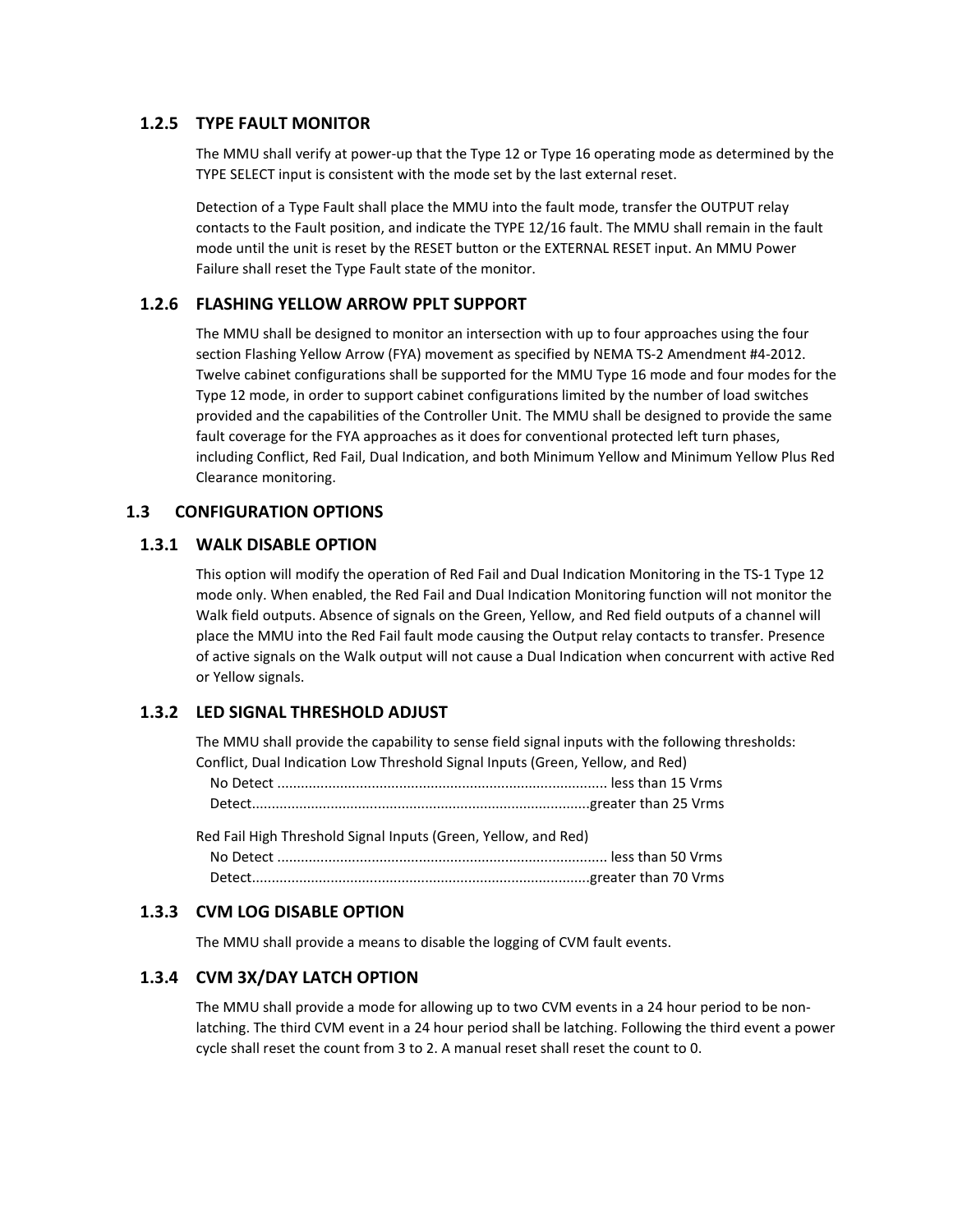#### **1.4 DISPLAY FUNCTIONS**

The following display functions shall be provided in addition to those required by the NEMA TS-2 Standard Section 4. A PC shall not be required to display the following parameters.

#### **1.4.1 FIELD SIGNAL VOLTAGES DISPLAY**

A mode shall be provided to display the RMS voltage of each field signal input. If the MMU is not in the fault mode, the displayed voltage will be the currently applied RMS voltage. If the MMU is in the fault mode, the displayed voltage will be the applied RMS voltage at the time of the fault.

#### **1.4.2 CABINET CONTROL SIGNAL VOLTAGES DISPLAY**

A mode shall be provided to display the RMS voltage of the AC Line and Red Enable, the frequency of the AC Line, and the ambient temperature measured at the MMU. If the MMU is not in the fault mode, the displayed values will be the currently applied values. If the MMU is in the fault mode, the displayed values will be the applied values at the time of the fault.

#### **1.4.3 FIELD CHECK STATUS DISPLAY**

When the MMU is in the fault mode, a display screen for the front panel display shall be provided to identify all field signal inputs with Field Check status.

#### **1.4.4 RECURRENT PULSE STATUS DISPLAY**

When the MMU is in the fault mode, a display screen for the front panel display shall be provided to identify all field signal inputs with Recurrent Pulse status.

#### **1.4.5 CONFIGURATION DISPLAY**

A display mode for the front panel display shall be provided that allows the setting and viewing of all MMU configuration parameters. The configuration parameters provided on the program card shall be viewable only. A PC shall not be required to completely program or view the MMU configuration parameters.

## **1.4.6 EVENT LOGS DISPLAY**

A display mode for the front panel display shall be provided to review all details of the Previous Fail log, AC Line log, and the Monitor Reset log.

## **1.4.7 CLOCK SET DISPLAY**

A display mode for the front panel display shall be provided to view and set the time and date of the MMU real time clock.

#### **1.5 OPERATING MODES**

The MMU shall operate in both the Type 12 mode and Type 16 mode as required by the NEMA Standard.

#### **1.5.1 TS-1 TYPE 12 WITH SDLC MODE**

The MMU shall be capable of operating in the Type 12 mode with SDLC communications enabled on Port 1. The Channel Status display shall operate in the Type 12 configuration and provide the Field Check function for up to four pedestrian Walk inputs.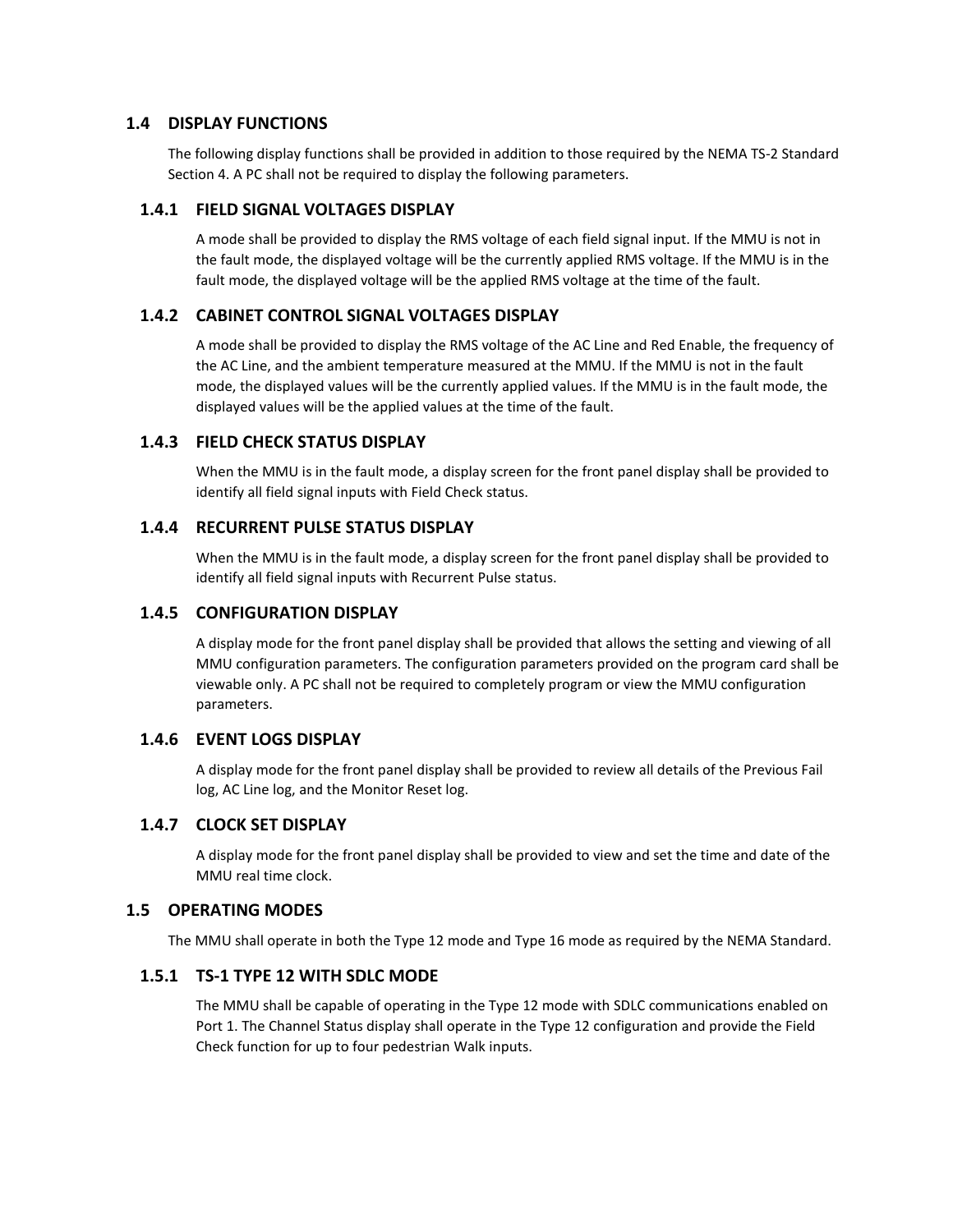## **2.0 HARDWARE**

#### **2.1 ENCLOSURE**

## **2.1.1 SIZE**

The MMU shall be compact so as to fit in limited cabinet space. It shall be possible to install on a shelf that is at least 7" deep. Overall dimensions, including mating connectors and harness, shall not exceed 10.5" x 4.5" x 11" (H x W x D).

## **2.1.2 MATERIAL**

The enclosure shall be constructed of sheet aluminum with a minimum thickness of 0.062", and shall be finished with an attractive and durable protective coating. Model, serial number, and program information shall be permanently displayed on the top surface.

## **2.2 ELECTRONICS**

## **2.2.1 MICROPROCESOR MONITOR**

A microprocessor shall be used for all timing and control functions. Continuing operation of the microprocessor shall be verified by an independent monitor circuit, which shall force the OUTPUT RELAY to the de-energized "fault" state and illuminate the DIAGNOSTIC indicator if a pulse is not received from the microprocessor within a defined period not to exceed 500 ms. Only an MMU Power Failure shall reset the DIAGNOSTIC fault state of the monitor.

#### **2.2.2 RMS VOLTAGE MEASUREMENT**

High speed sampling techniques shall be used to determine the true RMS value of the AC field inputs. Each AC input shall be sampled a minimum of 32 times per line cycle. The RMS voltage measurement shall be insensitive to phase, frequency, and waveform distortion.

## **2.2.3 SOCKETS**

In the interest of reliability, no IC sockets shall be used.

#### **2.2.4 BATTERY**

All user programmed configuration settings shall be stored in an electrically erasable programmable read-only memory (EEPROM). Designs using a battery to maintain configuration data shall not be acceptable. If a battery is used, it shall provide power only to the real time clock.

## **2.2.5 FIELD INPUT TERMINALS**

All 120 VAC field terminal inputs shall provide an input impedance of at least 150K ohms and be terminated with a discrete resistor having a power dissipation rating of 0.5 Watts or greater.

#### **2.2.6 COMPONENT TEMPERATURE RANGE**

All electrical components used in the MMU except the front panel Status LCD shall be rated by the component manufacturer to operate over the full NEMA temperature range of -34 $\degree$ C to +74 $\degree$ C.

## **2.2.7 PRINTED CIRCUIT BOARDS**

All printed circuit boards shall meet the requirements of the NEMA Standard plus the following requirements to enhance reliability: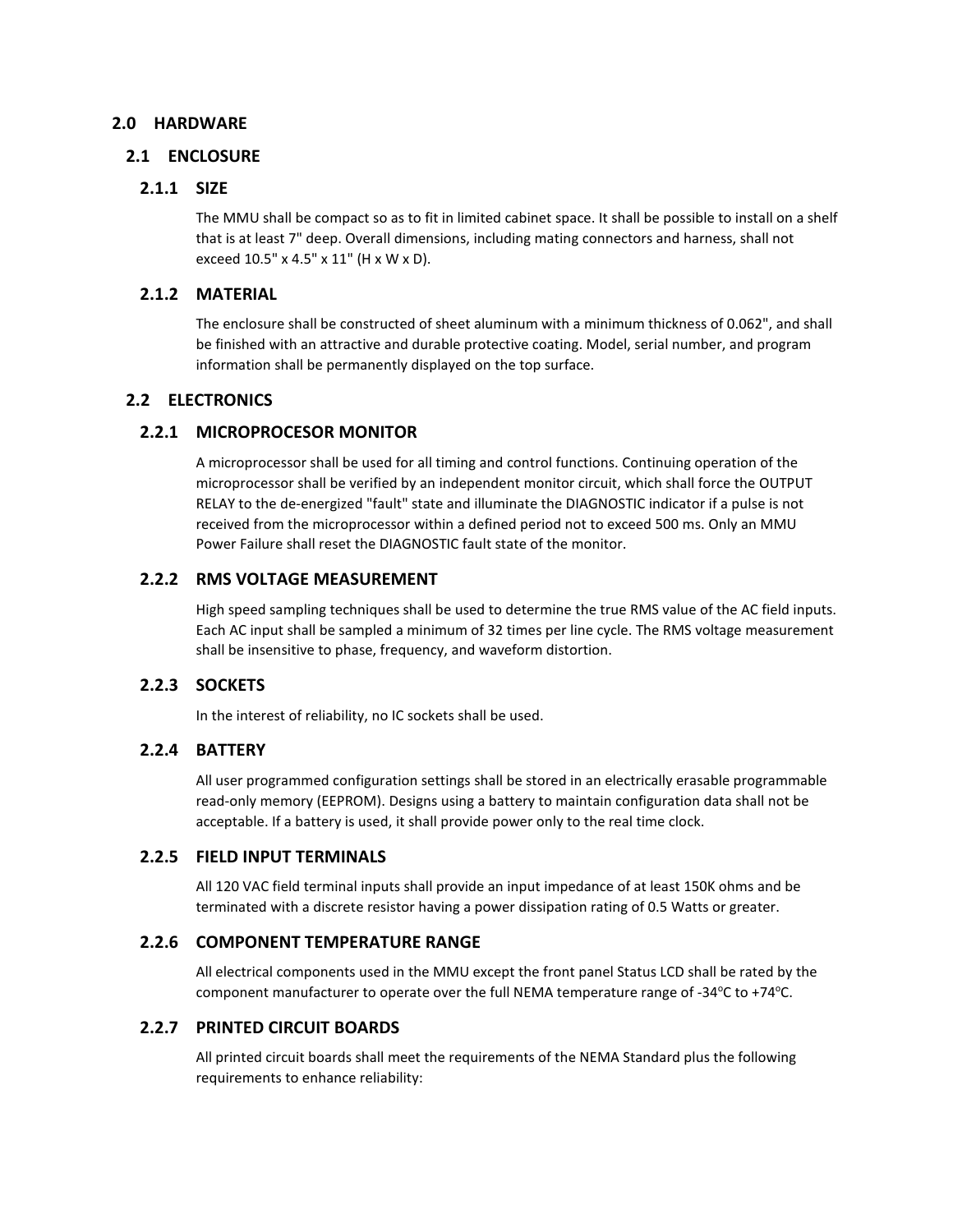- a) Both sides of the printed circuit board shall be covered with a solder mask material.
- b) The circuit reference designation for all components and the polarity of all capacitors and diodes shall be clearly marked adjacent to the component. Pin #1 for all integrated circuit packages shall be designated on both sides of all printed circuit boards.
- c) All printed circuit board assemblies shall be coated on both sides with a clear moisture-proof and fungus-proof sealant.

## **2.3 FRONT PANEL AND CONNECTORS**

#### **2.3.1 MMU STATUS DISPLAY**

A four line by 20 character alpha-numeric LCD display shall be provided to report MMU status, time and date, menu navigation, etc. This display shall be separate from the full intersection channel status display.

## **2.3.2 FULL INTERSECTION CHANNEL STATUS DISPLAY**

A separate Red, Yellow, and Green indicator shall be provided for the channel status LCD display for each channel to show full intersection status simultaneously. For Type 12 mode operation a separate Red, Yellow, Green and Walk indicator shall be provided for each channel to show full intersection status simultaneously. Individual icons shall also be provided to indicate channels involved in a fault.

#### **2.3.3 LED DISPLAY INDICATORS**

The following LED display indicators shall be provided:

## **2.3.3.1 POWER INDICATOR**

The green POWER indicator shall flash at a rate of 2Hz when the AC LINE voltage is below the drop-out level. It shall illuminate steadily when the AC LINE voltage returns above the restore level. It shall extinguish when the AC Line voltage is less than 75 Vrms.

#### **2.3.3.2 FAULT INDICATOR**

The red FAULT indicator shall illuminate when the MMU is in the fault mode and the OUTPUT relay has transferred to the Fault position.

#### **2.3.3.3 PORT 1 RECEIVE INDICATOR**

The yellow RECEIVE indicator shall illuminate for a 40 msec pulse each time a Port 1 message is correctly received from the Controller Unit.

#### **2.3.3.4 PORT 1 TRANSMIT INDICATOR**

The yellow TRANSMIT indicator shall illuminate for a 40 msec pulse each time a Port 1 message is transmitted from the MMU.

#### **2.3.3.5 COMM RECEIVE INDICATOR**

The yellow COMM indicator shall illuminate for a 40 msec pulse each time a message is correctly received on the ECcom communications port (Ethernet or EIA-232).

#### **2.3.3.6 DIAGNOSTIC INDICATOR**

The red DIAGNOSTIC indicator shall illuminate when the MMU has detected an internal diagnostic failure.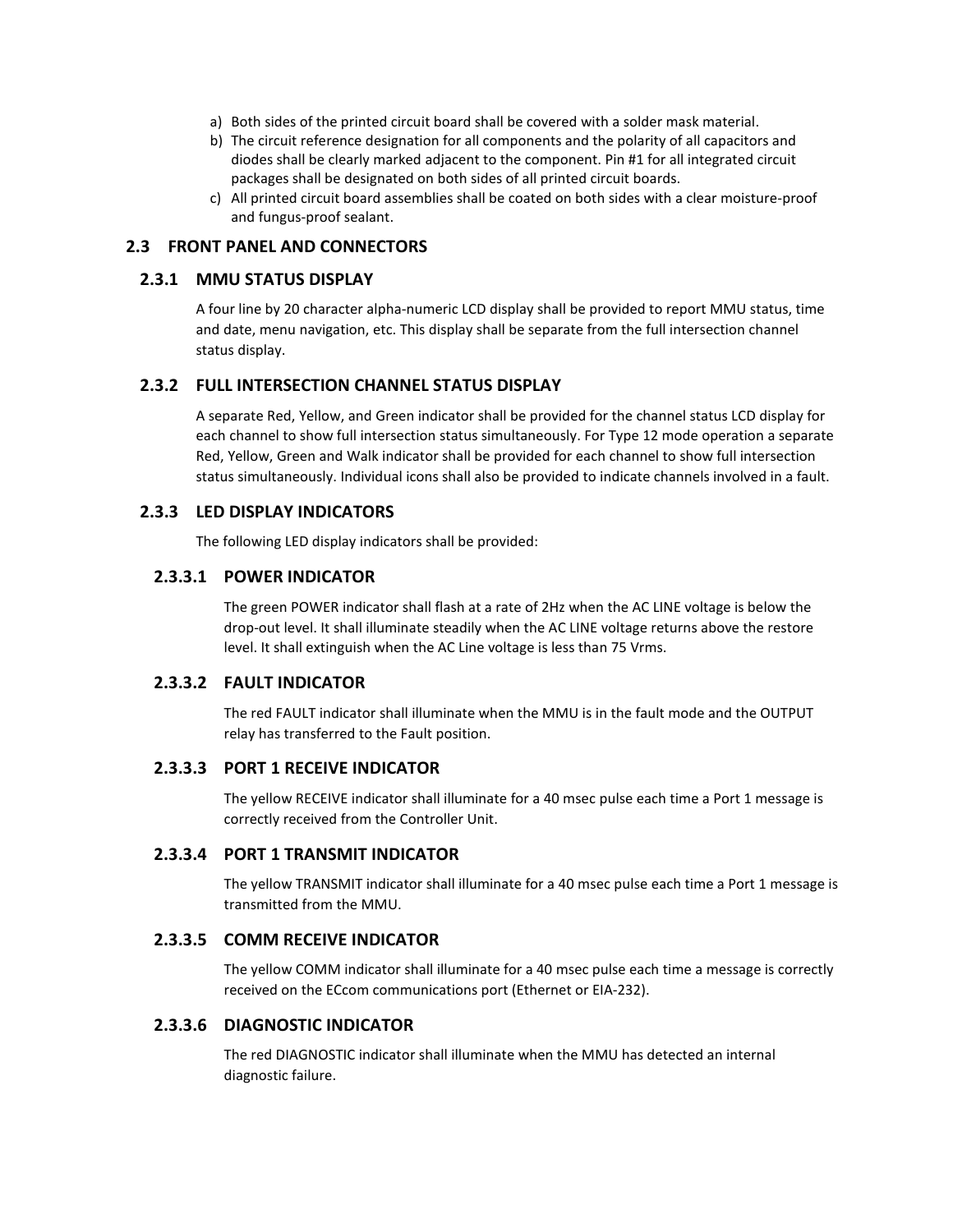## **2.3.4 CONTROLS**

All displays, controls, and connectors shall be mounted on the front panel of the MMU.

#### **2.3.4.1 HELP BUTTON**

A momentary contact button shall be provided the initiates the context sensitive help system described in 0.

## **2.3.4.2 MS CONNECTORS**

The MS connectors on the MMU shall have a metallic shell and be attached to the chassis internally. The connectors shall be mounted on the front of the unit in accordance with the following: Connector A shall mate with a MS 3116 22-55 SZ, and Connector B shall mate with a MS 3116 16-26 S.

In the interest of reliability and repair ability, printed circuit board mounted MS connectors shall not be acceptable. Internal MS harness wire shall be a minimum of AWG #22, 19 strands.

## **2.3.4.3 ETHERNET PORT**

An Ethernet port capable of a minimum 10 Mbps operation shall be provided on the front panel. The Ethernet port shall be electrically isolated from the MMU electronics and shall provide a minimum of 1500 Vrms isolation. The connector shall be an RJ-45 eight pin connector.

## **2.4 MONITOR CONFIGURATION PARAMETERS**

All NEMA standard configuration parameters shall be provided by a program card meeting the requirements of clause 4.3.6 of NEMA TS-2. All configuration parameters for functions and options beyond the requirements of the standard shall be stored in non-volatile memory within the MMU. This memory shall be programmable from the front panel menu driven interface, data downloaded via the ECcom port, or loaded from shadow memory located on the program card (see 0).

## **2.5 PROGRAM CARD MEMORY**

The program card supplied with the MMU shall provide non-volatile memory that contains the configuration parameters for the enhanced features of the MMU, such that transferring the program card to a different MMU completely configures that MMU. The non-volatile memory device used on the program card shall not utilize any I/O pins designated as "Reserved" by NEMA TS-2.

## **3.0 EVENT LOGGING FUNCTIONS**

## **3.1 GENERAL**

The MMU shall be capable of storing in non-volatile memory a minimum of 100 events. Each event shall be marked with the time and date of the event. These events shall consist of fault events, AC Line events, reset events, and configuration change events. The capability to assign a four digit identification number and 30 character description to the unit shall be provided. The event logs shall be uploaded to a PC using the serial port of the MMU and Windows based software provided by the manufacturer.

Each event log report shall contain the following information:

- a) Monitor ID#: a four digit (0000-9999) ID number and 30 character description assigned to the monitor.
- b) Time and Date: time and date of occurrence.
- c) Event Number: identifies the record number in the log. Event #1 is the most recent event.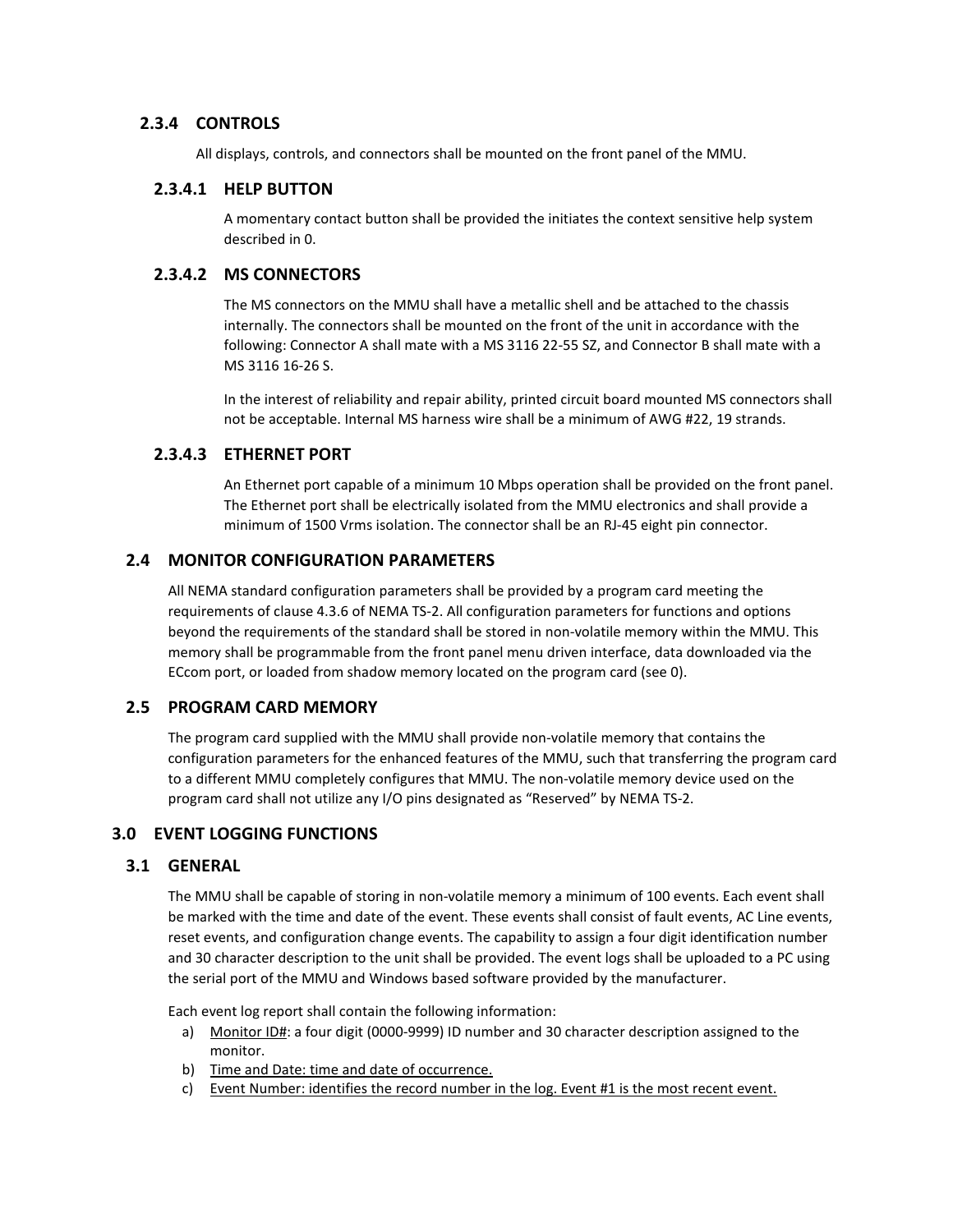## **3.1.1 WAN NETWORK DISCOVERY**

The communications software running on the PC shall be able to search the network and display a list of IP addresses and Monitor IDs of MMUs responding on the network. The communications software shall also be capable of making changes to the MMU network parameters such as IP address and subnet mask.

## **3.1.2 ETHERNET PORT HTML INTERFACE**

An HTML based capability shall be provided in the MMU to configure the network parameters of the MMU Ethernet port using a standard HTML browser.

## **3.2 REPORTS**

## **3.2.1 MONITOR STATUS REPORT (CS)**

The Current Status report shall contain the following information:

- a) Fault Type: the fault type description.
- b) Field Status: the current GYR(W) field status and field RMS voltages if the monitor is not in the fault state, or the latched field status and field RMS voltages and fault channel status at the time of the fault.
- c) Cabinet Temperature: the current temperature if the monitor is not in the fault state, or the latched temperature at the time of the fault.
- d) AC Line Voltage: the current AC Line voltage and frequency if the monitor is not in the fault state, or the AC Line voltage and frequency at the time of the fault.
- e) Control Input Status: the current state and RMS voltages of the Red Enable input & Load Switch Flash bit input if the monitor is not in the fault state, or the status latched at the time of the fault.

## **3.2.2 PREVIOUS FAULT LOG (PF)**

The Previous Fault log shall contain the following information:

- a) Fault Type: the fault type description.
- b) Field Status: the latched field status with RMS voltages, fault channel status, RP Detect status and Field Check status at the time of the fault.
- c) Cabinet Temperature: the latched temperature at the time of the fault.
- d) AC Line Voltage: the AC Line voltage & frequency at the time of the fault.
- e) Control Input Status: the latched state of the Red Enable input at the time of the fault.

## **3.2.3 AC LINE EVENT LOG (AC)**

The AC Line log shall contain the following information:

a) Event Type: describes the type of AC Line event that occurred. Power-up - AC on, monitor performed a cold start Interrupt - AC Line < Brownout level Restore - AC restored from AC brown-out or AC interruption (AC Off), no cold start b) AC Line Voltage: the AC Line voltage & frequency at the time of the event.

## **3.2.4 MONITOR RESET LOG (MR)**

The Monitor Reset log shall contain the following information:

a) The monitor was reset from a fault by the front panel Reset button, or External Reset input, or a no latched event clear.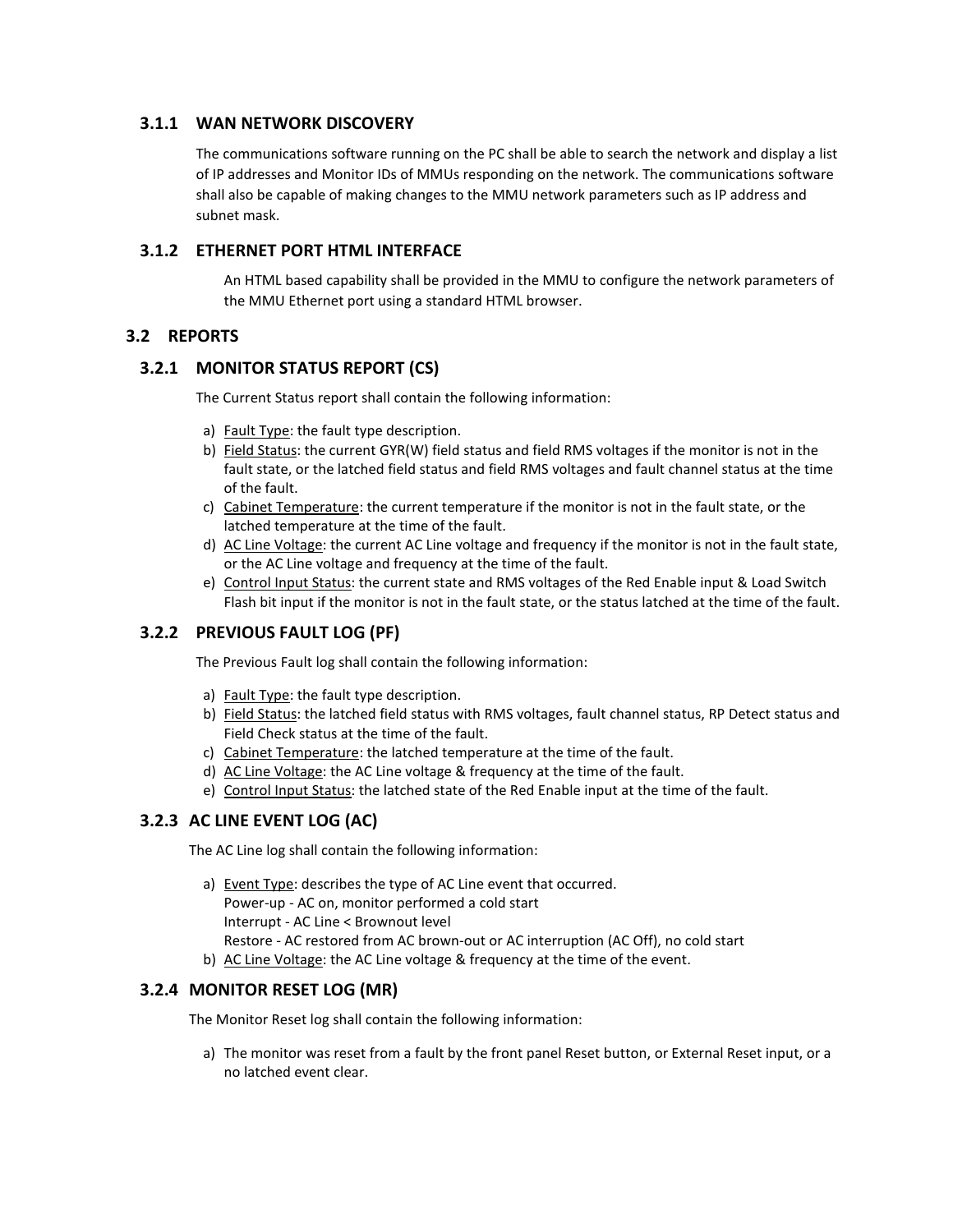## **3.2.5 CONFIGURATION CHANGE LOG (CF)**

The Configuration Change log shall contain the following information:

- a) The status of all configuration programming including the contents of the Program Card.
- b) Any configuration programming inputs such as 24V Inhibit, Port 1 Disable, Type Select.
- c) Configuration Check Value: A unique check value that is based on the configuration of items #a and #b above.

The log shall also indicate which items have been changed since the last log entry.

## **3.2.6 SIGNAL SEQUENCE LOG (SSQ)**

A minimum of five logs shall be provided that graphically display all field signal states and Red Enable for up to 30 seconds prior to the current fault trigger event. The resolution of the display shall be at least 50 milliseconds.

#### **3.3 REMOTE MONITOR CONFIGURATION**

#### **3.3.1 SETUP WIZARD**

A setup mode shall be provided by the Windows based software that automatically configures the Dual Indication enable, Field Check enable, Red Fail enable, and Minimum Yellow plus Red Clearance enable parameters from user input consisting only of channel assignment and class (vehicle, ped, ppturn, fya, etc.) responses.

#### **3.3.2 UPLOAD FROM FILE**

All configuration parameters for functions and options beyond the requirements of the standard shall be programmable by transferring a file from a PC to the MMU via the front panel Ethernet port. These parameters shall be stored in nonvolatile memory in the MMU.

#### **3.3.3 DOWNLOAD TO FILE**

All configuration parameters for functions and options beyond the requirements of the standard shall be downloadable to a PC by transferring a file from the MMU to a PC via the front panel Ethernet port.

## **C. TS2 TYPE 1 CABINET ASSEMBLY**

## **1.0 CABINET DESIGN AND CONSTRUCTION**

The cabinet shall be constructed from type 5052-H32 aluminum with a minimum thickness of 0.125 inches (3.175mm).

The cabinet shall be designed and manufactured with materials that will allow rigid mounting, whether intended for pole, base or pedestal mounting. The cabinet must not flex on its mount.

The cabinet shall have an internally mounted document drawer with telescopic drawer slides.

A rain channel shall be incorporated into the design of the main door opening to prevent liquids from entering the enclosure. The cabinet door opening must be a minimum of 80 percent of the front surface of the cabinet.

The top of the cabinet shall incorporate a 1-inch (25mm) slope toward the rear to prevent rain accumulation.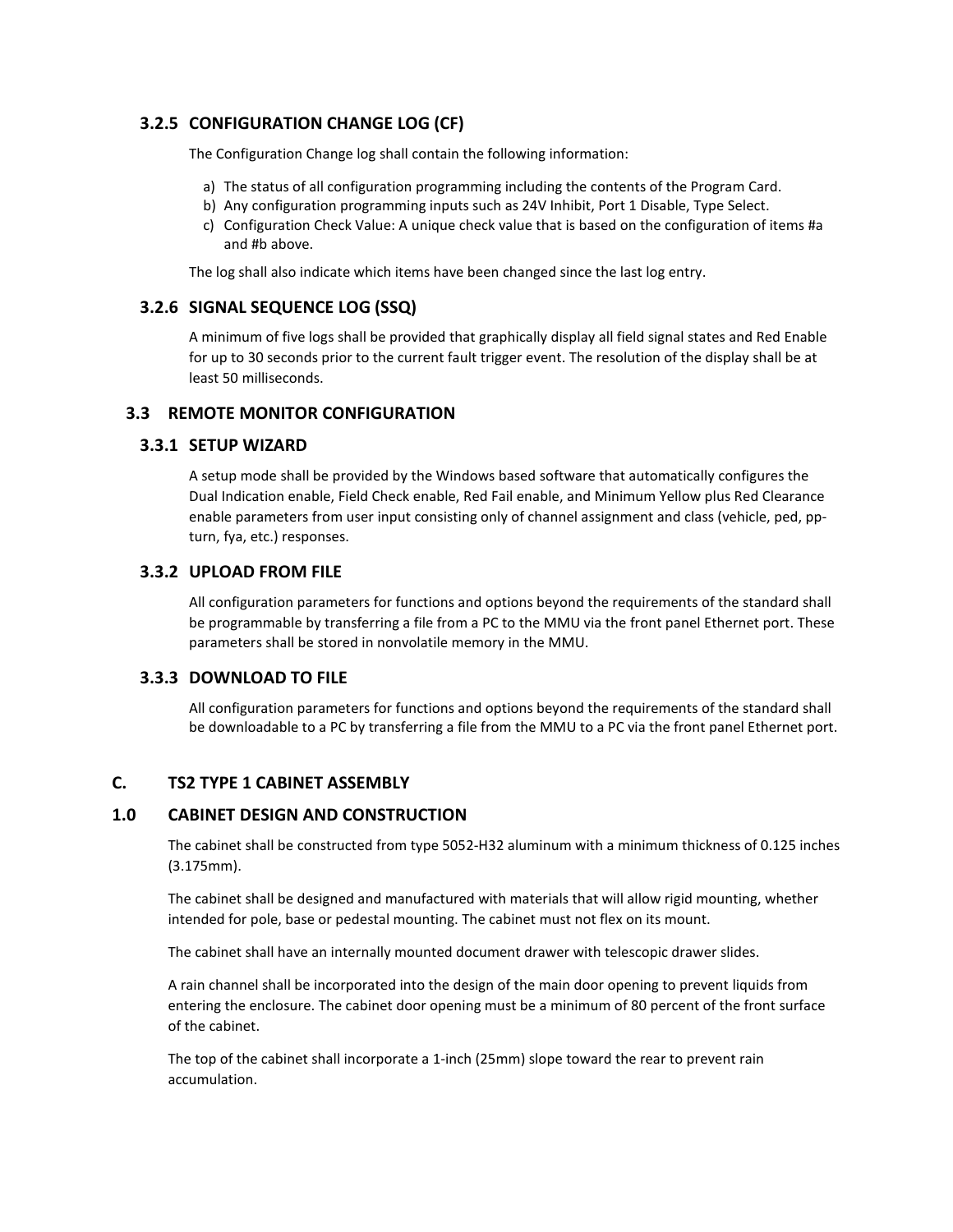Unless otherwise specified, the cabinet shall be supplied with a natural aluminum finish outside. Sufficient care shall be taken in handling to ensure that scratches are minimized. All surfaces shall be free from weld flash. Welds shall be smooth, neatly formed, free from cracks, blow holes and other irregularities. All sharp edges shall be ground smooth.

All seams shall be sealed with RTV sealant or equivalent material on the interior of the cabinet.

All cabinets shall be supplied with two removable shelves manufactured from 5052H32 aluminum. Shelf shall be a minimum of 10 inches (254mm) deep.

One set of four (4) vertical "C" channels shall be mounted on each interior side wall of the cabinet for the purpose of mounting the cabinet components and 2 on the back wall. The channels shall accommodate spring mounted nuts or studs. All mounting rails shall extend to within 7 inches (178mm) of the top and bottom of the cabinets.

The main door and police door-in-door shall close against a weatherproof and dustproof, closed-cell neoprene gasket seal. The gasket material for the main door shall be a minimum of 0. 188 inches (4.775mm) thick by 1.00 inch (25mm) wide. The gasket material for the police door shall be a minimum of 0.188 inches (4.775mm) thick by 0.500 inches (13mm) wide. The gaskets shall be permanently bonded tithe cabinet.

The lower section of the cabinet shall be equipped with a louvered air entrance. The air inlet shall be large enough to allow sufficient airflow per the rated fan capacity. Louvers must satisfy the NEMA rod entry test for 3R ventilated enclosures. A noncorrosive, vermin- and insect-proof, removable air filter shall be secured to the air entrance. The filter shall fit snugly against the cabinet door wall.

The roof of the cabinet shall incorporate an exhaust plenum with a vent screen. Perforations in the vent screen shall not exceed 0.125 inches (3.175mm) in diameter.

The main door shall be equipped with a three-point latching mechanism.

The handle of the door shall utilize a shank of 5/8 of an inch minimum diameter. The handle shall include a hasp for the attachment of an optional padlock. The cabinet door handle shall rotate clockwise to open. The lock assembly shall be positioned so that the handle shall not cause any interference with the key when opening the cabinet door.

The main door hinge shall be a one-piece, continuous piano hinge with a stainless steel pin running the entire length of the door. The hinge shall be attached in such a manner that no rivets or bolts are exposed.

The main door shall include a mechanism capable of holding the door open at approximately 90, 120, and 150 degrees under windy conditions.

The main door shall be equipped with a Corbin tumbler lock No. 2. Two keys shall be supplied. The police door-in-door shall be provided with a treasury type lock Corbin No. 2 or exact equivalent and one key.

All base mounted cabinets shall be supplied with anchor bolts to properly secure the cabinet to its base. The cabinet flange for securing the anchor bolts shall not protrude outward from the bottom of the cabinet. When a size 5 cabinet is furnished, two anchor bolts shall be provided. Size 6 and 7 cabinets shall be provided with four anchor bolts.

Each cabinet shall be of sufficient size to accommodate all equipment. At a minimum, the minimal cabinet sizes are as follows: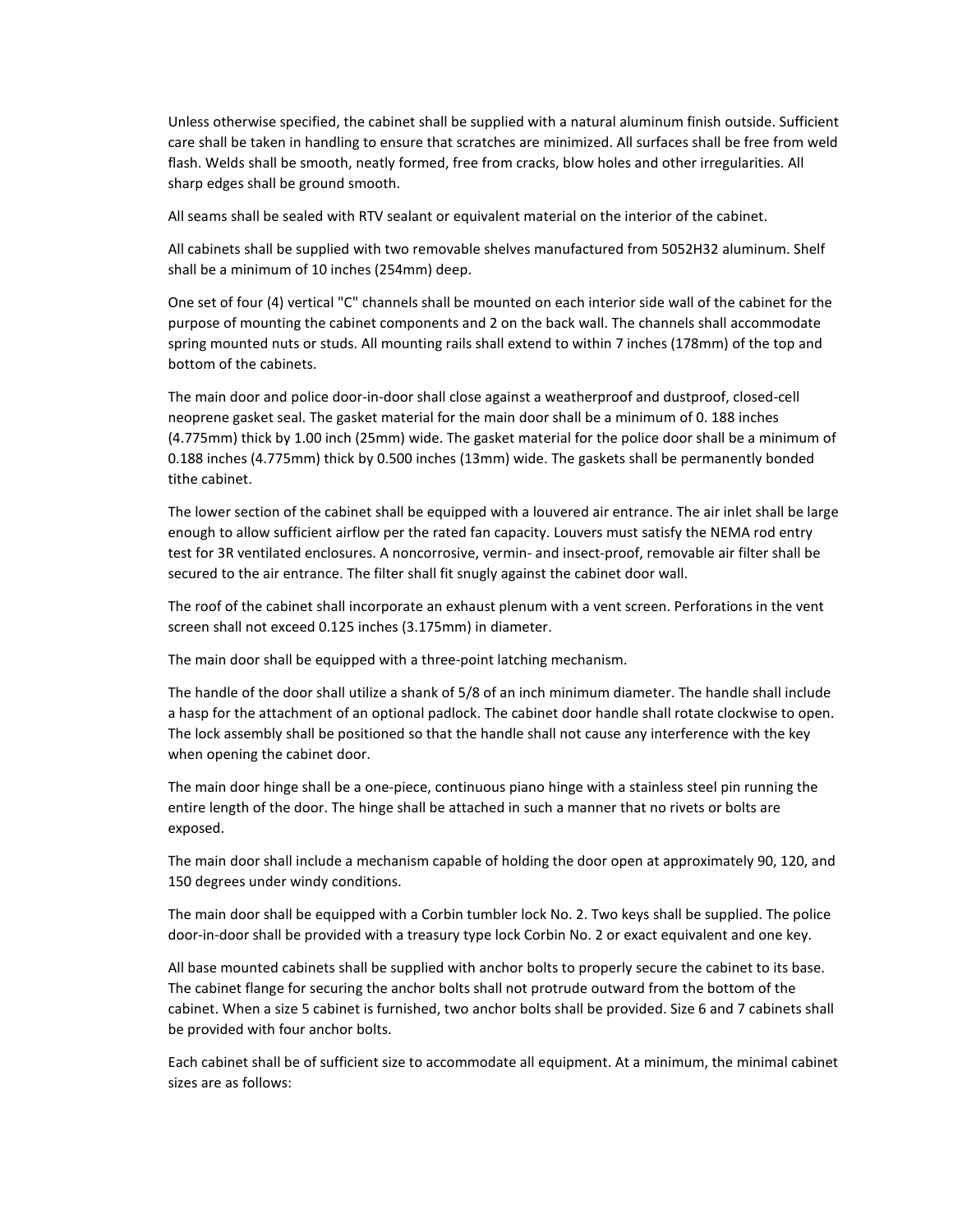- Size 4 cabinets  $51''$  H x 24" W x 16" D (1,296mm x 610mm x 406mm)
- Size 5 (M) cabinets 51" H x 30" W x 16" D (1,296mm x 762mm x 406mm)
- Size 6 (P) cabinets 56" H x 44" W x 24" D (1,422mm x 1,118mm x 610mm)
- Size 7 (R) cabinets 77" H x 44" W x 24" D (1,956mm x 1,118mm x 610mm)

The size 6 (P) cabinet is to be used unless a specific cabinet size is called out on the plans.

*Note:* Height measured at front of cabinet.

#### **2.0 TERMINALS AND FACILITIES/MAIN PANEL DESIGN AND CONSTRUCTION**

The main panel shall be constructed from 5052-H32 brushed aluminum of 0.125 inches (3.175mm) minimum thickness and formed so as to eliminate any flexing when plug-in components are installed.

All 4, 8, 12 and 16 position main panels shall be hinged at the bottom to allow easy access to all wiring on the rear of the panel. It shall not be necessary to remove any shelf-mounted equipment to hinge down the main panel.

The main panel shall be fully wired in the following configurations:

- Type 1 Configuration Four load switch sockets, two flash transfer relay sockets, one flasher socket and two main panel Bus Interface Unit (BIU) rack positions.
- Type 2 Configuration Eight load switch sockets, four flash transfer relay sockets, one flasher socket and two main panel BIU rack positions.
- Type 3 Configuration Twelve load switch sockets, six flash transfer relay sockets, one flasher socket and two main panel BIU rack slots.
- Type 4 Configuration Sixteen load switch sockets, eight flash transfer relay sockets, one flasher socket and two main panel BIU rack slots.

All load switch and flash transfer relay socket reference designators shall be silkscreen labeled on the front and rear of the main panel to match drawing designations.

Up to sixteen-load switch sockets positioned horizontally.

All load switches shall be supported by a bracket extending at least three inches from the main panel.

Rack style mounting shall be provided to accommodate the required BIUs per the configuration listed in section 3.3 above. A dual-row, 64-pin female DIN 41612 Type B connector shall be provided for each BIU rack position. Card guides shall be provided for both edges of the BIU. Terminal and facilities BIU mounting shall be an integral part of the main panel. Detector rack BIU mounting shall be an integral part of the shelf mounted detector rack.

All BIU rack connectors shall have prewired address pins corresponding to the requirements of the TS2 specification. The address pins shall control the BIU mode of operation. BIUs shall be capable of being interchanged with no additional programming.

All main panels shall have all field wires contained within one row of horizontally mounted terminal blocks.

Load switch outputs shall be routed to terminals on a series of 12 position set screw terminal blocks in one row for all sixteen load switches.

All field input/output (I/O) terminals shall be identified by permanent alphanumeric-Silkscreen. All Silkscreen shall use standard nomenclature per the NEMA TS2 specification. Each signal output channel on the loadbay shall incorporate a removable and hot-pluggable module providing capacitive loading if required, and MOV protection. MOV protection shall be provided for each output. Capacitive loading shall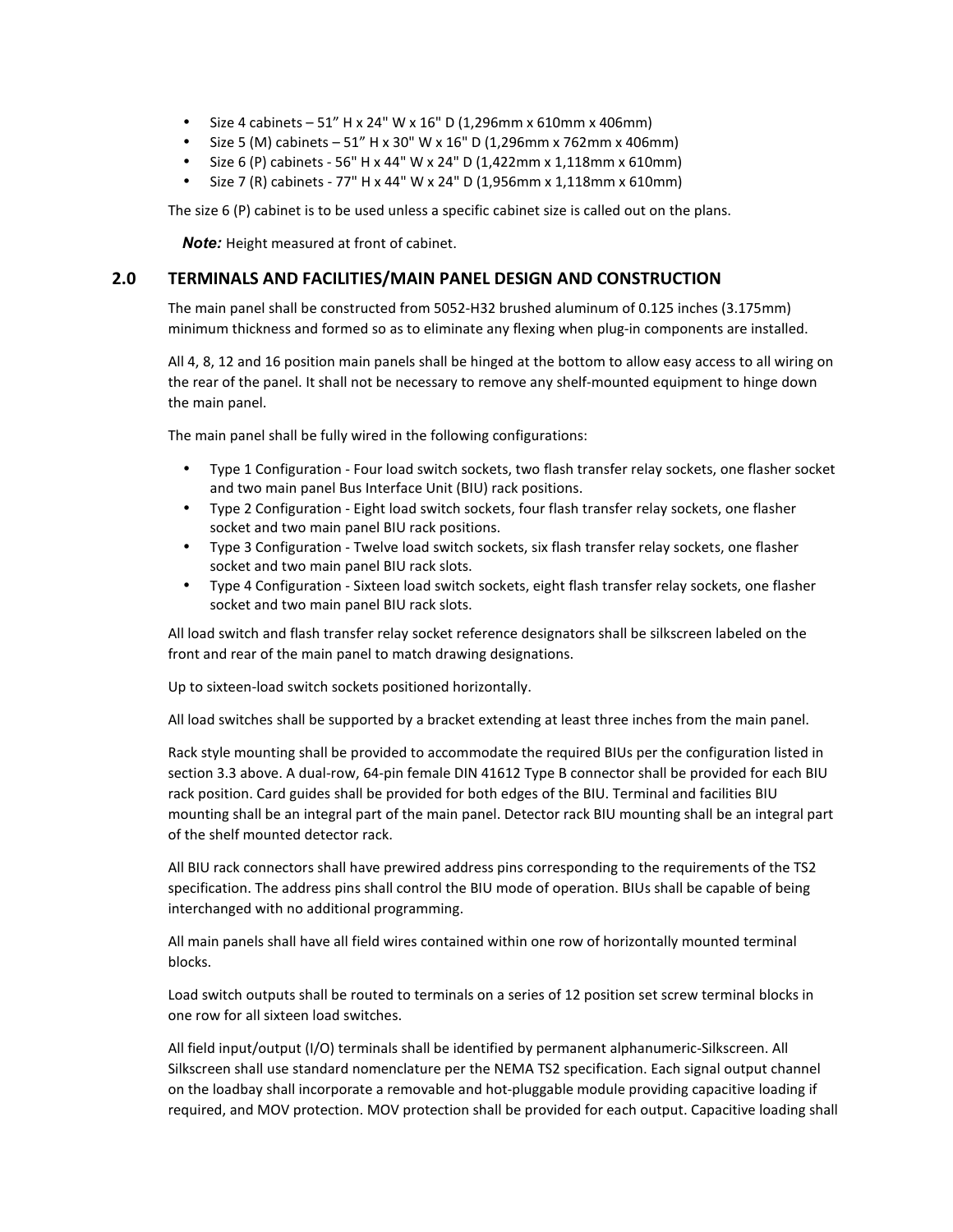be available for each output or for green and yellow outputs only. Capacitive loading shall provide an AC impedance equivalent to the DC resistance provided by a 1.5 K-ohm resistor. Modules shall be accessible from the front of the loadbay and easily replaceable, at the field terminals. This is to provide surge protection.

All field flash sequence programming shall be accomplished at the field terminals with the use of a screwdriver only.

Field terminal blocks shall be wired to use three positions per vehicle or overlap phase (green, yellow, red)

The main panel shall contain a flasher socket (silk screen labeled) capable of operating a 15-amp, 2-pole, NEMA solid-state flasher. The flasher shall be supported by a bracket that extends at least three inches from the back panel.

One RC network shall be wired in parallel with each flash transfer relay coil.

All logic-level, NEMA-controller and Malfunction Management Unit input and output terminations on the main panel shall be permanently labeled. Cabinet prints shall identify the function of each terminal position.

Terminal blocks for DC signal interfacing shall have a number 6-32 x 7/32 inch (or metric equivalent) screw as minimum. Functions to be terminated shall be as specified in the listing of Input/Output Terminals in the TS2-2003 Standard document (Section 5).

| Type                                              | Wire Color   | <b>Size</b> |
|---------------------------------------------------|--------------|-------------|
| Green/Walk switch output                          | <b>GREEN</b> | 16 gauge    |
| Yellow load switch output                         | Yellow       | 16 gauge    |
| Red/Don't Walk load switch output                 | Red          | 16 gauge    |
| MMU (other than AC power, for greens and yellows) | <b>RED</b>   | 22 gauge    |
| MMU (other than AC power, for reds)               | YELLOW       | 22 gauge    |
| Controller I/O                                    | Blue         | 22 gauge    |
| AC Line (power panel to main panel)               | <b>Black</b> | *varies     |
| AC Line (main panel)                              | <b>Black</b> | *varies     |
| AC Neutral (power panel to main panel)            | White        | *varies     |
| AC Neutral (main panel)                           | White        | *varies     |
| Earth ground                                      | Green        | *varies     |

All main panel wiring shall conform to the following wire size and color:

\*Gauge varies with power panel/main panel set

All wiring, 14 AWG and smaller, shall conform to MIL-W-16878/1, type B/N, 600 V, 19-strand tinned copper. The wire shall have a minimum of 0.010 inches (0.254mm) thick PVC insulation with clear nylon jacket and rated to 105 degrees Celsius. All 12 AWG and larger wire shall have UL listed THHN/THWN 90 degrees Celsius, 600V, 0.020 inches (0.508mm) thick PVC insulation and clear nylon jacketed.

All controller and Malfunction Management Unit cables shall be of sufficient length to allow the units to be placed on either shelf or the outside top of the cabinet in the operating mode. Connecting cables shall be sleeved in a braided nylon mesh. The use of exposed tie-wraps or interwoven cables is unacceptable.

All cabinet configurations shall be provided with enough RS-485 Port 1 communication cables to allow full capabilities of that cabinet. Each communication cable connector shall be a 15-pin metal shell D subminiature type. The cable shall be a shielded cable suitable for RS-485 communications.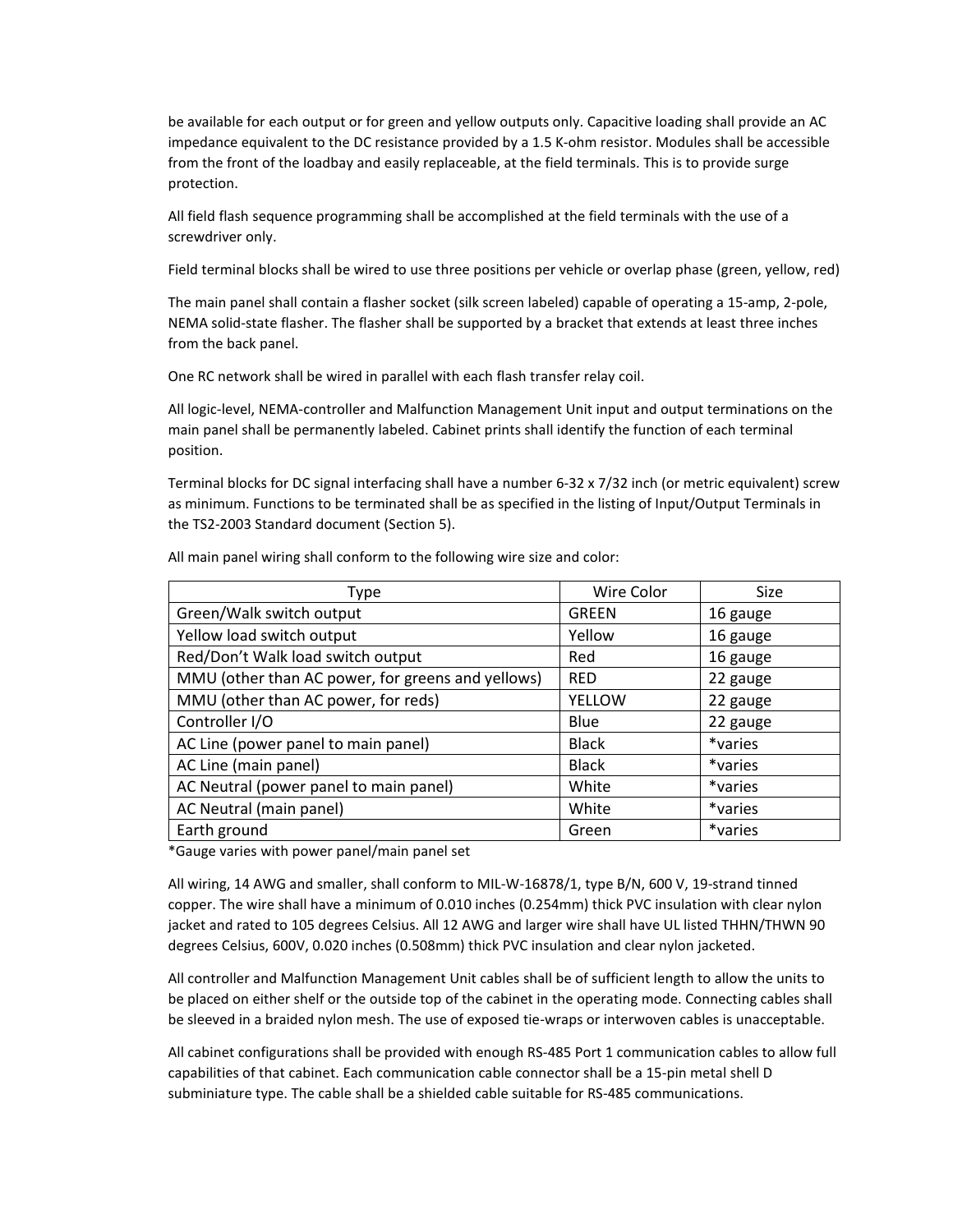All wiring shall be neat in appearance. All cabinet wiring shall be continuous from its point of origin to its termination point. Butt type connections/splices are not acceptable.

All connecting cables and wire runs shall be secured by tie wrapping.

The grounding system in the cabinet shall be divided into three separate circuits (AC Neutral, Earth Ground, and Logic Ground). These ground circuits shall be connected together at a single point as outlined in the NEMA TS2 Standard.

All pedestrian pushbutton inputs from the field to the controller shall be opto-isolated through the BIU and operate at 12 VAC.

All wire (size 16 AWG or smaller) at solder joints shall be hooked or looped around the eyelet or terminal block post prior to soldering to ensure circuit integrity. Lap joint soldering is not acceptable.

All main panels shall be pre-wired for a Type-16 Malfunction Management Unit.

#### **3.0 POWER PANEL DESIGN AND CONSTRUCTION**

The power panel shall consist of a separate module, securely fastened to the right side wall of the cabinet. The power panel shall be wired to provide the necessary power to the cabinet, controller, Malfunction Management Unit, cabinet power supply and auxiliary equipment. It shall be manufactured from 0.090 inch (2.286mm), 5052-H32 aluminum.

The panel shall be protected with a removable clear plastic front cover which forms a 90 degree lip at the top whereby prevent falling objects from making accidental contact with the electrical components of the power panel. The cover shall be secured with three (3) bolts using threaded thumb screw design nuts. Two (2) spare thumb screw nuts shall be provided in the cabinet drawer. The cover shall be constructed to permit the operation of the main and auxiliary breakers without removing the cover

The power panel shall house the following components:

- 16 position cabinets shall have 30-amp breaker. This breaker shall supply power to the controller, MMU, signals, cabinet power supply and auxiliary panels. Breakers shall be thermal magnetic type, U.L. listed, with a minimum of 10,000 amp interrupting capacity.
- A 15-amp auxiliary breaker. This breaker shall supply power to the fan, light and GFI outlet.
- A 15-amp, shall supply power to the cabinet flasher
- A 15-amp breaker shall be labeled as "SPARE".
- A 115V/ 75A Crydom A-2475 solid state contactor or equivalent shall be used instead of a mercury contactor
- A neutral bus bar capable of connecting one (1) #6 stranded wire in each position with a minimum of 15-positions.

#### **4.0 AUXILIARY CABINET EQUIPMENT**

The cabinet shall be provided with a thermostatically controlled (adjustable between 27-66 degrees Celsius) ventilation fan in the top of the cabinet plenum. The fan shall be a ball bearing type fan and shall be capable of drawing a minimum of 100 cubic feet (2.83 cubic meters) of air per minute.

LED light panels shall be mounted on the inside top of the cabinet and on the bottom side of the bottom cabinet shelf. The LED light panels shall be 15-17W and be wired into the cabinet power circuit and not obtain power from the convenience outlet. The LED light panel shall be wired to either an ON/OFF switch mounted on the rear cover of the police plan or to a door activated switch mounted near the top of the door.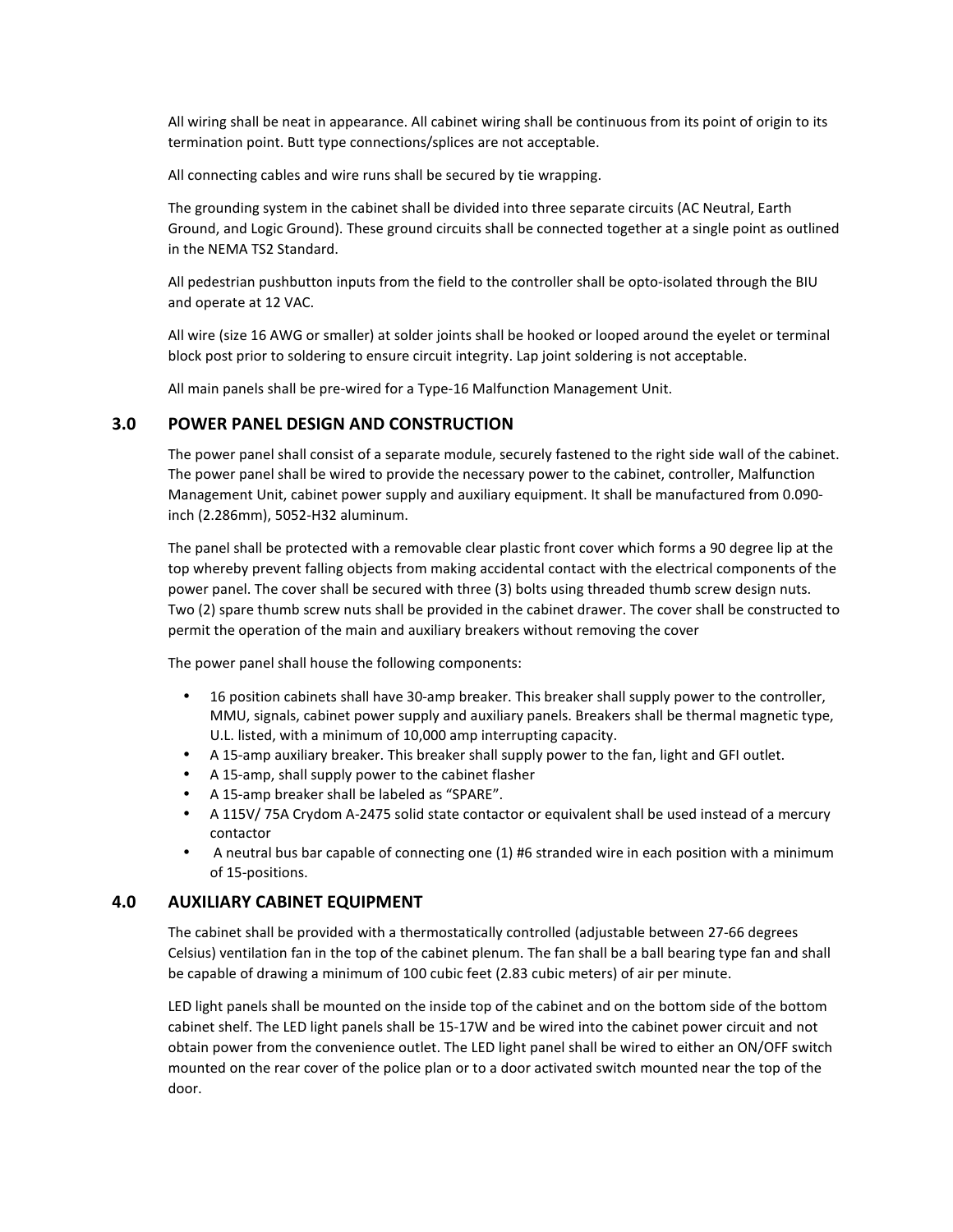A sealable print pouch shall be mounted to the door of the cabinet. The pouch shall be of sufficient size to accommodate one complete set of cabinet prints.

Two sets of complete and accurate cabinet drawings shall be supplied with each cabinet.

One set of manuals for the controller, Malfunction Management Unit and vehicle detector amplifiers shall be supplied with each cabinet.

A permanent graphics identification template with a minimum dimension of nine inches (229mm) by eleven inches (279mm) shall be inked, transferred, or silk screened using permanent ink or equal on a material comparable to the 3M product 160-130TPF Control Tac film and shall be attached to the inside of the cabinet door. The graphic will identify a general outline of the intersection, provide directional orientation, intersection phasing, signal head identification, and identify the loop numbering. The drawing shall be done neatly by hand drafting or in a computer aided drafting format. All lines, symbols, and lettering shall be highly visible using a black foreground on either a white or yellow background. The drawing need not be drawn to scale. A legend shall be provided for all symbols used within the drawing.

## **5.0 VEHICLE DETECTION**

See section G for vehicle detection system specifications. All signal cabinet equipment specified or required by the manufacturer of the vehicle detection system shall be installed.

One (1) vehicle detector amplifier rack shall be provided in each cabinet. The configuration for each rack shall be as follows:

- One (1) BIU slot.
- Sixteen channels of NEMA TS2 type detection (2 and 4 channel detector cards).
- Two (2) optical preemption slots, 2-channel or one (1) 4-channel phase selector unit.

The detector rack shall, as a minimum, meet the requirements of all applicable sections of the NEMA Standards Publication No.TS2-2003 v02.06 Traffic Controller Assemblies.

The detector rack frame shall be constructed of aluminum. The frame material shall be of sufficient thickness to prevent bending or flexing when detector or other cards are inserted or removed.

All vehicle detector card slots shall be capable of accepting 2 channel detector cards.

The second, fourth, sixth and eighth vehicle detector card slots shall be capable of accepting both 2 and 4-channel detector cards.

Pristine circuit boards shall be used in the construction of the detector rack. No hand wired jumpers to connect or re-route PCB traces shall be allowed.

#### **5.1 Field Loop Interface Panel**

One (1) 16 channel field loop interface panel shall be mounted on the left wall of the cabinet and connected to the card rack and back panel.

The panel shall be constructed of aluminum, silk-screened, and contain two (2) 16-position terminal blocks, with minimum 8-32 binder head screws for loop termination.

Provisions shall be made to terminate eight (8) pedestrian push button inputs, and appropriate power connections.

Terminals shall also be provided for detector outputs. When logic ground is applied to these terminals a call shall be placed via the BIU on the proper controller channel.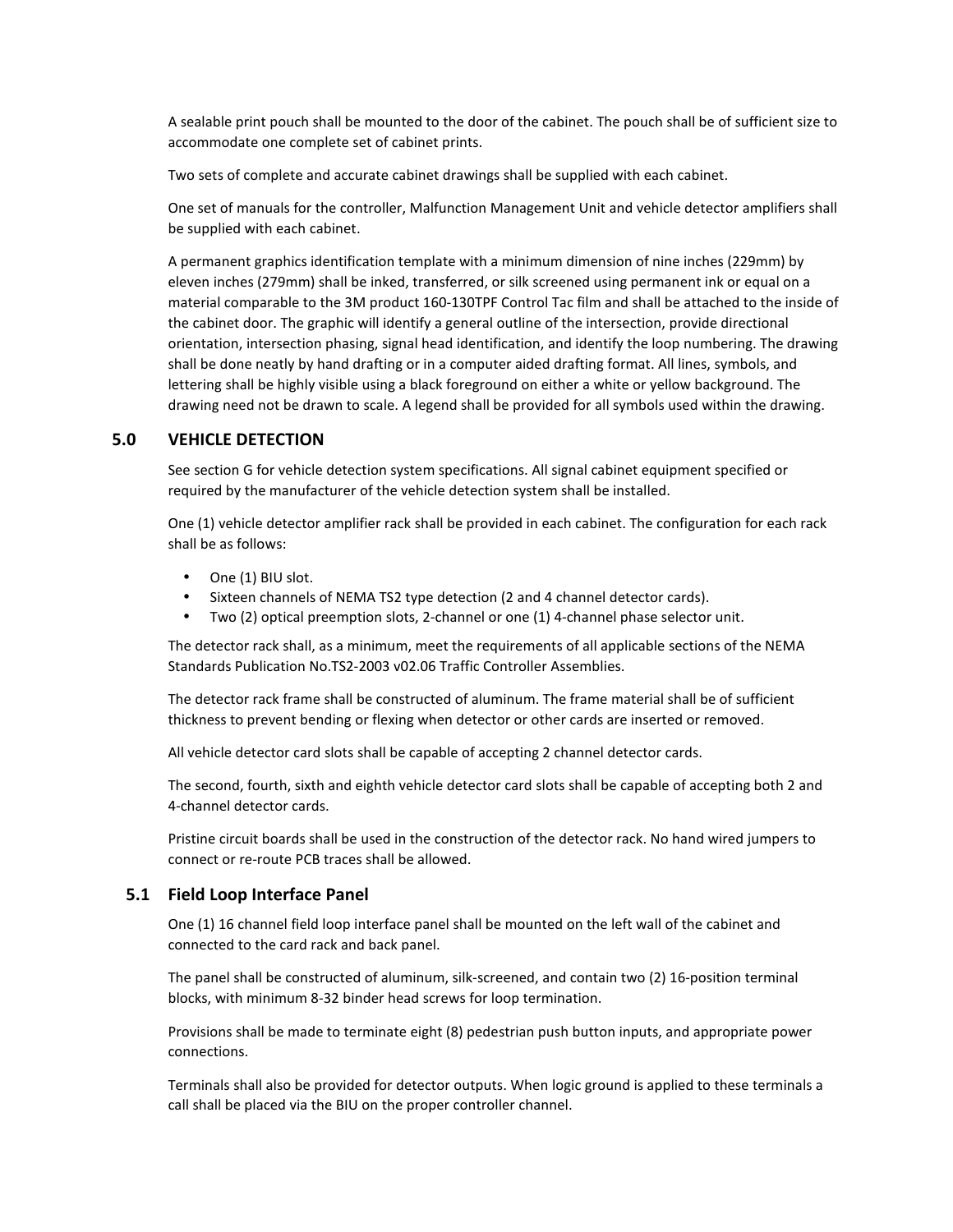The panel shall contain 16 technician operated vehicle detection switches meet the following criteria:

- Up Position Holding call (labeled "CALL")
- Middle Position No call (labeled "AUTO")
- Down Position Momentary call (labeled "TEST")

The panel shall contain eight (8) technician operated pedestrian switches meeting the following criteria:

- Up Position Holding call (labeled "CALL")
- Middle Position No call (labeled "AUTO")
- Down Position Momentary call (labeled "TEST")

All terminals shall be silkscreen as to designate function on both the front and rear of the panel.

#### **6.0 CABINET TEST SWITCHES AND POLICE PANEL**

A test switch panel shall be mounted on the inside of the main door. The test switch panel shall provide as a minimum the following:

- AUTO/FLASH SWITCH. When in the flash position, power shall be maintained to the controller and the vehicular signal heads shall display the programmed flashing red or amber indications generated by the flasher unit. Pedestrian indications, if any, shall be dark. . The controller shall not be stop timed when in flash. The MMU shall not be used to accomplish this task. When placed in the "NORM" position, the vehicular and pedestrian signal heads shall resort to the controllers programmed operation. This will not force the controller to initiate the startup sequence when exiting flash.
- STOP TIME SWITCH. This switch shall apply stop time to the Controller via the main back panel. When in the "ON" position the Controller will enter stop time operation. When placed in the "OFF" position the Controller shall resort to normal operation.
- CONTROL EQUIPMENT POWER ON/OFF. This switch shall control the AC voltage supplied to the Controller, MMU, and the cabinet Power Supply. When placed in the "OFF" position voltage shall be removed from the listed equipment. When placed in the "ON" position voltage shall be supplied to the listed equipment.

Momentary test pushbuttons for all vehicle and pedestrian inputs to the controller are not required. The TS2 controller to be provided with the cabinet assembly shall provide vehicular and pedestrian call inputs from its keyboard while in the standard status display.

The police door switch panel shall contain the following:

- SIGNALS ON/OFF SWITCH. This switch shall control all AC voltage to the vehicular and pedestrian signal head displays. When placed in the "ON" position AC power is supplied to the field indications. In the OFF position, power shall be removed from signal heads in the intersection. The controller shall continue to operate. When in the OFF position, the MMU shall not conflict or require reset.
- EMERGENCY FLASH MODE switch labeled AUTO/FLASH. When placed in the "FLASH" position, the vehicular signal heads shall display the programmed flashing red or amber indications generated by the flasher unit. Pedestrian indications, if any, shall be dark. Power shall not be removed from the controller. Stop time shall be applied. When placed in the "AUTO" position, the controller shall initiate the start-up sequence and enter the normal controller operating parameters.
- AUTO/MANUAL SWITCH. Cabinet wiring shall include provisions for an AUTO/MANUAL switch and a momentary pushbutton or hand cord. The AUTO/MANUAL switch and pushbutton or hand cord shall be provided unless it is called for in the special provisions of this specification.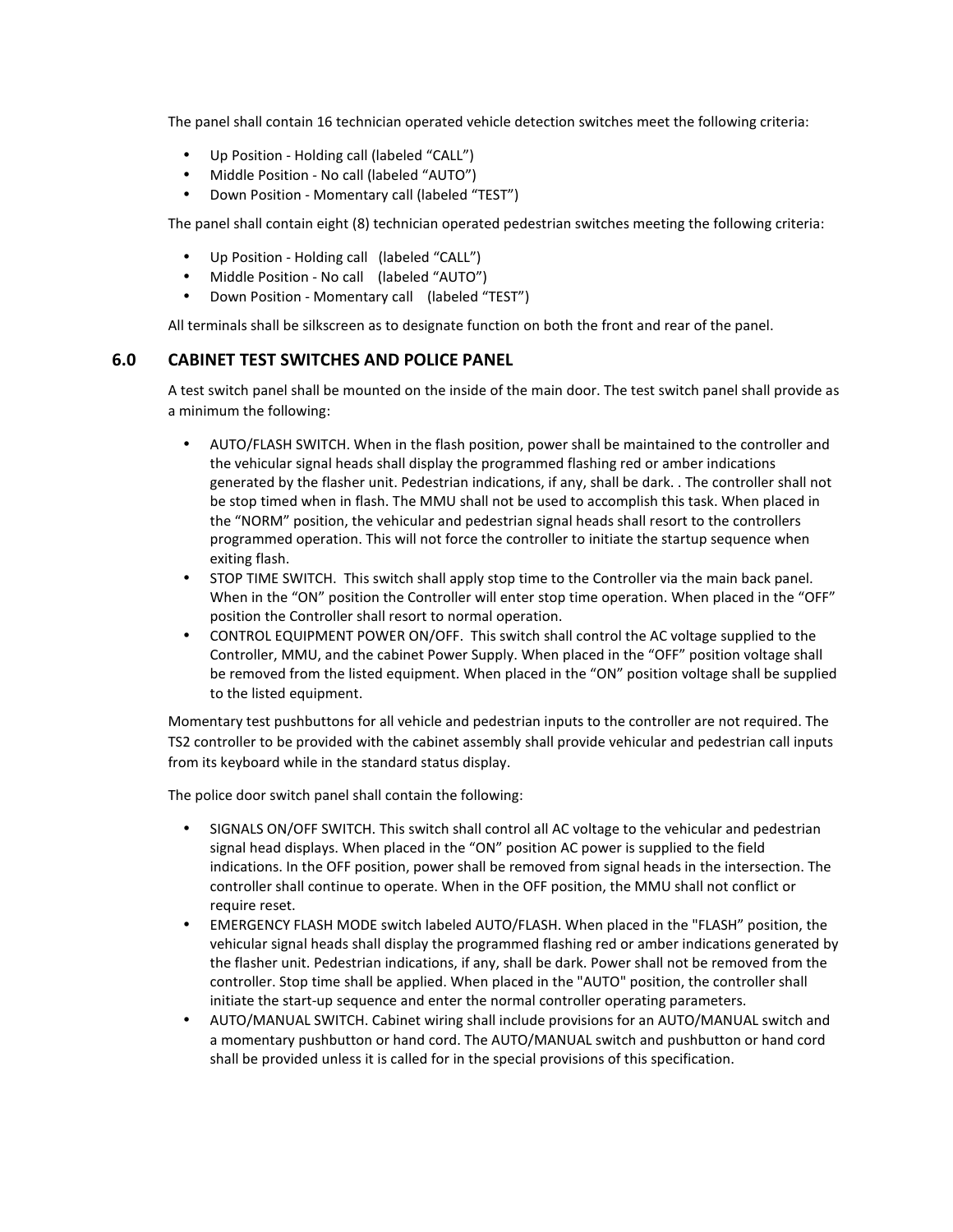#### **7.0 SWITCHES - GENERAL**

All toggle type switches shall be heavy duty and rated 15 amps minimum. Single- or double-pole switches may be provided, as required.

Any exposed terminals or switch solder points shall be covered with a non-flexible shield to prevent accidental contact.

All switch functions must be permanently and clearly labeled.

All wire routed to the police door-in-door and test switch pushbutton panel shall be adequately protected against damage from repetitive opening and closing of the main door.

## **8.0 COMBINATION PREEMPT INTERFACE AND SDLC PANEL**

A panel shall be provided for railroad preemption interface terminals. The panel shall be located on the inside left wall of the cabinet.

The railroad preempt interface panel shall provide six (6) momentary push-button test switches for preempts 1, 2, 3, 4, 5 and 6.

The railroad preempt interface panel shall provide a switch labeled "Free / System" to set the controller to manual free operation.

The panel shall also provide six (6) SDLC cables to service two (2) terminal facility (back panel) BIU's, the TS2 controller, one (1) detector racks and Malfunction Management Unit (MMU). The SDLC cables shall attach to the panel. One (1) of the six (6) SDLC cables shall be coiled and attached to the panel as spares.

There shall be a 10 position terminal block for termination of optical preemption field connections. This shall be connected to the main preempt panel.

A telemetry interface harness and interface panel shall be supplied with each cabinet assembly.

The harness shall be a minimum of 6 feet long and shall consist of two twisted pairs, 22 AWG wire, terminated to a 9-pin "DB" type connector at one end. The pin out of the 9-pin connector shall be in exact accordance with the NEMA TS2 Standard. The opposite end of the harness shall be terminated on a 10 position EDCO PCB- 1 B or exact equal lightning protection socket base.

All terminal block designations and peripheral board-mounted components shall be labeled as to their number and function and shall correspond to the cabinet wiring diagrams.

A socket mounted communication line transient protection device shall be supplied with the telemetry interface panel. The device shall be an EDCO model PC642C008D or exact approved equivalent. The transient protection device shall be wired in series with the telemetry communication circuit.

#### **9.0 AUXILIARY DEVICES**

#### **9.1 LOAD SWITCHES**

Load switches shall be solid state and shall conform to the requirements of Section 6.2 of the NEMA TS2 Standard.

Signal load switches shall have a minimum rating of 10 amperes at 120 VAC for an incandescent lamp load.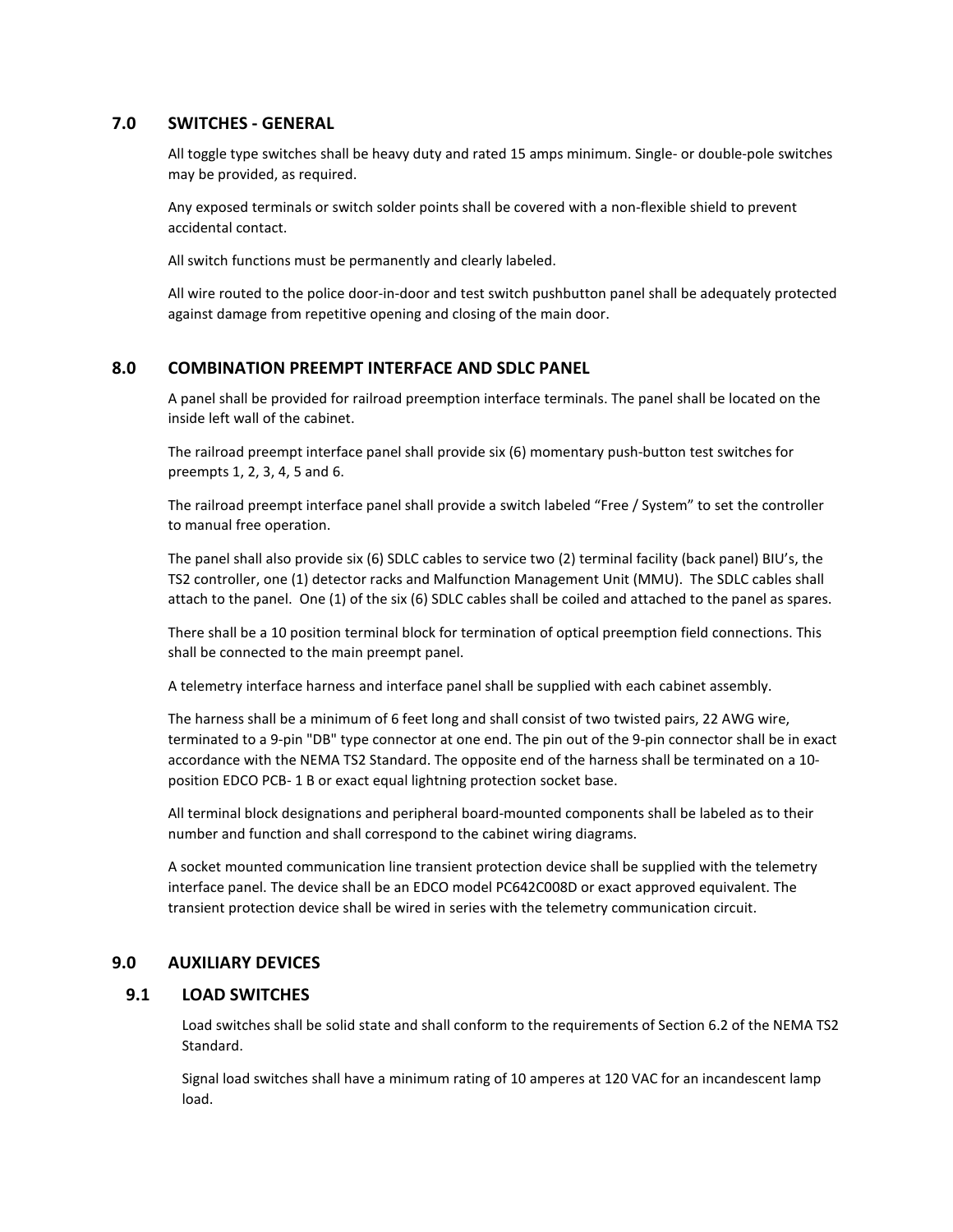The front of the load switch shall be provided with three indicators to show the input signal from the controller to the load switch.

Load switches shall be dedicated per phase. The use of load switches for other partial phases is not acceptable.

The full complement of load switches shall be supplied with each cabinet to allow for maximum phase utilization for which the cabinet is designed.

#### **9.2 FLASHERS**

The flasher shall be solid state and shall conform to the requirements of section 6.3 of the NEMA TS2 Standard. Flashing of field circuits for the purpose of intersection flash shall be accomplished by a separate flasher.

The flasher shall be rated at 15 amperes, double pole with a nominal flash rate of 60 FPM.

#### **9.3 FLASH TRANSFER RELAYS**

All flash transfer relays shall meet the requirements of Section 6.4 of the NEMA TS2 Standard.

The coil of the flash transfer relay must be de-energized for flash operation.

The full complement of relays shall be supplied with each cabinet to allow for maximum phase utilization for which the cabinet is designed.

#### **9.4 MALFUNCTION MANAGEMENT UNITS**

Each cabinet assembly shall be supplied with one Malfunction Management Unit (MMU). The MMU shall meet all specifications of the NEMA Standard TS2-2003 (R2008) for the MMU configuration while maintaining compatibility with NEMA TS1-1989 Assemblies. Malfunction Management Units shall provide an Ethernet interface for system communications and status.

Malfunction Management Units shall be a Type 16. The MMU shall be an EDI Model MMU2- 16LEip, or equivalent.

#### **9.5 BUS INTERFACE UNITS**

All Bus Interface Units (BIUs) shall meet the requirements of Section 8 of the NEMA TS2 Standard.

The full complement of BIUs shall be supplied with each cabinet to allow for maximum phase and function utilization for which the cabinet is designed.

Each Bus Interface Unit shall include power on and transmit indicators. All indicators shall be LEDs.

#### **9.6 CABINET POWER SUPPLY**

The cabinet power supply shall meet the requirements of Section 5.3.5 of the NEMA TS2 Standard.

The cabinet power supply shall provide LED indicators for the 12 VDC, 12 VAC, and 24 VDC outputs.

The cabinet power supply shall provide (on the front panel) jack plugs for access to the +24 VDC for test purposes.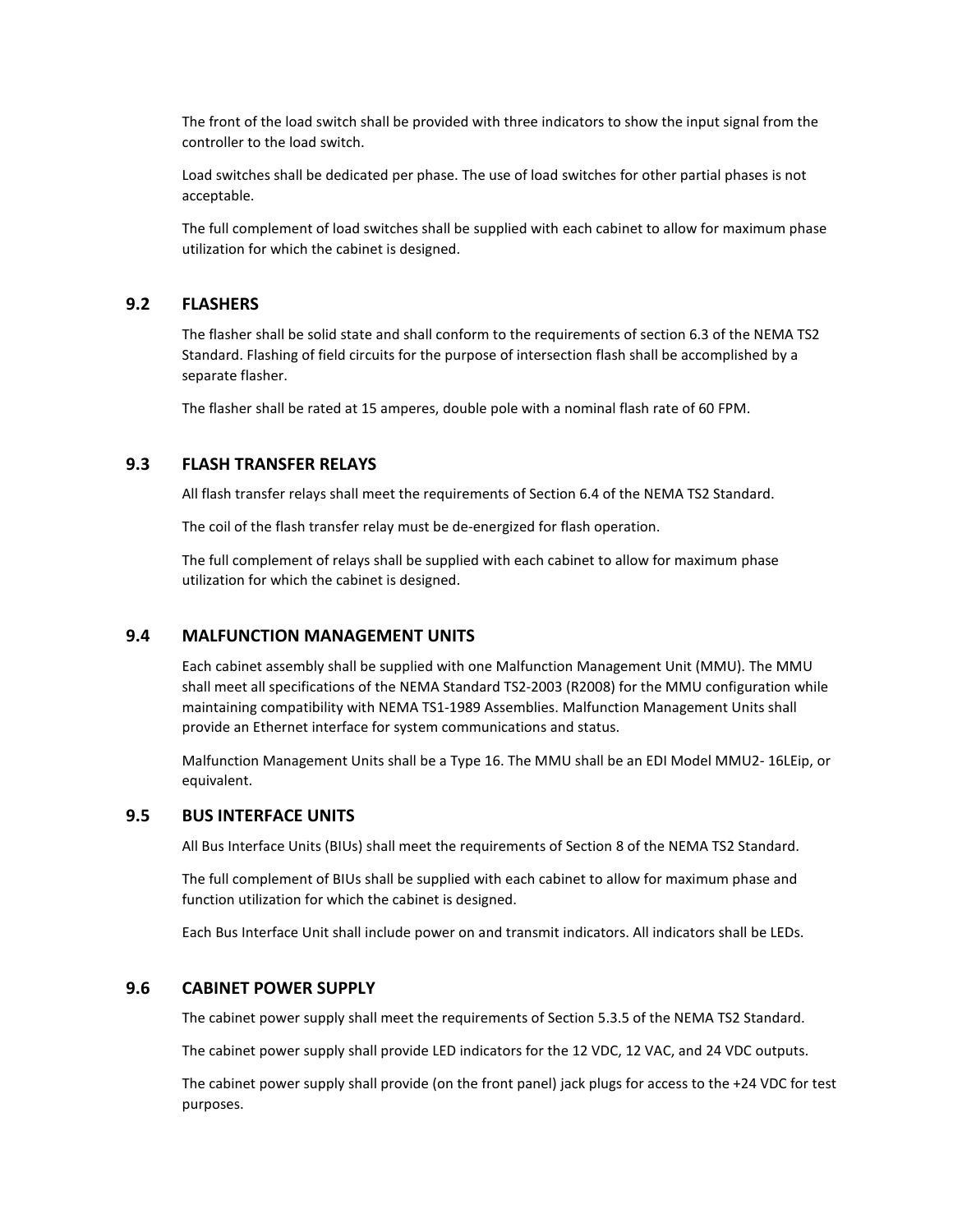One NEMA TS2 power supply shall be supplied with each cabinet assembly.

## **9.7 ETHERNET SWITCH**

Each cabinet shall be equipped with a minimum 8 port managed Ethernet switch. The Ethernet switch shall be NEMA TS-2 rated. The switch will have at least six 10/100 Ethernet ports and two Single Mode Fiber ports. SFP's shall be 1000BASE-LX. The switch shall be powered by AC line voltage. To maintain compatibility with existing City Traffic Signal Network equipment, the Ethernet switch shall be a GarrettCom model 6KQE, or equivalent approved by the City Traffic Engineer.

Patch cables to provide functional connection of the Ethernet switch to the Fiber Optic distribution panel and to the signal controller shall be provided.

Each Ethernet switch shall be equipped with a minimum of 1 Ethernet cable. The Ethernet cable shall have 24 AWG Bonded-Pairs, solid bare copper conductors, polyolefin insulation, polymer gel water-blocked, with a sun resistant LLPE jacket. Cable will have sequential marking at two foot intervals. Cable shall be Belden 7934a or equivalent.

## **10.0 TESTING AND WARRANTY**

#### **10.1 TESTING**

Each controller and cabinet assembly shall be tested as a complete entity under signal load for a minimum of 24 hours.

The cabinet shall be assembled and tested by the controller manufacturer or authorized local distributor to ensure proper component integration and operation.

## **10.2 WARRANTY**

The controller and Malfunction Management Unit shall be warranted by the manufacturer against mechanical and electrical defects for a period of 1 year. The manufacturer's warranty shall be supplied in writing with each cabinet and controller. Second party extended warranties are not acceptable.

The cabinet assembly and all other components shall be warranted for a period of one year.

Any defects shall be corrected by the manufacturer or supplier at no cost to the owner.

#### **D. ELECTRICAL DESIGN**

No supplemental information. Contact City Traffic Engineer for comments/questions.

## **E. TRAFFIC SIGNAL BATTERY BACKUP SYSTEM (BBS)**

## **1.0 GENERAL**

This specification establishes the minimum requirements for a complete emergency battery back-up system for use at traffic signals utilizing Light Emitting Diodes (LED) signals and pedestrian heads. The Battery Back-up System (BBS) shall include, but not be limited to the following:

- BBS with Inverter, Charger, Tap Switching Transformer and Internal Power Transfer Switch.
- Automatic and Manual Bypass Transfer Switch units.
- Batteries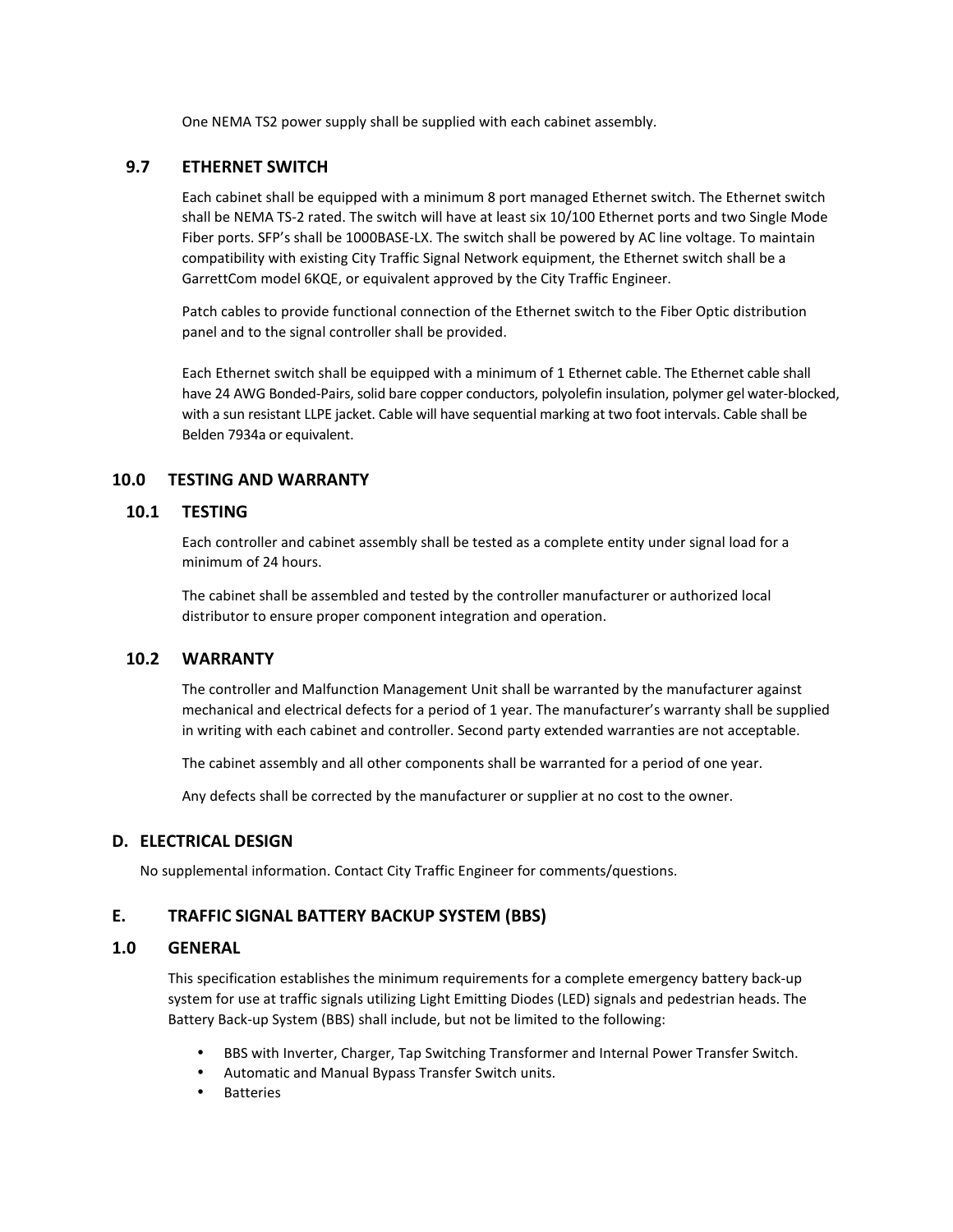- Cabinet
- Wiring

The BBS shall provide reliable emergency power to a traffic signal in the event of a power failure or interruption.

## **2.0 OPERATION**

## **2.1 GENERAL**

The BBS shall provide the following operational modes when operating on battery power:

- Full operation of all traffic signal devices
- Flash operation
- Combination of full and flash operation

#### **2.2 RUN TIME**

The BBS shall provide a minimum of 8.0 hours of full-time operation with a 450 watt load @ 25°C. The minimum battery size requirement is listed in section 8.0, Battery Type.

## **2.3 COMPATIBILITY**

The BBS shall be compatible with Model 30X, 33X, and 34X cabinets; the ITS cabinet; model 170 and 2070 controllers and any NEMA style cabinet, enclosures and controllers; the Advanced Transportation Controller; and all cabinet components for full time or flash operation.

## **2.4 OUTPUT CAPACITY**

The BBS shall be rated at a minimum of 1100W/1100VA@25°C active output capacity with 82 percent minimum inverter efficiency with 30% minimum loading.

## **2.5 OUTPUT VOLTAGE**

When operating in backup mode, the BBS output shall be 120VAC ± 2%, pure sine wave output, ≤3%THD, 60Hz ± 5%.

## **2.6 DC SYSTEM VOLTAGE**

The BBS DC system voltage shall be 48VDC nominal.

## **2.7 TRANSFER TIME**

The maximum transfer time allowed, from disruption of normal utility line voltage to stabilized inverter line voltage from batteries, shall be 5 milliseconds (ms). The same maximum allowable time shall also apply when switching from the inverter line voltage to utility line voltage after the line has been qualified. Transfers to and from battery operation shall not interfere with the operation of the other equipment in the intersection.

#### **2.8 LINE QUALIFY TIME**

The BBS shall have a user definable line qualify time. The user shall be able to set a time within the range of 3s-999s. The default line qualify time shall be 3 seconds.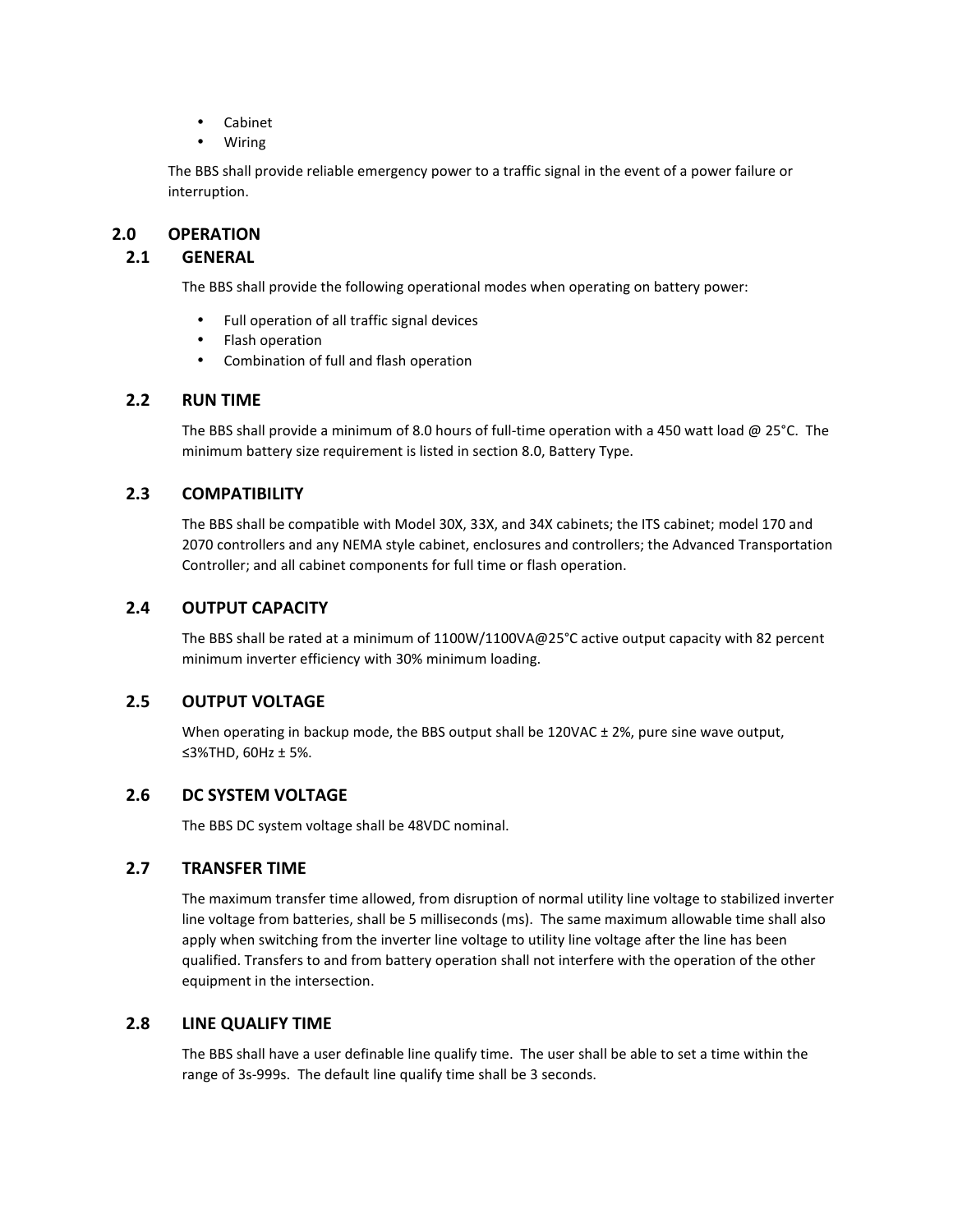#### **2.9 OPERATING TEMPERATURE**

The BBS and all components shall operate without performance degradation over a temperature range of -40°C (-40°F) to +74°C (+165°F) with a maximum load of 70% of rated output of the BBS inverter.

## **2.10 FEEDBACK LEVEL**

The BBS shall be tested and certified to Electrical Standards UL 1778 and CSA 107.3.

#### **2.11 SURGE PROTECTION**

The BBS shall have surge protection compliant with IEEE/ANSI C.62.41 Cat. A & B.

#### **2.12 POWER AND CONTROL CONNECTIONS**

The BBS shall be easily installed, replaced, or removed by using easily removable cables for AC input, AC output, DC input, and battery temperature sense.

#### **2.12.1 AC CONNECTION**

The AC input and output hardwired connections shall be separate 3-position euro style terminal blocks mounted on a rotatable panel as part of the front of the BBS.

## **2.12.2 DC CONNECTION**

The DC connection shall be a recessed one-piece Gray Anderson style connector rated to handle the maximum DC current required by the inverter while running on batteries.

#### **2.12.3 TEMPERATURE PROBE CONNECTION**

The battery temperature sense inputs shall be panel-mounted Telco style connector.

#### **2.13 AC INPUT CIRCUIT BREAKER**

The BBS shall be equipped with a flush mounted AC Input circuit breaker that protects both the BBS and the loads connected to the output. Should the AC Input breaker on the BBS trip, it shall allow the BBS to go to inverter mode to power the intersection off batteries. Should an overload condition still exist when the inverter is energized the inverter will revert to its internal electronic protection, preventing damage to the inverter due to the overload or short circuit condition, on the output.

## **2.14 AC OUTPUT CIRCUIT BREAKER**

The BBS shall not have an AC Output circuit breaker or combination Input/Output breaker. An AC output breaker prevents the inverter from powering the load from batteries when tripped.

#### **2.15 BATTERY CIRCUIT BREAKER**

The BBS shall have a flush mounted Battery circuit breaker installed on the front panel of the BBS inverter module.

#### **2.16 OVERLOAD**

The BBS Inverter Module must be able to shut down in order to protect against internal damage in the event of an overload at the output. The Inverter shall support an overload up to 110% for 2 minutes and then turn off the inverter output. The fault recovers when the overload is removed and line power returns. There shall not be an AC output circuit breaker.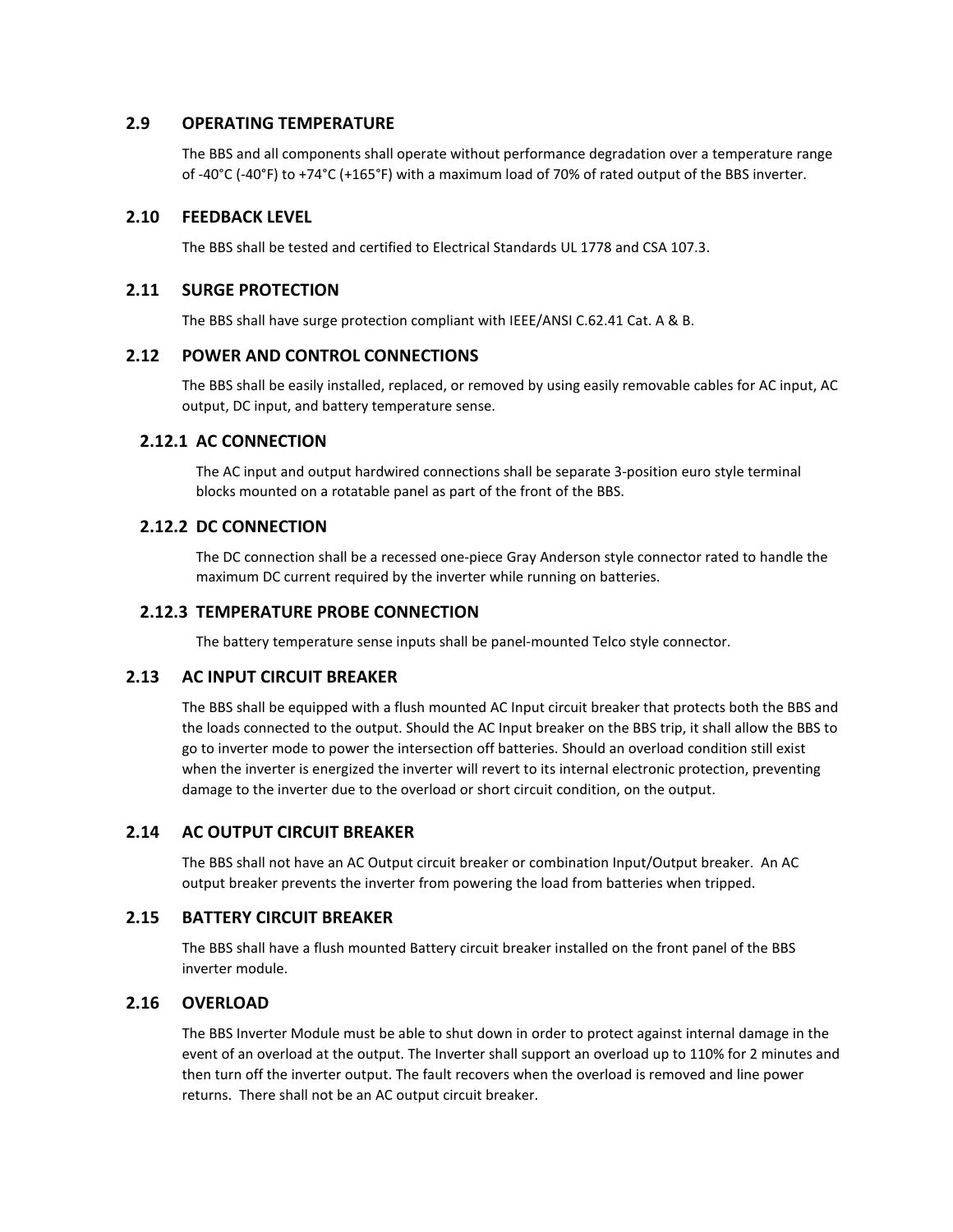## **2.17 AC FEEDBACK**

The BBS shall prevent a malfunction feedback to the cabinet or from feeding back to the utility service.

#### **2.18 BBS FAILURE MODE**

In the event of BBS failure (inverter/charger or battery) or complete battery discharge, the internal power transfer relay shall revert to Normally Closed (de-energized) state and provide utility power to the intersection when utility line power is available to the cabinet.

## **2.19 AUTOMATIC SHUTDOWN**

The BBS shall initiate an automatic shutdown when battery output reaches 42.0VDC.

## **2.20 DESTRUCTIVE DISCHARGE OR OVERCHARGE**

The BBS shall be equipped with an integral system to prevent the battery from destructive discharge or overcharge.

## **2.21 BATTERY TEST**

The BBS Inverter Module shall be programmable to perform automatic battery tests at user defined intervals to meet specific requirements or manufacturer's recommendation.

- Intervals are set in days between tests
- Programmable start hour
- Programmable test timeout range 6 minutes to 10 days 10 hours
- Programmable test termination voltage
- Web browser to show battery test time remaining, elapsed time, error condition, last test completed date/time, and days until next test
- During self-test the BBS Inverter Module shall identify a weak battery string and initiate an Alarm.

## **2.22 SCHEDULER – TIME OF DAY SCHEDULE (TOD)**

The BBS shall provide a scheduler with settings programmable by the user.

- The scheduler shall allow the user to program at least five (5) time spans with start and end times
- Each time span shall be selectable as to whether it is applicable All Days, Weekdays, or Weekends
- The scheduler shall allow the user to schedule operational modes as required, per intersection.
- A dry contact relay shall be programmable to use a programmed time span to prevent a relay from being energized during the time span

## **2.23 BATTERY STATE OF HEALTH (SOH)**

The SOH is a percentage estimate of the state of health of the battery. The BBS shall show the approximate SOH of the battery when discharges of greater than 20% are done during a battery test.

## **2.24 USER CONFIGURABLE ALARMS**

The BBS shall have at least 70 user configurable alarms. Each alarm shall be configurable as to:

- Enabled or Disabled
- Alarm Priority levels Settable to Warning, Minor, Major, and Critical
- Parameter Customizable user value for filtering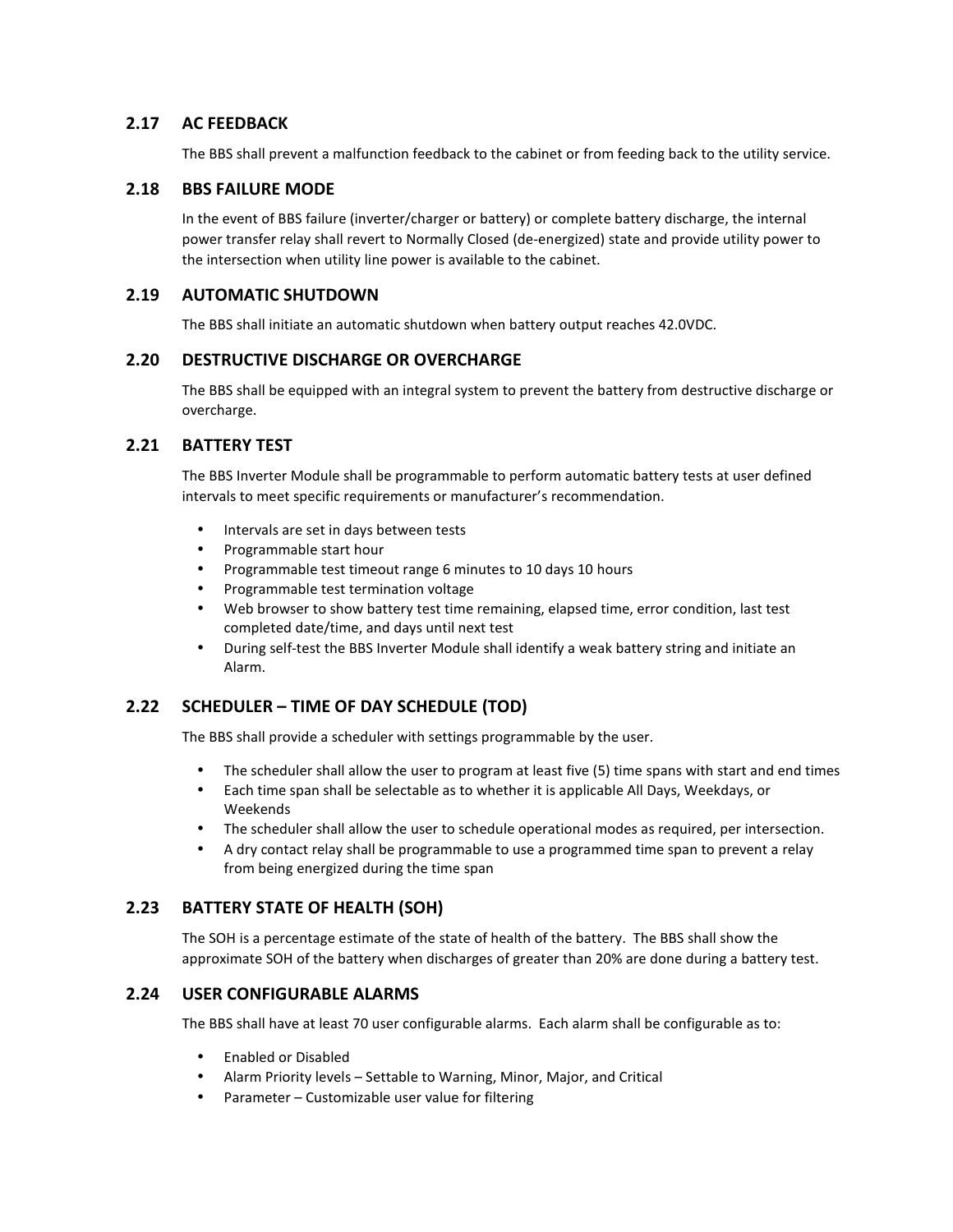- Custom Name
- Dry Contact Relay User can select which relay will be controlled by the alarm

## **2.24.1 ALARM CUT-OFF**

If an alarm is triggered the user can select the alarm window and click, "Alarm Cut-Off" to cut off the alarm for the set period and the system will show the alarm(s) as "Acknowledged" and deactivate any assigned relays.

## **2.24.2 COLOR SEVERITY**

The alarm window background on the LCD and web browser interface shall be color coded with the highest active alarm severity level:

- LCD No Alarms/Warning = Green, Minor = Yellow, Major/Critical = Red
- Web No Alarms/Warning = Blue, Minor = Orange, Major/Critical = Red

## **2.25 CUSTOM DATA AND CUSTOM ACTIONS**

The BBS shall have the ability to capture custom data by either numeric or state value. These values can then be used in user created formulas to produce a numeric or Boolean output. The output can be used for reporting or for controlling dry contact relays by creating Custom Actions. In addition, counters and timers can be created to further custom data and actions.

- Counters An Up or Down counter can be created to count how many times an event has happened and drive a custom action.
- Timers The Delay Timer can be used with Custom Data to produce a programmable delay when a certain event happens. The Interval Timer can be used with Custom data to measure the time between two events.

## **2.26 OPTIONAL ANALOG DIGITAL INPUT OUTPUT (ADIO) DEVICE**

An optional ADIO device can be connected to the BBS for external control of devices via additional dry contact relays or for monitoring current, DC volts, temperature, and digital input (contact closure). The ADIO communicates with the BBS via the CAN bus.

## **3.0 AUTOMATIC VOLTAGE REGULATION (AVR) – BUCK/BOOST**

## **3.1 AVR**

The BBS shall include AVR (Auto Voltage Regulation) Functionality. The BBS shall be Double Buck/Double Boost (two steps of each) – Line-Interactive, True BBS.

- The Double Buck/Double Boost mode shall have a minimum input range of 85 171 VAC.
- There shall not be any user definable transfer set points for the buck or boost modes.
- Whenever AVR mode is selected, the output of the system shall be regulated between 108- 130VAC. When the output of the system can no longer be maintained with this range, the BBS shall transfer to Inverter or Backup Mode.

## **4.0 BATTERY CHARGER**

## **4.1 BATTERY CHARGER**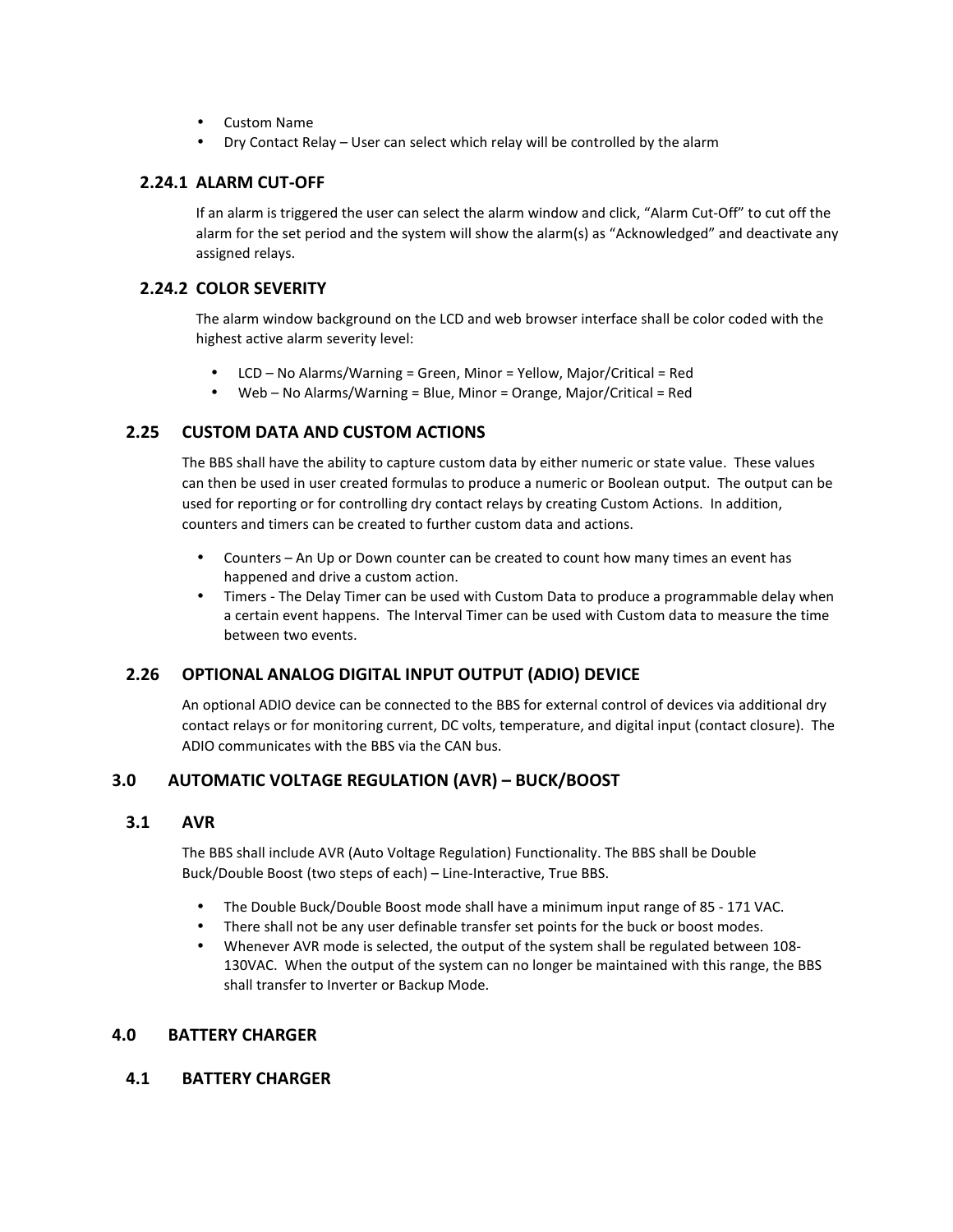The BBS shall have an integral three (3) stage charger that is compatible with Gel and AGM battery topology. The charger shall be an intelligent charger with control systems that automatically incorporates bulk, absorption and float charging modes. Two stage chargers are not allowed.

The integral intelligent charger shall use temperature compensation. The charging system shall compensate over a range of -100.0 – 0.0 mV/°C/Cell (-55.6 - 0.0mV/°F/Cell), user adjustable when required. Default setting shall be -2.5 mV/°C/Cell (-1.4 mV/°F/Cell). Temperature compensation shall occur during absorption and float modes.

A temperature probe which plugs into the front panel of the BBS shall be used to monitor the internal temperature of the batteries. The Temperature sensor shall be 2 meter in length, external to the inverter/charger module and have a 3/8" lug for attaching to the negative terminal of the battery string.

If the temperature probe fails or is not connected to the BBS, the charger shall still charge the batteries but to a maximum of 52.5VDC.

The batteries shall not be recharged whenever the battery temperature exceeds 50°C (122°F).

The recharge time for the batteries from "protective low-cutoff" to 80 percent or more of full charge capacity shall not exceed 8 hours if the charger is set to maximum. The BBS charger shall be capable of providing 15 amps at 54VDC depending on load.

## **5.0 USER INTERFACES AND DISPLAYS**

#### **5.1 INVERTER/CHARGER DISPLAY**

The BBS inverter/charger unit shall include a 4.3" backlit LCD Touchscreen display for viewing all status and configuration information. The screen shall be easily viewable in both bright sunlight and in darkness. The screen assembly shall be rotatable.

## **5.2 LCD SCREEN LAYOUT**

The screen shall have different sections that contain:

- System Status Dashboard Shows six I/O values or configuration
	- $\circ$  Dashboard Paging Allows navigation to all four user configurable System Status panels
		- Total of 24 user configurable System Status fields displayed
- Alarms Shows highest level active alarm. Color coded based on severity. Touching takes user to see all active alarms and allows for alarm cutoff
- Maintenance Access to alarm cutoff, battery testing, and relay testing
- Information Access to serial number and software and OS version
- Menu Access to all controller menus
- Shortcuts Access to most often used areas
- Login/Logout For permissions to edit settings

At a minimum the LCD screen and web pages can show any of the following active real time readings and information:

- Operating mode (Line, Standby, Backup, Buck / Boost)
- Utility input voltage
- BBS output voltage and current
- Battery voltage, Temperature, SOH, SOC
- Input Frequency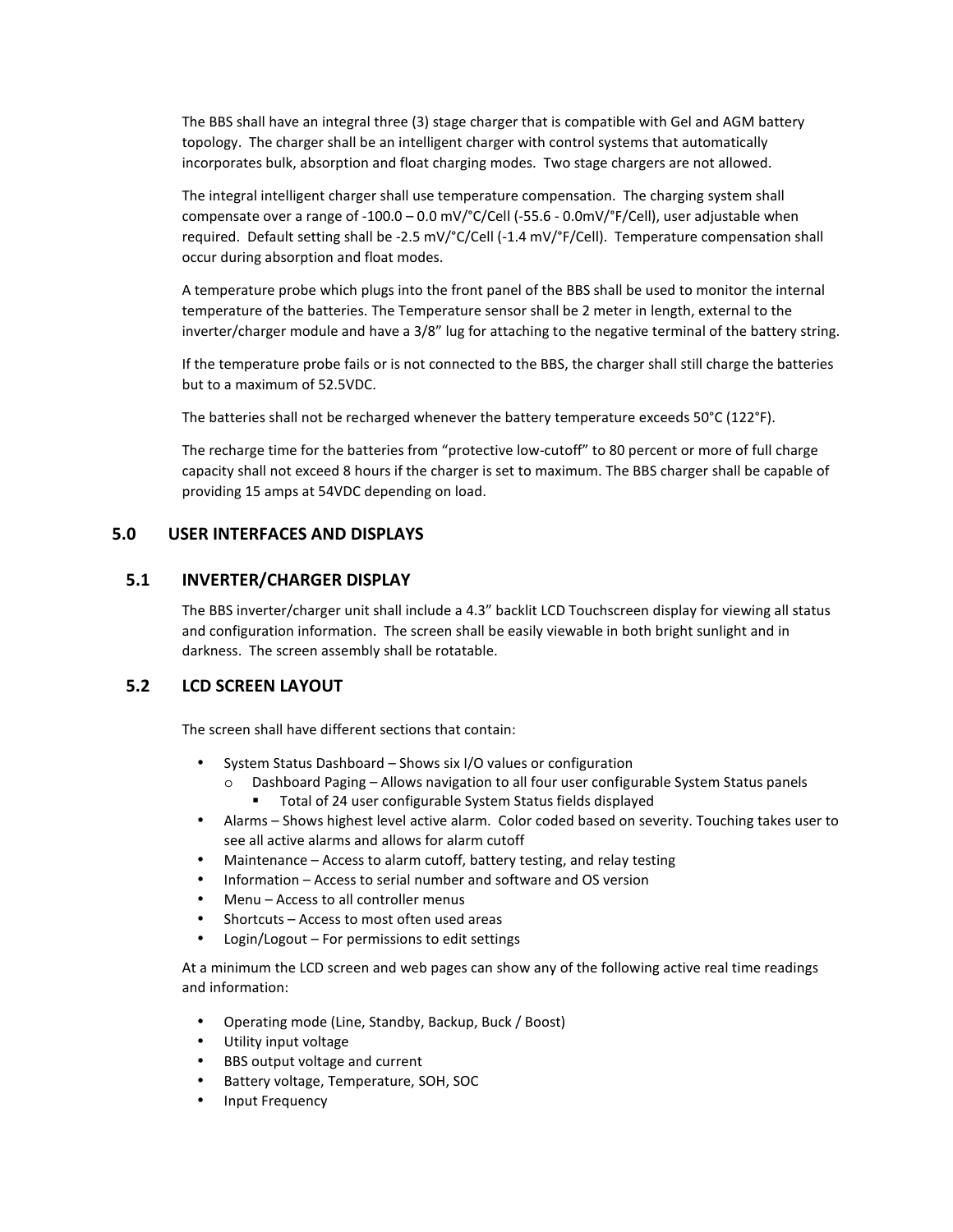- Output Power
- Charger Voltage, Current, Mode
- Battery mode
- Timer Relays delay remaining
- IP Address
- Accumulated output power in kW hours
- Battery Runtime Remaining
- Unit Serial number
- Unit Firmware Version
- Any alarms

The Menu shortcut layout shall follow the web browser interface menu navigation and allow for full programmability of the BBS.

## **5.3 WEB BROWSER INTERFACE**

The BBS shall be provided with an embedded web server for user configuration and management through a web browser without needing to install computer software.

## **5.3.1 QUICK STATUS AREA**

The quick status area shall remain at the top of all pages and show any active alarms and the first six fields of the LCD dashboard along with Battery Voltage and Battery Current. It shall also include a search field to aid the user in quickly finding the item they are looking for.

## **5.3.2 MENUS**

The menu system shall include the following menu sections and abilities:

- Dashboard Controller and BBS Status
- Power Flow See 5.3.3
- Controller Comm setup, NTP, Users & Security, Scheduler for TOD
- System BBS Status and Configuration
- Modules BBS Firmware upgrades
- Alarms Configure Alarms
- Logs Events, Alerts, Battery, Power Outage, Datalogs, and Performance Logs

## **5.3.3 POWER FLOW**

There shall be a live Power Flow diagram that shows the active flow of power with values from the AC Source, Input Circuit Breaker, BBS, Load, Battery Breaker, and Battery. The BBS section shall show any active dry contact relays and alarms. The battery shall show any active alarms.

## **5.3.4 MINIMUM CAPABILITIES**

The BBS shall allow the user to do the following through the web browser:

- View logs
- Configure network parameters
- Configure email
- Adjust line qualify time
- Configure dry contact relays
- Configure alarms
- Configure Time/Date, NTP
- Configure communications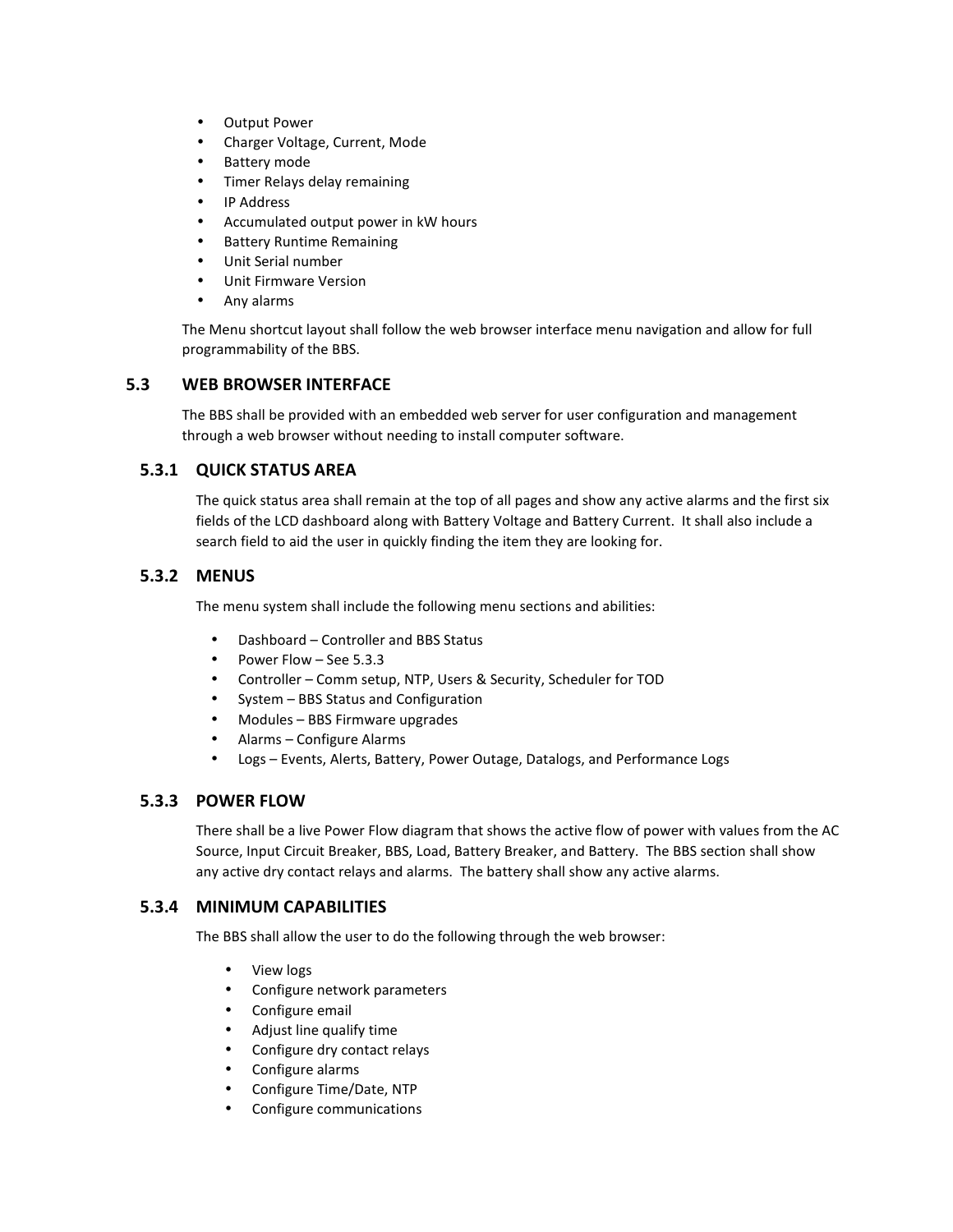- Configure users and security
- Controller and BBS firmware to be upgradeable remotely via Ethernet

#### **5.4 STATUS LEDs**

The BBS shall have discrete status LED indications on the front of the inverter/charger.

- Green Output LED shall be Solid ON any time that the output of the BBS is in Line or AVR (Buck/Boost) modes. When the BBS output is in Backup (Inverter) Mode the LED will flash On and Off.
- Red LED shall be Solid On any time there is one or more major or critical active alarms
- Yellow LED shall be Solid On any time there is one or more minor active alarms

## **5.5 LOGS – EVENT, ALERTS, BATTERY, AND POWER OUTAGE LOGS**

#### **5.5.1 EVENT LOG**

The BBS shall maintain an event log containing a minimum of 3000 of the most recent events. The event log shall be downloadable as a csv file by web browser and exportable by USB port on the BBS. The log shall be date and time stamped. The most recent 300 events of the log shall be viewable by web browser and 25 by LCD. The event log shall capture:

- 
- AC Power Outage **AC Power Outage AC Power Outage**
- 
- 
- BBS System Mode  **Dry Contact Relay Status** 
	-
	- Configuration Changes Firmware Updates
	- Battery Mode **by Community COLLEGAN CONTENT •** Web Sessions

## **5.5.2 ALERT LOG**

The BBS shall maintain an alert log containing a minimum of 3000 of the most recent events stored in a 'first in first out' (FIFO) buffer. The alert log shall be downloadable as a csv file by web browser and exportable by USB port on the BBS. The log shall be date and time stamped. The most recent 300 events of the log shall be viewable by web browser and 25 by LCD. The alert log shall capture all alarms.

## **5.5.3 BATTERY LOG**

The BBS shall maintain a battery log containing a minimum of 3000 of the most recent events stored in a 'first in first out' (FIFO) buffer. The battery log shall be downloadable as a csv file by web browser and exportable by USB port on the BBS. The log shall be date and time stamped. The most recent 300 events of the log shall be viewable by web browser and 25 by LCD. The battery log shall capture:

- Duration
- Battery capacity
- Ah delivered
- Charge in SOC%
- Starting SOH%
- Change in SOH%
- Battery current average

#### **5.5.4 POWER OUTAGE LOG**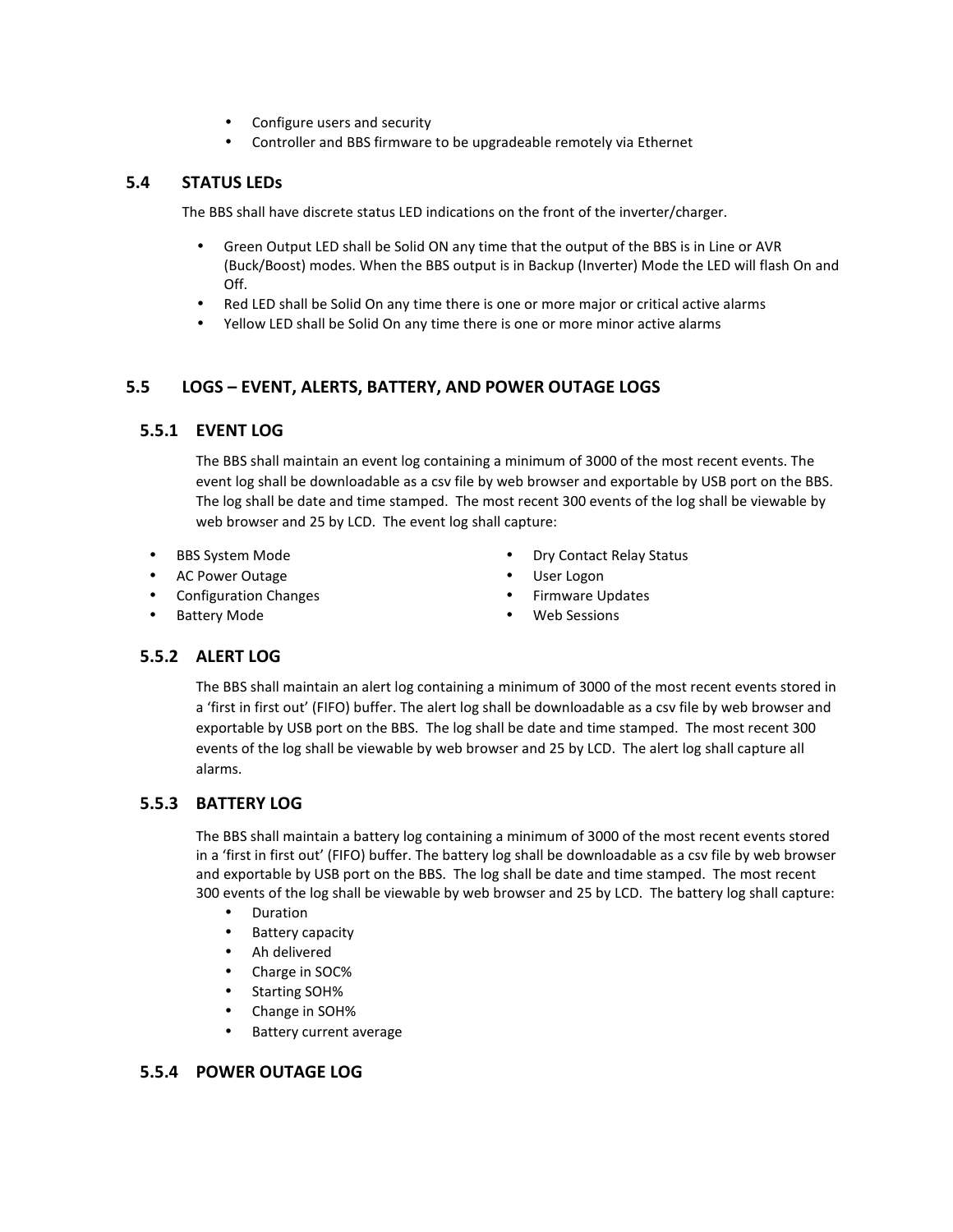The BBS shall maintain a power outage log containing a minimum of 3000 of the most recent events stored in a 'first in first out' (FIFO) buffer. The battery log shall be downloadable as a csv file by web browser and exportable by USB port on the BBS. The log shall be date and time stamped. The most recent 300 events of the log shall be viewable by web browser and 25 by LCD. The power outage log shall capture Start Time, End Time, and Duration.

## **5.5.5 DATA LOGS**

The BBS shall be capable of recording up to 10 data logs each with up to 20 data signals. The data logs shall be downloadable as a csv file by web browser and exportable by USB port on the BBS. User can configure the interval between the samples within a range of 2 seconds to 3 hours. User can configure the number of samples to capture from a range of 60-3600. When the maximum number of samples has been captured the newest sample replaces the oldest. Data capture can run continuously or be triggered by an equation. The BBS shall create a preview chart that shows continuous feed of data of up to 30 samples, FIFO, viewable on web browser only.

## **5.5.6 PERFORMANCE LOGS**

The BBS shall have pre-configured performance logs that run continuously and automatically, viewable on a web browser. There shall be separate charts for Seconds, Minutes, Hours, and Days that shows the Average, Minimum, and Maximum values for each sample. A daily log that has the Average, Minimum, and Maximum values shall be logged and be downloadable as a csv file by web browser. The signals to be monitored are:

- Controller Memory in Use **•** AC Output Current
- 
- 
- 
- 
- CPU Usage  **CPU Usage CPU Usage CPU Usage Pattery Voltage** 
	- AC Output Voltage AC Output Voltage
	- Battery Current  **AC Output Apparent Power**

## **5.6 COUNTERS**

The BBS shall keep track of the following:

- The number of times that the unit was in Inverter, Buck, and Boost, logged separately since the last reset.
- The accumulated number of hours and minutes that the unit has operated in Inverter, Buck, and Boost, logged separately since the last reset.
- The total power consumed by the load in kWh.

## **5.7 PROGRAMMABLE RELAY CONTACTS**

The BBS shall provide the user six dry relay contacts. Five (5) programmable and one (1) 48VDC relay contact. As a minimum, the programmable options shall be On Battery, Low Battery + No Line, Timer, and Alarms. The BBS shall also have three (3) input contacts pre-programmed for Battery Test, User Alarm, and AC Shutdown.

Relays C1-C5 shall be able to be triggered/driven by more than one condition. Relays C1-C5 shall be able to have their default state programmed to be energized (NO contacts closed) when not triggered/driven.

The relay contacts shall be made available on the front panel of the BBS via 6, 3 position plug-in terminal blocks with screw down wiring connections.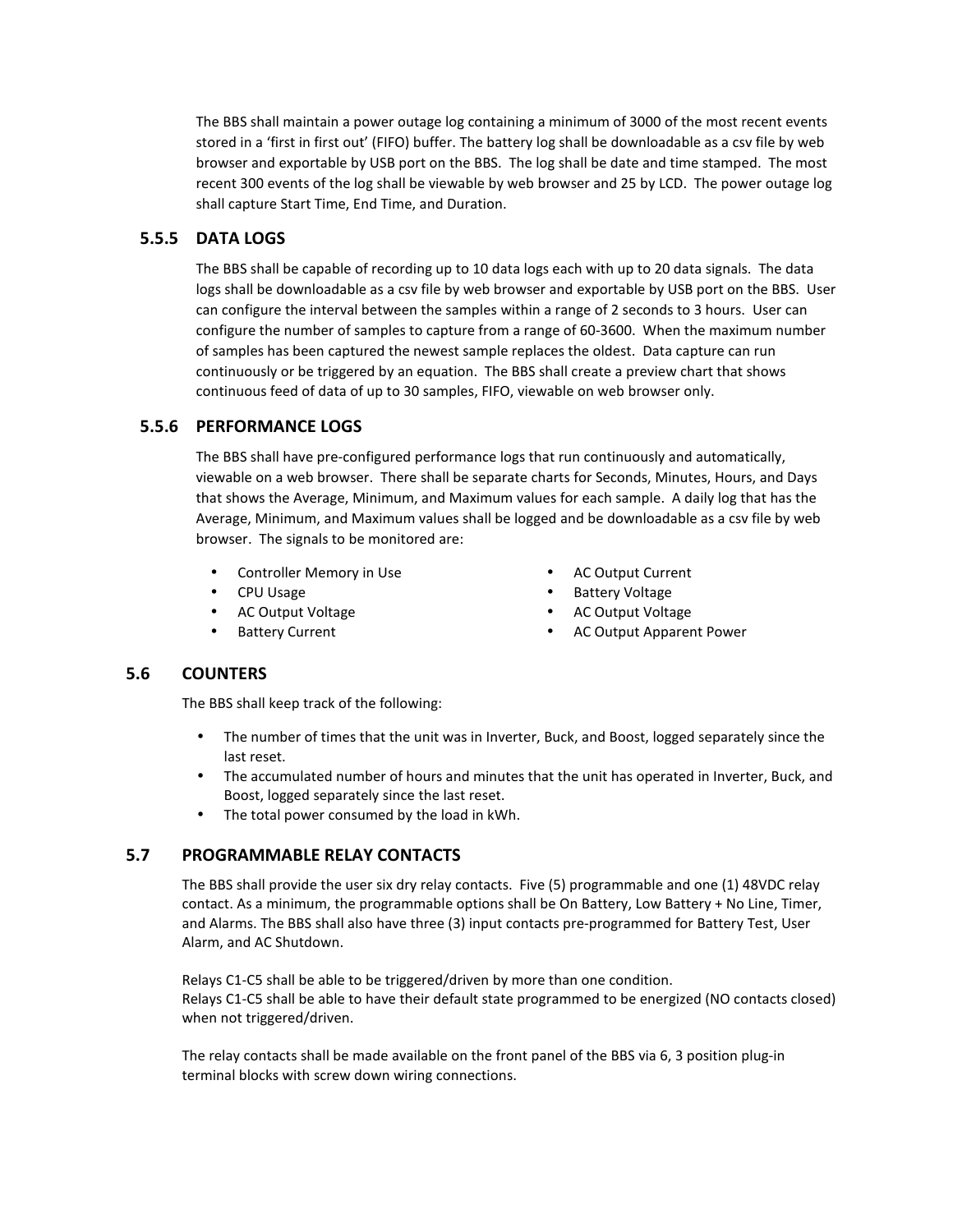Each relay, C1 through C6 shall have their own common and their own set of normally open (NO) and normally closed (NC) terminals. The terminals for each relay shall be oriented as NO-C-NC on the terminal block. C6 shall provide continuous 48 VDC voltage for powering of enclosure DC fan.

The contacts on the terminal block shall be labeled 1-18, left to right. Additionally, each set of contact shall be labeled with the NO-C-NC designation, as well as C1…C6 from left to right. Printed labels noting all alarms and faults shall be provided with the BBS Inverter/Charger to be installed when required.

The relay contacts shall be rated at a minimum of 1 amp @ 250 VAC.

#### **5.7.1 ON BATTERY RELAY CONTACT**

The dry relay contacts that are configured for "On Battery" shall only energize when the BBS is operating in Inverter Mode.

## **5.7.2 TIME RELAY CONTACTS**

The BBS shall include timers that will energize the associated "Timer" dry relay contact after the user configured time has elapsed when the BBS is in Inverter mode. The timer is started when the BBS enters Inverter Mode. The user shall be able to configure the timer to the required time. The timer shall have an adjustable range of 0-720 minutes. The user shall be able to create at least 10 user settable timers.

#### **5.7.3 LOW BATTERY + NO LINE RELAY CONTACT**

The BBS shall have an adjustable low battery relay setting. This setting shall be adjustable so that the user can set the point at which the low battery relay contact is energized. The low battery setting shall be adjustable from 0-100%. Once energized, the Low Battery + No Line relay shall de-energize as soon as line power has been restored and qualified.

#### **5.8 USER INPUT CONTACTS**

The BBS shall have three optically isolated, programmable user input contacts. The user input contacts shall be able to be programmed for Self Test Start, User Alarm, and UPS Shutdown.

#### **5.9 PROBE JACKS**

The BBS shall provide voltmeter standard probe input-jacks (+) and (-) to read the exact battery voltage at the inverter input.

#### **6.0 COMMUNICATION**

#### **6.1 ETHERNET INTERFACE**

The BBS shall have two (2) internal Ethernet communication interface ports for user configuration and management. One of the ports shall be static with a manufacturer set IP address of 192.168.0.90 and the other port set to DHCP. The Ethernet Ports shall be an RJ-45, EIA 568B Pin Out Connector.

- The BBS shall include remote monitoring & alarms transmission capabilities through the Ethernet RJ-45 IP Addressable Port, using SNMP v3 protocol.
- System shall have the capability of notifying Operations, Maintenance or TMC via e-mail of any alarms, user selectable.
- Emails are to be held in a batch and released after the configured interval has elapsed. Interval can be set from 5-60 minutes. Interval timer starts after first alarm trigger. Email to include:
	- o Subject line with filterable text and alarm counts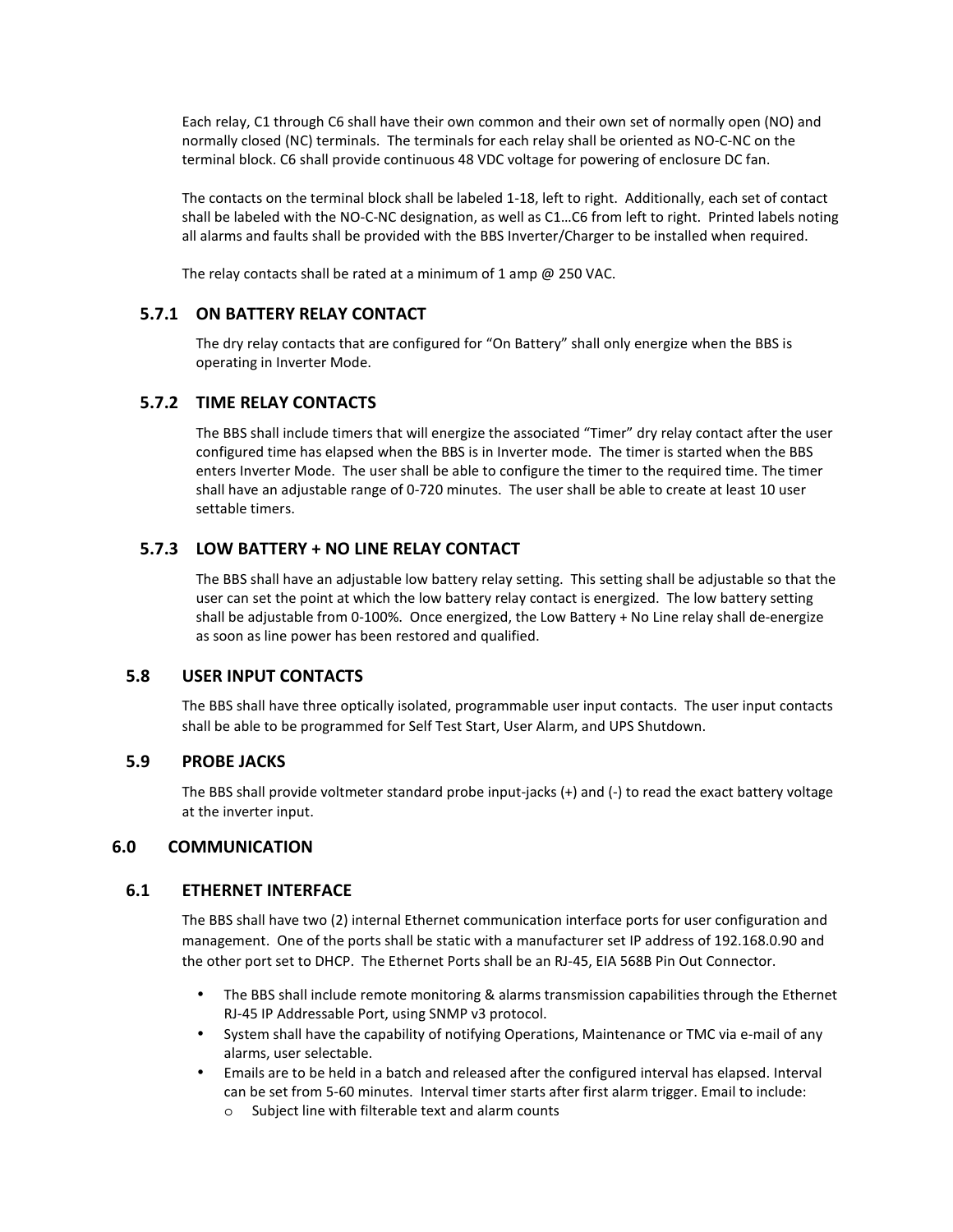- o Static title for filtering
- o Configurable name of the controller
- o A Google map link to location (if setup)
- o Time and date of notification
- o List up to 10 active alarms, sorted by priority with an active alarm count indicator showing total active alarms
- o List up to 10 cleared alarms, sorted by priority with a cleared alarm count indicator showing total cleared alarms
- All BBS configuration menus shall be accessible and programmable from the Ethernet Port.
- The BBS shall support TCP, UDP, and HTTP over IP protocol communications.

## **6.1.1 USER ACCOUNTS**

The BBS shall have seven user accounts: one administrator, one account manager and five operators. Each account shall have five different User Roles that could be assigned to it: administrator, account manager, operator, restricted operator, and guest, each with different permission levels.

## **6.1.2 PASSWORDS**

Password length shall be up to 32 characters (256 bit)

## **6.2 INTEGRATED USB HOST – USB TYPE A**

The BBS shall have a USB Type A connector for firmware upgrades and file management. The USB shall support:

- Exporting and importing BBS configuration to copy configuration to other units
- Exporting log files
- Firmware and software upgrades
- Mouse and Keyboard input

## **6.3 SERIAL – USB TYPE MINI B**

The BBS shall have a USB Type Mini B connector for soft shutdown of MegaTec protocol compliant client.

## **6.4 CAN**

The BBS shall have an RJ12 connector for CAN bus communications to ADIO interfaces and other devices.

## **6.5 TIME/DATE**

SNTP (Simple Network Time Protocol) - The BBS shall have the ability to synchronize with a network or internet-based time server.

The BBS shall have the ability to synchronize to web browser.

Daylight Savings – The user shall be able to choose Standard Time, US/Can Daylight Savings, or always Daylight Savings.

## **7.0 AUTOMATIC BYPASS TRANSFER SWITCH**

## **7.1 RATING**

The BBS shall include a rack mounted Automatic/Manual Transfer Relay rated at 120VAC/30 amps.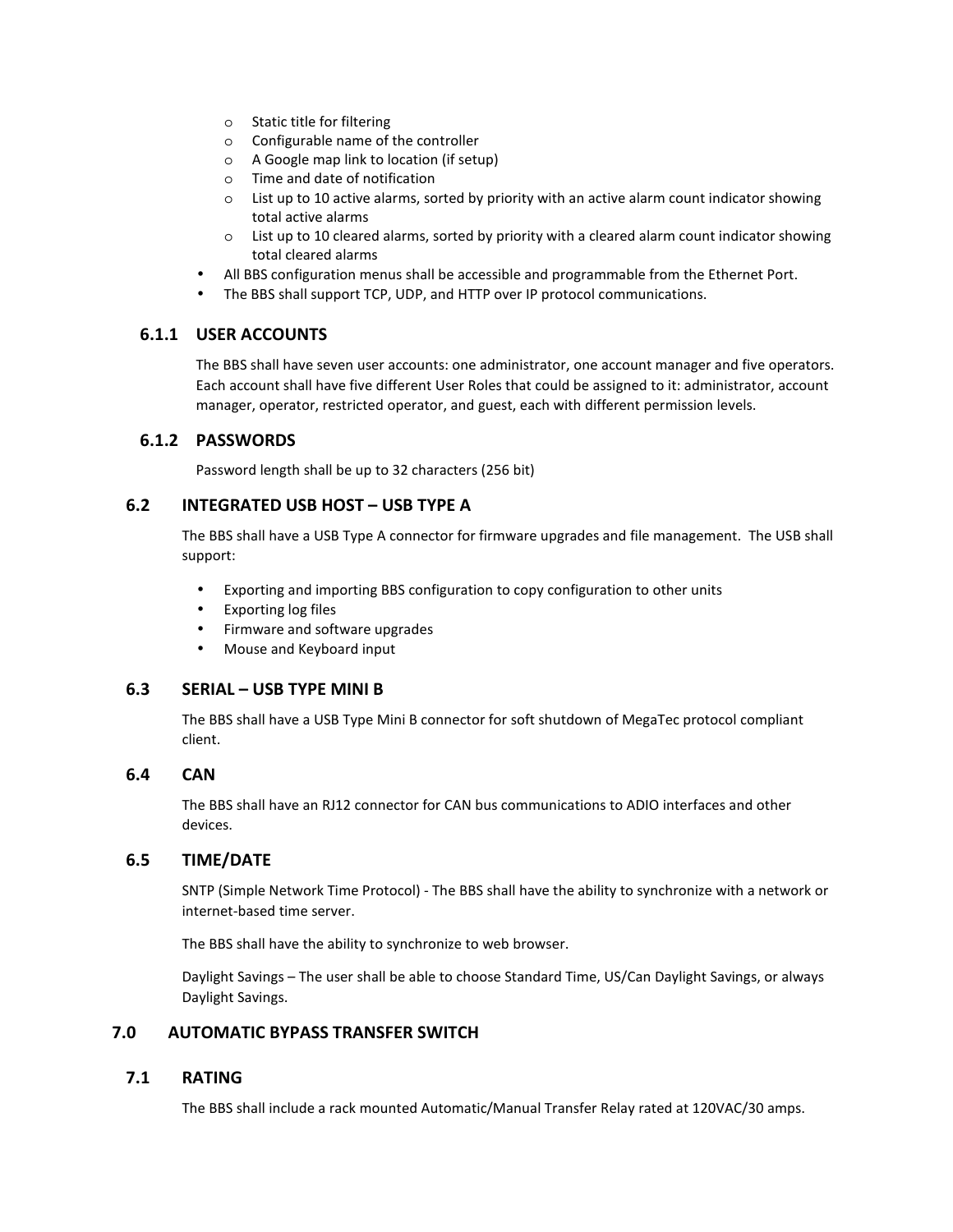## **7.2 AUTOMATIC & MANUAL BYPASS SWITCH**

The Automatic Bypass Transfer Switch shall be a combination automatic/manual bypass switch. Placing the bypass switch in the "Bypass" mode shall transfer the intersection load from the BBS output directly to commercial power. AC commercial power must still be available to the BBS input, allowing the BBS to keep the batteries charged. A UPS Supply Breaker shall be provided and located on the Bypass Switch, which allows the user to be able to manually shut off commercial power to the UPS input, allowing them to safely disconnect and remove the inverter. With the inverter turned off, the batteries can be safely disconnected from the system.

## **7.3 INDICATOR LIGHT**

The Automatic Bypass Transfer Switch shall include a bypass indicator light that automatically notifies the user when the Manual bypass switch is in Bypass position. The indicator light shall be illuminated when in UPS mode.

## **7.4 INTEGRATED SWITCH**

The manual bypass switch and the automatic transfer relay shall be integrated together within the Automatic Bypass Transfer Switch allowing the manual bypass switch to be rated at 10 Amps and to be integrated with the bypass indicator light.

## **7.5 TERMINAL BLOCKS**

The Automatic Bypass Transfer Switch shall have terminal blocks capable of accepting #6 AWG wiring for the AC input and output with #10 AWG from the Automatic Bypass Transfer Switch to inverter/charger module.

## **8.0 AUTOMATIC GENERATOR TRANSFER SWITCH**

## **8.1 RATING**

The BBS cabinet shall include a rack mounted Automatic Generator Transfer Switch rated at 120VAC/30 amps.

## **8.2 AUTOMATIC & MANUAL GENERATOR TRANSFER**

The Automatic Generator Transfer Switch shall be a combination automatic/manual generator switch. Placing the generator switch in the "Line" mode shall pass the utility power from the Line Input to Line Output. With the switch in "Gen" mode the transfer switch will automatically disconnect the utility and connect generator power to Line Output when the generator input voltage is approximately 102VAC or greater.

## **9.0 BATTERIES**

## **9.1 BATTERY TYPE**

The battery shall be virgin lead alloy, calcium based, extreme temperature, float cycle, AGM (Absorbed Glass Mat) VRLA (Valve Regulated Lead Acid). Batteries designed for Cycle applications, such as Solar or deep cycle, are not acceptable. The battery must be designed for Standby BBS applications. Individual batteries shall meet the following specifications:

- Voltage Rating: 12V
- Amp-hour rating: 100 Ah, at the 20-hour rate, to 1.75 Volts per cell, minimum battery rating.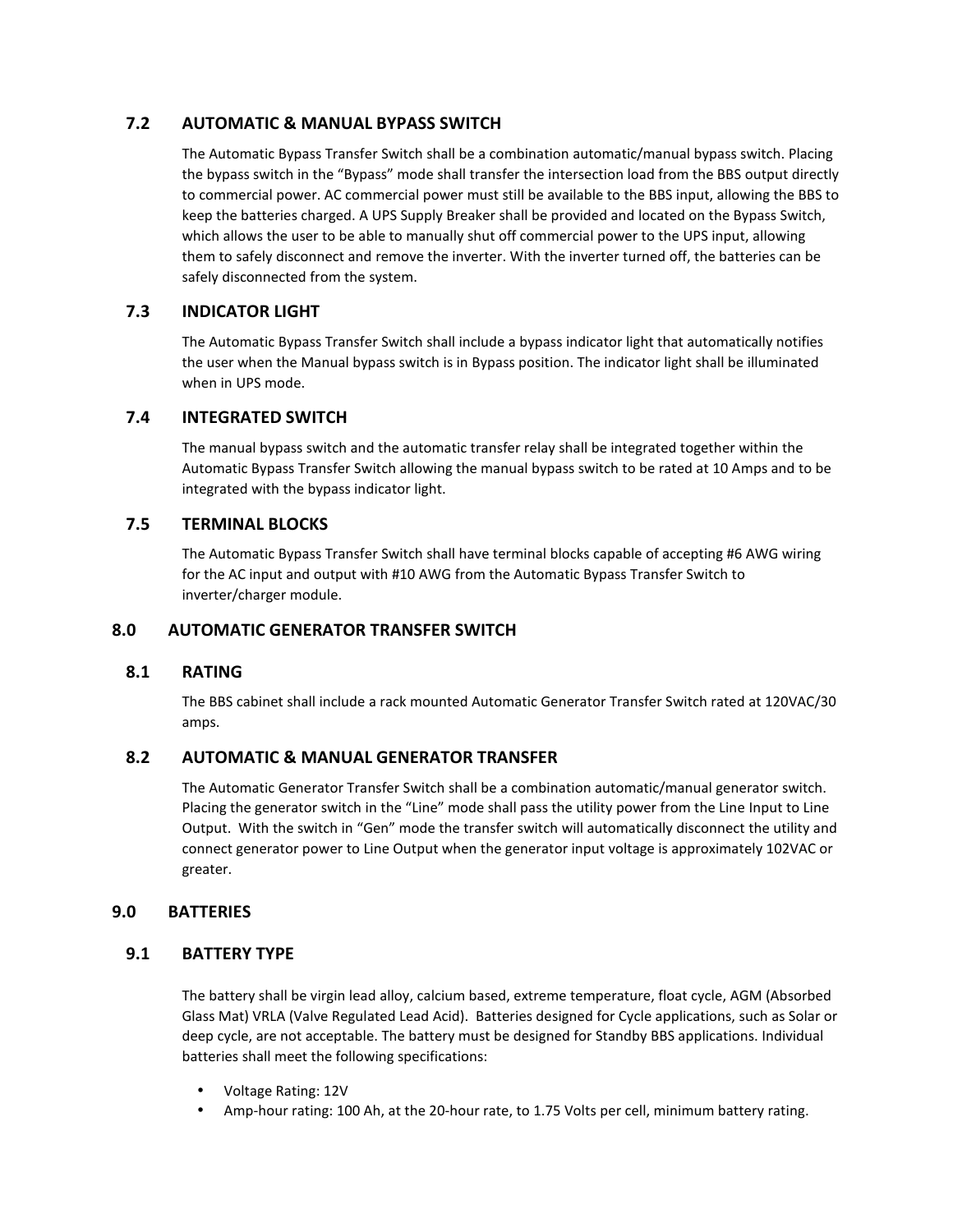- Group size: Case 27
- Batteries shall be easily replaced and commercially available off the shelf.
- Batteries shall provide 100% runtime capacity out-of-box. Each battery must meet its specification without the requirement of cycling upon initial installation and after the initial 24 hour top off charge.

#### **9.2 BATTERY STRING**

Batteries used for the BBS shall consist of 4 batteries configured for a 48 VDC battery buss system.

#### **9.3 OPERATING TEMPERATURE**

Batteries shall be certified to operate at extreme temperatures from –40°C to +60°C.

#### **9.4 HANDLE**

An integral lifting handle shall be provided on the batteries for ease of removal/installation.

## **9.5 BATTERY CABLE ASSEMBLY**

The battery cable assembly shall be a two-part modular harness.

## **9.5.1 PART 1 – BATTERY PIG TAIL**

Part I shall be equipped with red (+) and black (-) cabling that can be permanently connected to the positive and negative posts of each battery with a ¼" terminal. Each red and black pair shall be terminated into a one-piece Anderson style Power Pole connector or equivalent.

#### **9.5.2 PART 2 – MAIN CABLE**

Part II shall be equipped with the mating Power Pole style connector for the batteries and a onepiece, insulated gray Power Pole style connection to the inverter/charger unit. Harness shall be fully insulated and constructed to allow batteries to be quickly and easily connected in any order to ensure proper polarity and circuit configuration.

#### **9.5.3 HARNESS WIRING**

All battery cable wiring shall be UL Style 1015 CSA TEW all of proper gauge with respect to design current and with sufficient strand count for flexibility and ease of handling.

#### **9.5.4 BOOTS**

Battery terminals shall be covered and insulated with molded boots so as to prevent accidental shorting.

## **10.0 CABINET**

#### **10.1 GENERAL**

- The dimensions for the BBS cabinet shall be 48 inches in height, 16.5 inches in width and 16.5 inches in depth.
- The Inverter/Charger Unit shall be shelf or rack mounted on a standard EIA19" rack.
- The Automatic Transfer switch shall be mounted on EIA 19" Rail.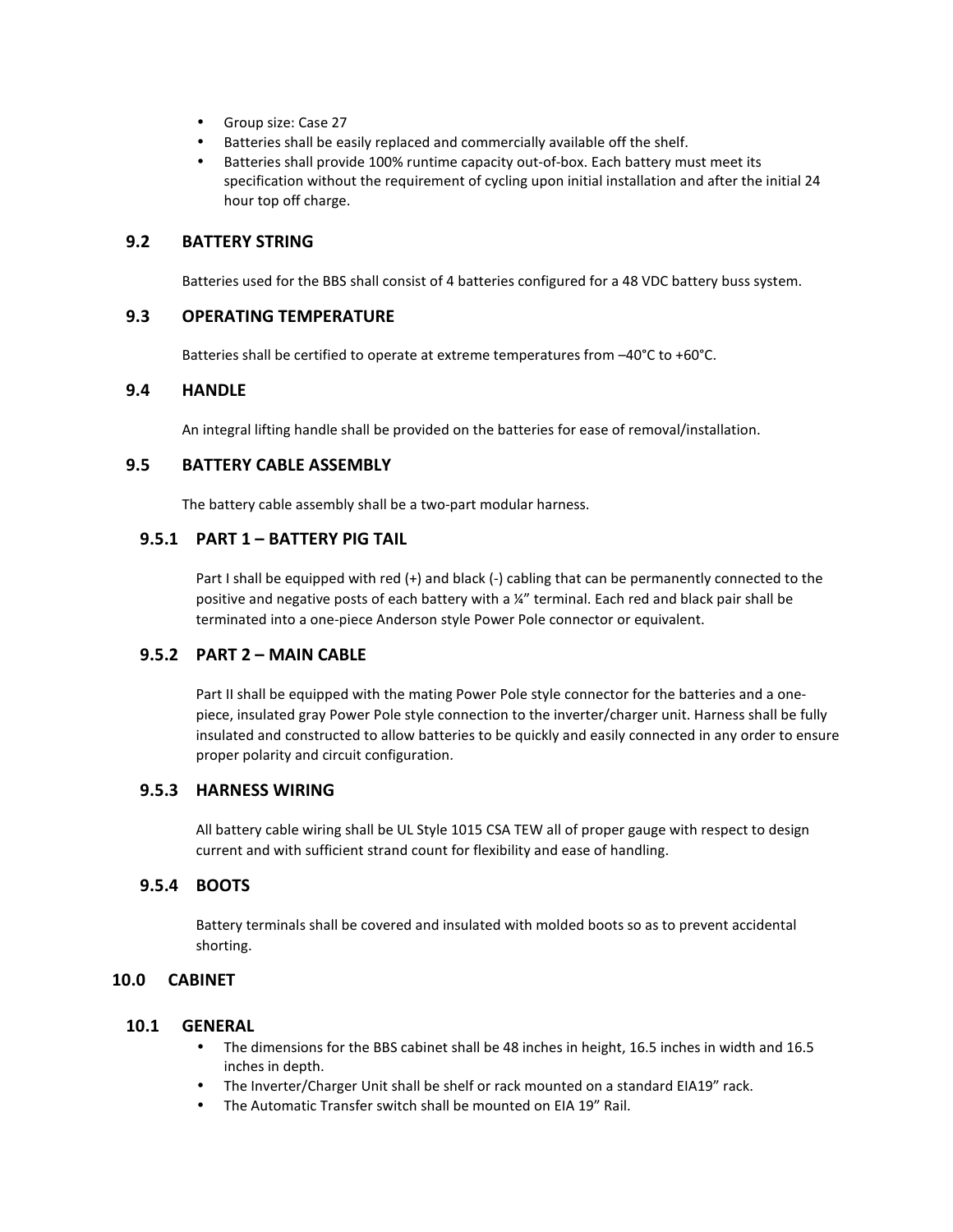• All interconnect wiring shall be provided and shall be UL Style 1015 CSA TEW.

#### **10.2 BBS REPLACEMENT**

The BBS equipment and batteries shall be easily replaced and shall not require any special tools for installation.

#### **10.3 HOT SWAPPABLE**

The BBS inverter and batteries shall be hot swappable. There shall be no disruption to the Traffic Signal when removing the inverter or batteries for maintenance.

#### **10.4 ANCILLARY INTERNAL INSTALLATION HARDWARE**

All necessary internal installation hardware (bolts, fasteners, washers, shelves, racks, etc.) shall be included.

## **10.5 CABINET SIZING**

The external cabinet shall be capable of housing four batteries up to a group 31 size, inverter/charger power module, automatic transfer switch, control panels, wiring, wiring harnesses, and all other ancillary equipment.

## **10.6 CABINET MOUNTING**

The BBS cabinet can be installed either as:

- Free-standing base-mounted cabinet with optional 8" riser for easy cable entrance.
- Pole-mounted cabinet with optional pole mount bracket kit.
- Side-mounted to a Traffic Controller cabinet with no mounting brackets required.

## **10.7 RATING**

All external cabinets shall be NEMA 3R rated. The enclosure shall be made of 0.125 inch (5052-H32) aluminum.

## **10.8 VENTILATION**

The external cabinet shall be ventilated through the use of louvered vents, filter, and a minimum of one thermostatically controlled fan. The filter shall be the re-usable type and matching the dimensions of the louver with both located on the bottom half of the door.

The cabinet fan shall be DC operated for longer reliability.

## **10.9 ACCESSIBILITY**

All components, terminations, terminal blocks, relays, etc. shall be fully accessible.

#### **10.10 SHELVES**

Two battery shelves shall be located in the bottom half of the enclosure. The bottom battery shelf shall be removable, and the top battery shelf will be welded to the enclosure sides. Air must be allowed to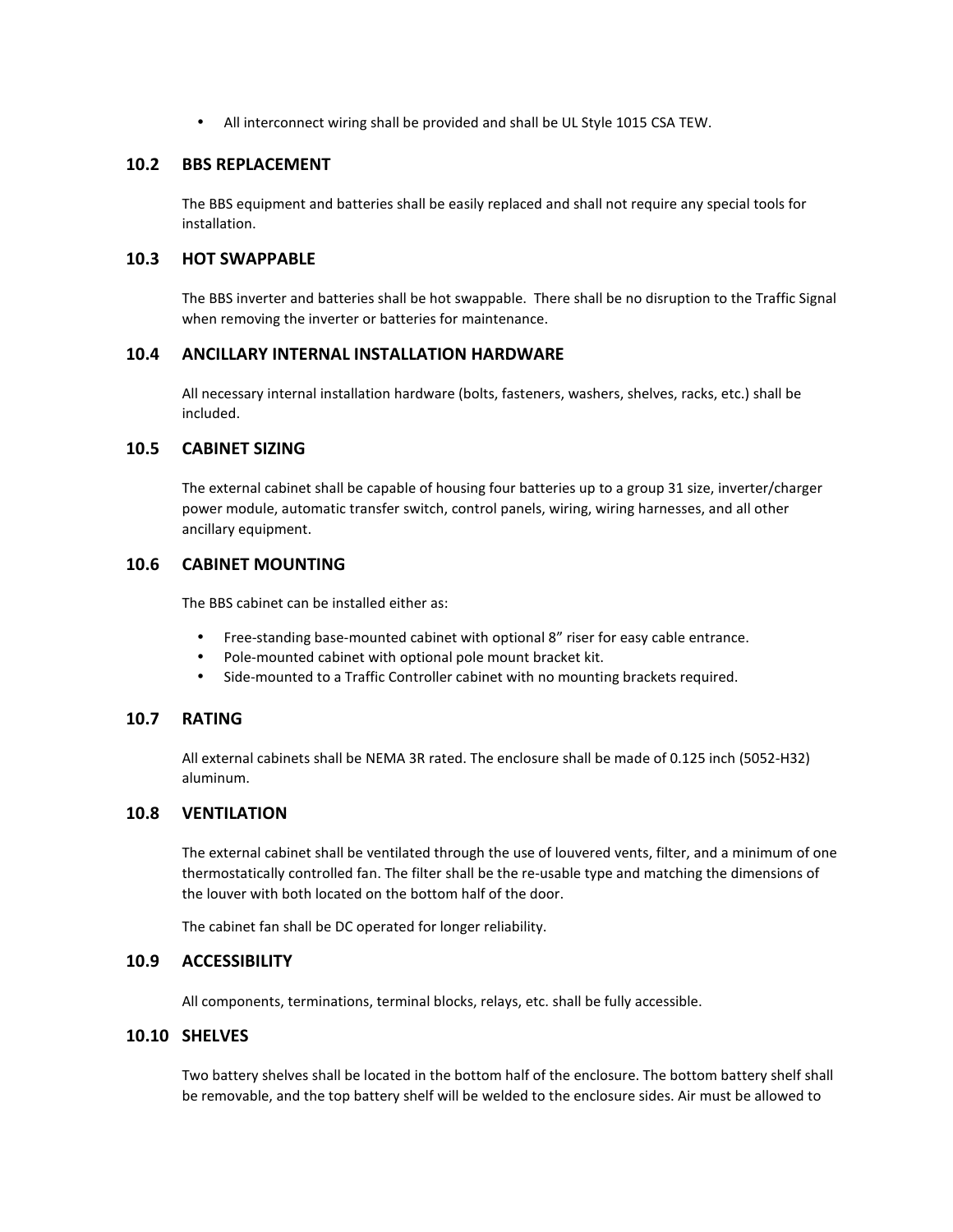flow from the bottom of the cabinet and up the back internal wall. Neither the top battery shelf nor the Power Module shelf shall inhibit the airflow to the top of the cabinet.

#### **10.11 LOCKING**

The cabinet shall include a 3-point locking system, including a Type 2 Corbin lock and utilize a handle with pad locking capability.

#### **10.12 GENERATOR PLUG COMPARTMENT**

The BBS cabinet shall include a generator plug compartment with a flush mounted and gasketed locking access door, which locks the generator power cable in place when connected. The lock shall be a Type 2 Corbin lock. The generator compartment shall include a wired NEMA L5-30P Flanged Inlet connector.

## **10.13 CABINET OPTIONS**

The following options shall be available for the cabinet:

- On-Battery lamp mounted externally on the top of the cabinet that illuminates when the BBS is operating in inverter mode.
- Battery Heater Mats to increase battery capacity in cold climates.
- Receptacle plate assembly that mounts on the transfer switch panel to provide utility power to the battery heater mats.
- Automatic Generator Transfer switch that senses a generator is connected and automatically switches to the generator source.
- Internal lamp with door push-button switch to illuminate the interior of the cabinet.
- Status monitoring dry contacts for the Automatic Transfer Switch and the Generator Transfer Switch.

## **11.0 REMOTE BATTERY MONITORING SYSTEM**

Remote Battery Monitor System (RBMS) shall be permanently installed into the UPS/Battery cabinet to monitor the four UPS batteries (4-12V battery blocks). The RBMS shall have the ability to monitor, read and record both the battery string and individual battery voltages, individual battery admittance (inverse of impedance), and individual battery temperatures and to provide a real-time evaluation of the battery bank health.

The device shall be hardened and operate at a temperature range of -40°C to 80°C (-40°F to 175°F). The device shall include 4 individual 12-volt battery sensors that attach to the top of the battery via adhesive backed hook-loop fasteners. Each sensor shall have an LED for status information.

The RBMS shall have a built-in web interface for communications over Ethernet which is viewable with Chrome and Edge web browsers.

- Battery voltage, admittance, and temperature shall be immediately viewable for each battery upon opening. These values shall be displayed on color coded bar graphs that represent the value. Bar graphs are to be green for no alarm, red for major alarm, and yellow for minor alarm.
- User shall be able to set major and minor, high and low alarms for battery voltage, admittance, and temperature.
- Battery string and delta voltages are to be reported and have user settable major and minor, high and low alarms.
- Baseline admittance shall be user settable. The set baseline admittance will be used by all batteries and will automatically display the percentage difference between the baseline and current state.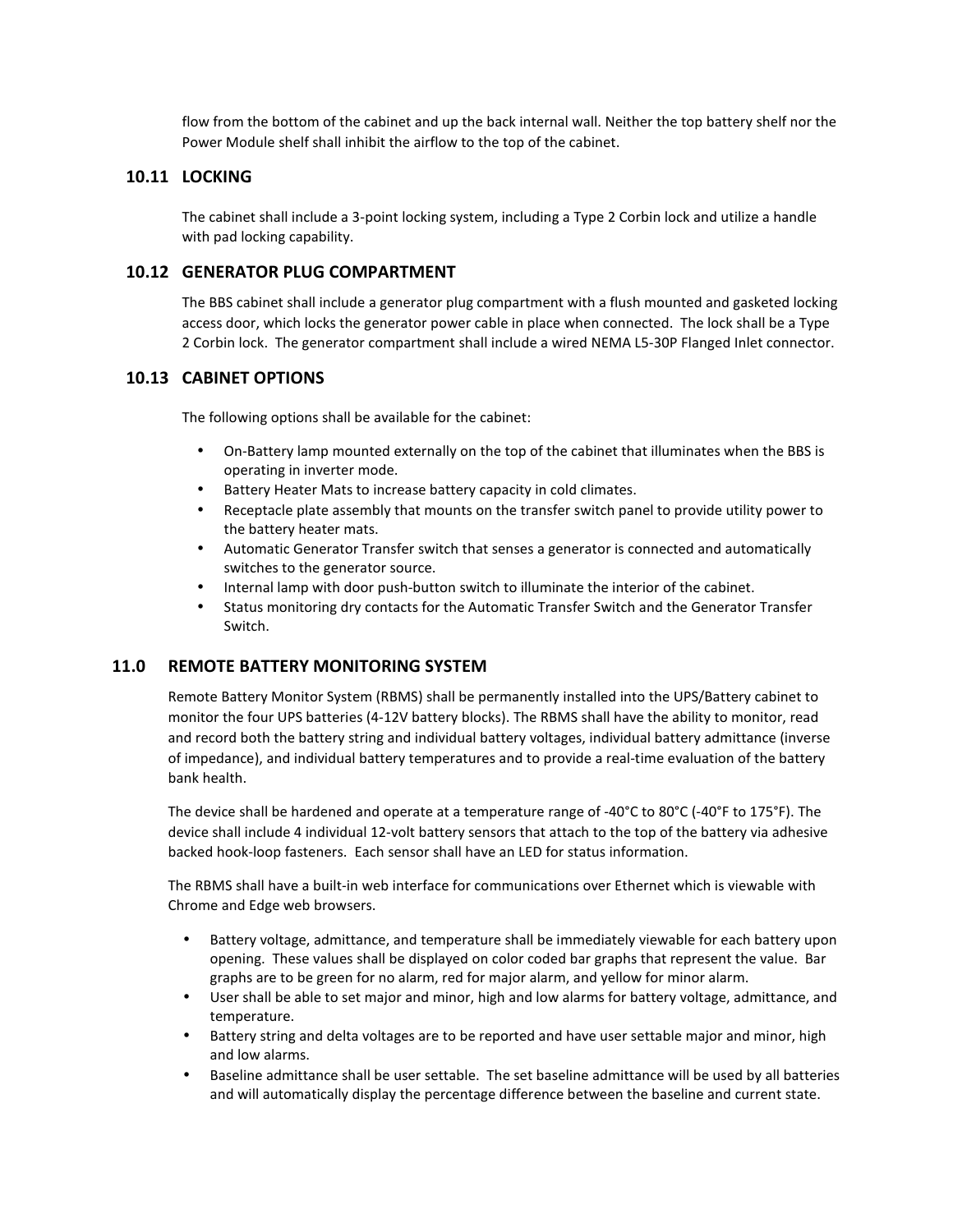• There shall be a checkbox to Flash the Sensor LED on an individual battery, which aids in being able to physically identify it.

The RBMS shall be able send alarm notifications via email and SNMP.

The RBMS shall include software to automatically poll each intersection, up to 1000 devices per software program, reading individual battery voltage, admittance, and temperature, while confirming each is within its user programmable parameters and save this data to a csv file. The software communications shall be SNMP via TCP/IP. The system shall have the ability to program the intervals as to when each reading is taken, by days, weeks or months. The software shall be provided as part of the system cost.

The RBMS shall also perform as a battery balancer, continuously monitoring and balancing all batteries in the string, which can extend the life of the battery. The RBMS shall allow for any single 12V battery within the battery string to be replaced without replacing all batteries in the string during the battery warranty period.

#### **12.0 WARRANTY**

#### **12.1 BATTERY BACKUP SYSTEM**

The BBS System shall include a five-year warranty on parts and labor on BBS, Transfer/Bypass Switches, Batteries, and Enclosure System to the Agency when utilizing the BBS Manufacturers own designed enclosure, meeting the above cabinet specifications. The RBMS shall have a two-year warranty.

#### **12.2 ENCLOSURE**

Should the agency decide not to use the enclosure provided by the BBS Manufacturer, the manufacturer shall provide a three-year warranty on parts and labor only on the BBS Inverter Module.

#### **12.3 BATTERIES**

The BBS Manufacturer shall provide a 5-year unconditional full replacement warranty for every battery sold to the Agency with the BBS under this specification when the manufacturer's enclosure is used. Under the warranty time period, the battery must provide a minimum of 70% of its original capacity; otherwise it will be considered to be non-compliant to the warranty and replaced at no cost to the Agency or DOT by the BBS manufacturer.

#### **13.0 VENDOR SUPPORT**

#### **13.1 TECHNICAL SUPPORT**

The BBS manufacturer shall provide at no charge, a toll-free 24/7 technical support phone number. The toll-free phone number shall be included in the BBS manual.

#### **13.2 LOCAL SUPPORT**

There shall be a local distributor available to support the product.

#### **13.3 DOCUMENTATION**

Equipment manuals shall be provided for each BBS cabinet. Equipment manuals shall include installation, operation, programming, maintenance and troubleshooting.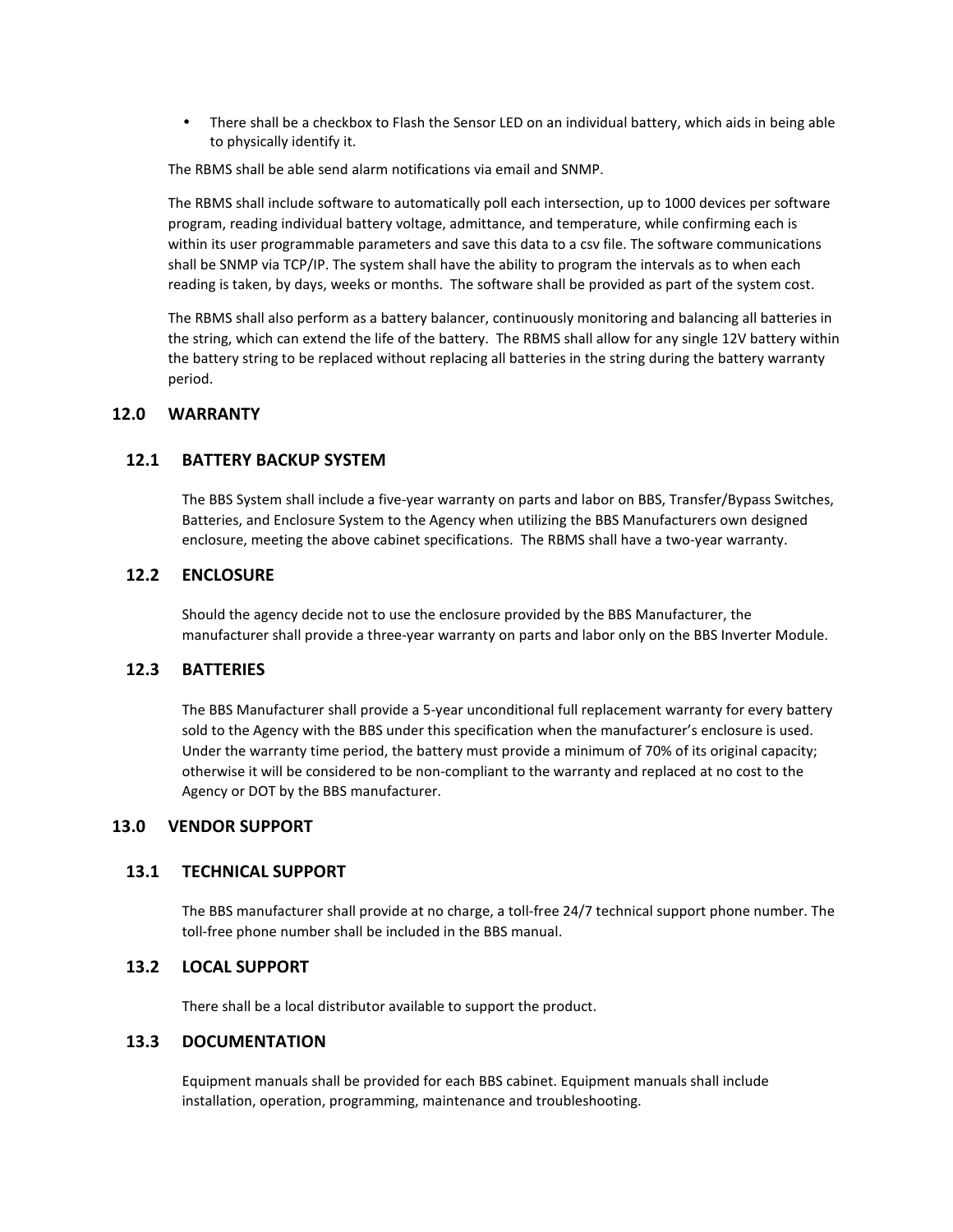#### **14.0 QUALITY ASSURANCE**

#### **14.1 DESIGN AND PRODUCTION**

Each BBS shall be manufactured in accordance with a written manufacturer's Quality Assurance program. The QA program shall include, as a minimum, specific design and production QA procedures.

#### **14.2 ISO CERTIFIED**

The BBS Power Module manufacturer shall be ISO 14001 and TL9000 certified.

## **14.3 UL/CSA**

The BBS shall be tested to comply with UL 1778, CSA 22.2 No. 107.3 and must bear the UL CSA mark.

## **14.4 DESIGN QUALIFICATION TESTING**

The manufacturer shall be certified to carry out the CSA and UL standards testing on the BBS system.

#### **F. ELECTRICAL SERVICE PEDESTAL**

No supplemental information. Contact City Traffic Engineer for comments/questions.

#### **G. DETECTION SYSTEMS**

#### **1.0 GENERAL**

Where designed, vehicle and pedestrian detection systems shall be provided with each new traffic signal. The vehicle detection system shall be an Aboveground Radar System for both presence and advanced detection, unless otherwise specified in the signal plans. Other acceptable systems shall include a.) Cubic|Trafficware wireless pod magnetometers b.) Video systems, and c.) Loop detectors. The pedestrian detection system shall be: POLARA iN2 – iNavigator 2 wire push button stations with the POLARA iCCU-S – iNtelligent Central Control unit or most current model. Equivalent vehicle and pedestrian detection systems may also be approved by the City Traffic Engineer.

## **2.0 RADAR PRESENCE DETECTION**

#### **2.1 GENERAL**

This item shall govern the purchase of aboveground radar presence detector (RPD) equivalent to the Wavetronix SmartSensor™ Matrix.

#### **2.2 SENSOR OUTPUTS**

The RPD shall present real-time presence data in 10 lanes.

The RPD shall support a minimum of 16 zones.

The RPD shall support a minimum of 16 channels.

The RPD shall support user-selectable zone to channel mapping.

The RPD shall use AND logic to trigger channels when all selected zones are active.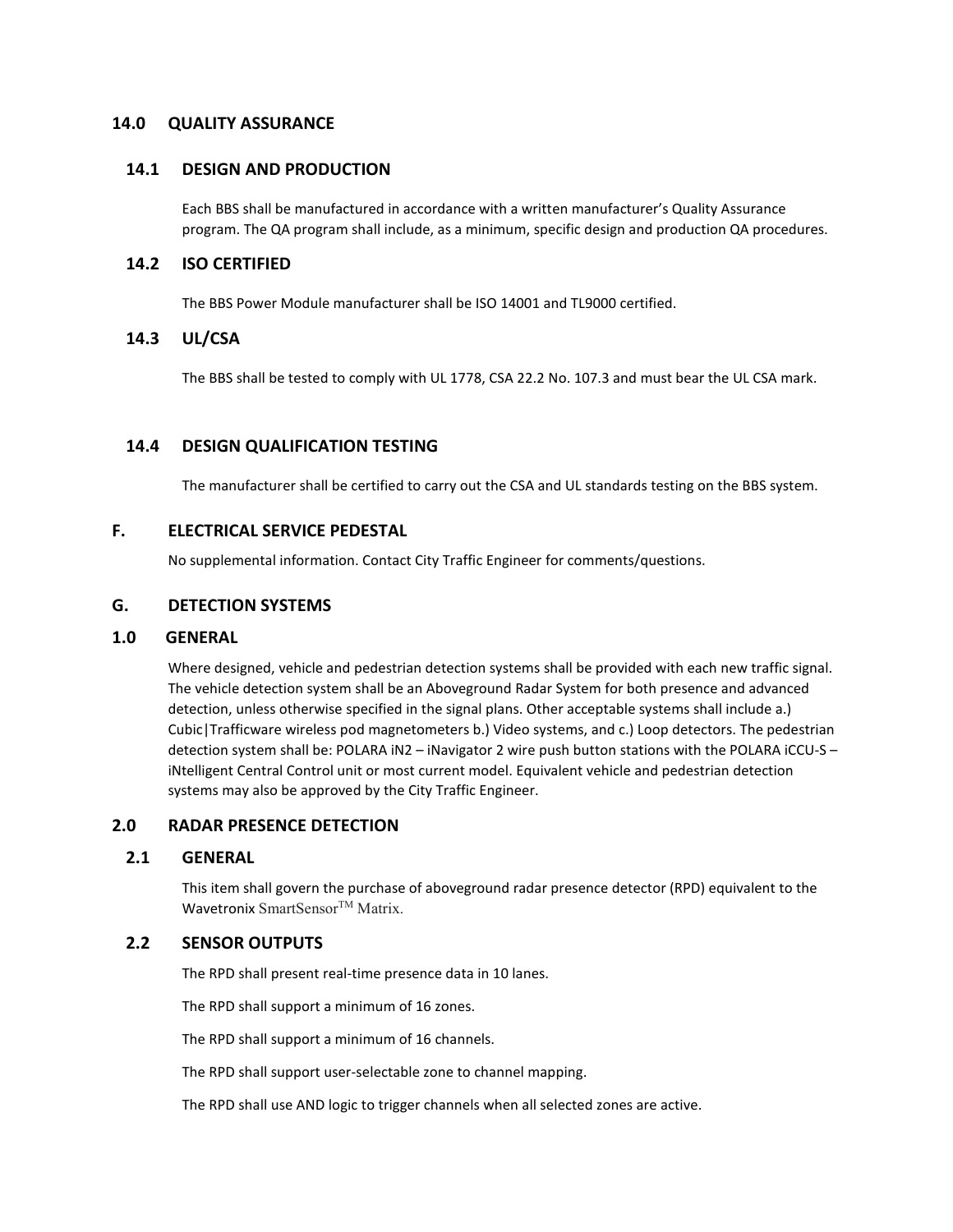The RPD shall use OR logic to combine multiple zones to a channel output, and shall have channel output extend and delay functionality.

The RPD algorithms shall mitigate detections from wrong way or cross traffic.

The RPD system shall have fail-safe mode capabilities for contact closure outputs if communication is lost.

#### **2.3 DETECTABLE AREA**

#### **2.3.1 DETECTION RANGE**

The RPD shall be able to detect and report presence in lanes with boundaries as close as 6 ft. (1.8 m) from the base of the pole on which the RPD is mounted.

The RPD shall be able to detect and report presence in lanes located within the 140 ft. (42.7 m) arc from the base of the pole on which the RPD is mounted.

#### **2.3.2 FIELD OF VIEW**

The RPD shall be able to detect and report presence for vehicles within a 90 degree field of view.

#### **2.3.3 LANE CONFIGURATION**

The RPD shall be able to detect and report presence in up to 10 lanes. The RPD shall be able to detect and report presence in curved lanes and areas with islands and medians.

#### **2.4 SYSTEM HARDWARE**

For each approach to be detected, one RPD corner radar shall be used.

#### **2.4.1 PREASSEMBLED BACKPLATE**

Each RPD shall have a traffic cabinet preassembled backplate with the following:

- AC/DC power conversion
- Surge protection
- Terminal blocks for cable landing
- Communication connection points

The preassembled backplate for the RPD shall be a cabinet side mount or rack mount.

#### **2.4.2 CONTACT CLOSURE INPUT FILE CARDS**

The RPD shall use contact closure input file cards with 2 or 4 channel capabilities. The contact closure input file cards for the RPD shall be compatible with industry standard detector racks.

#### **2.5 MAINTENANCE**

The RPD shall not require cleaning or adjustment to maintain performance.

The RPD shall not rely on battery backup to store configuration information, thus eliminating any need for battery replacement. Once the RPD is calibrated, it shall not require recalibration to maintain performance unless the roadway configuration changes. The mean time between failures shall be 10 years, which is estimated based on manufacturing techniques.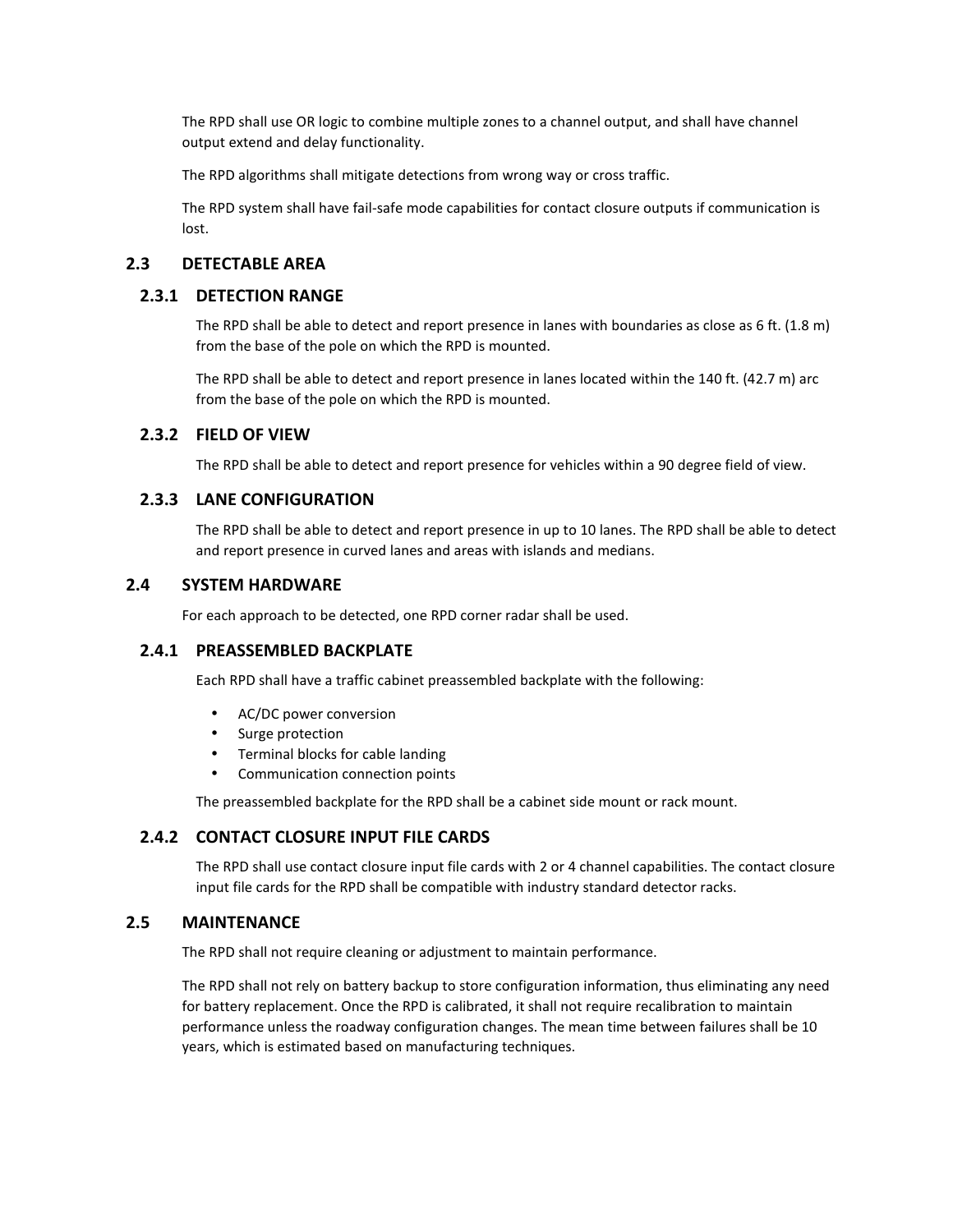## **2.6 PHYSICAL PROPERTIES**

The RPD shall not exceed 4.2 lbs. (1.9 kg) in weight.

The RPD shall not exceed 13.2 in. by 10.6 in. by 3.3 in. (33.5 cm x 26.9 cm x 8.4 cm) in its physical dimensions. All external parts of the RPD shall be ultraviolet-resistant, corrosion-resistant, and protected from fungus growth and moisture deterioration.

## **2.6.1 ENCLOSURE**

The RPD shall be enclosed in a Lexan EXL polycarbonate.

The enclosure shall be classified "f1" outdoor weather ability in accordance with UL 746C.

The RPD shall be classified as watertight according to the NEMA 250 standard.

The RPD enclosure shall conform to test criteria set forth in the NEMA 250 standard for type 4X enclosures. Test results shall be provided for each of the following type 4X criteria:

- External icing (NEMA 250 clause 5.6)
- Hose-down (NEMA 250 clause 5.7)
- 4X corrosion protection (NEMA 250 clause 5.10)
- Gasket (NEMA 250 clause 5.14)

The RPD shall be able to withstand a drop of up to 5 ft. (1.5 m) without compromising its functional and structural integrity.

The RPD enclosure shall include a connector that meets the MIL-C-26482 specification. The MIL-C-26482 connector shall provide contacts for all data and power connections.

## **2.7 ELECTRICAL**

The RPD shall consume less than 10 W.

The RPD shall operate with a DC input between 9 VDC and 28 VDC.

The RPD shall have onboard surge protection.

#### **2.8 COMMUNICATION PORTS**

The RPD shall have two communication ports, and both ports shall communicate independently and simultaneously.

The RPD shall support the upload of new firmware into the RPD's non-volatile memory over either communication port.

The RPD shall support the user configuration of the following:

- Response delay
- Push port

The communication ports shall support a 9600 bps baud rate.

## **2.9 RADAR DESIGN**

The RPD shall be designed with a matrix of 16 radars.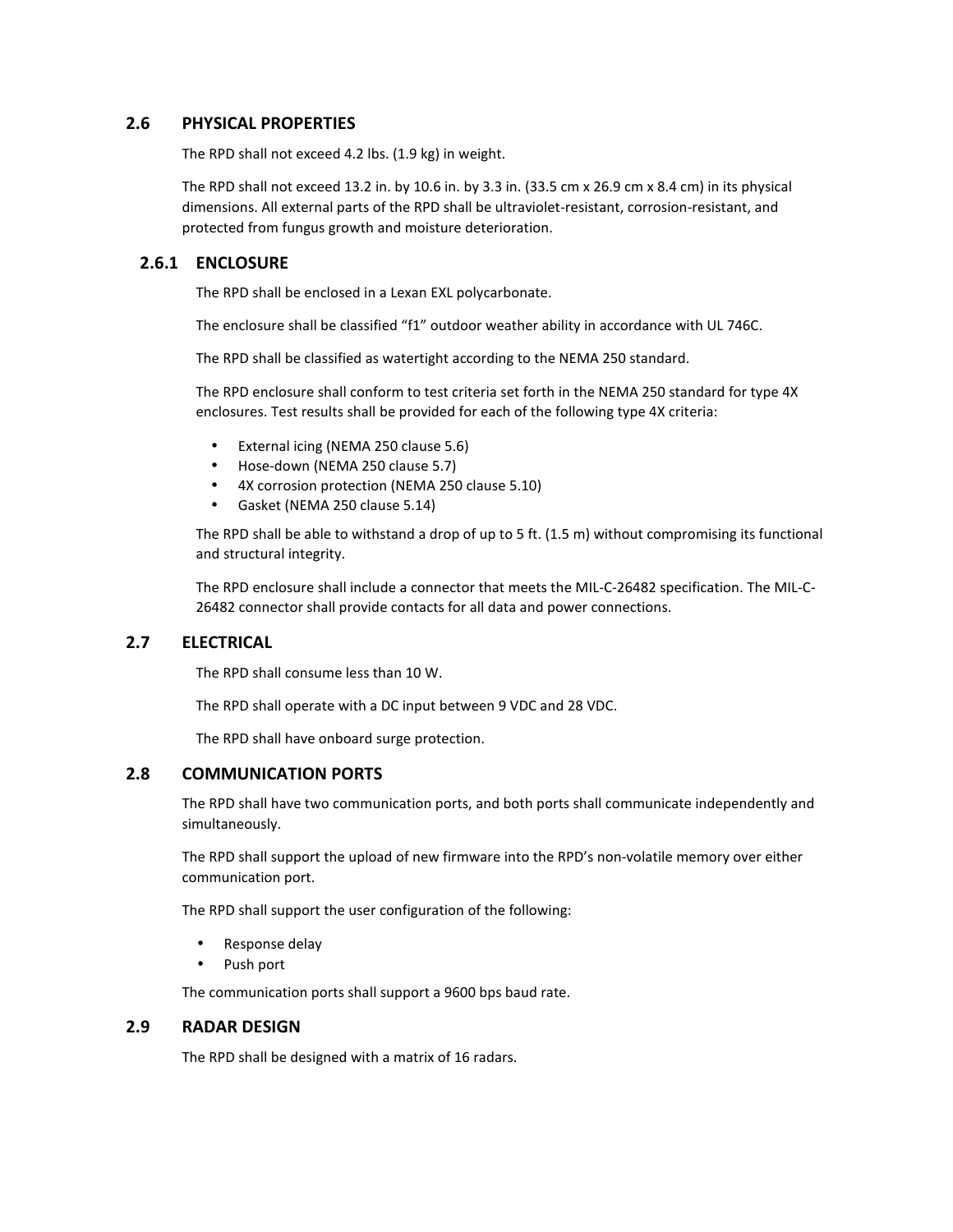## **2.9.1 FREQUENCY STABILITY**

The circuitry shall be void of any manual tuning elements that could lead to human error and degraded performance over time.

All transmit modulated signals shall be generated by means of digital circuitry, such as a direct digital synthesizer, that is referenced to a frequency source that is at least 50 parts per million (ppm) stable over the specified temperature range, and ages less than 6 ppm per year. Any up conversion of a digitally generated modulated signal shall preserve the phase stability and frequency stability inherent in the digitally generated signal.

The RPD shall not rely on temperature compensation circuitry to maintain transmit frequency stability.

The bandwidth of the transmit signal of the RPD shall not vary by more than 1% under all specified operating conditions and over the expected life of the RPD.

## **2.9.2 ANTENNA DESIGN**

The RPD antennas shall be designed on printed circuit boards.

The vertical beam width of the RPD at the 6 dB points of the two-way pattern shall be 65 degrees or greater.

The antennas shall cover a 90 degree horizontal field of view.

The sidelobes in the RPD two-way antenna pattern shall be -40 dB or less.

Low sidelobes ensure that the performance from the antenna beam widths is fully achieved.

#### **2.9.3 RESOLUTION**

The RPD shall transmit a signal with a bandwidth of at least 245 MHz.

#### **2.9.4 RF CHANNELS**

The RPD shall provide at least 8 RF channels so that multiple units can be mounted in the same vicinity without causing interference between them.

#### **2.9.5 VERIFICATION**

The RPD shall have a self-test that is used to verify correct hardware functionality.

The RPD shall have a diagnostics mode to verify correct system functionality.

## **2.10 CONFIGURATION**

#### **2.10.1 AUTO-CONFIGURATION**

The RPD shall have a method for automatically defining traffic lanes, stop bars and zones without requiring user intervention. This auto-configuration process shall execute on a processor internal to the RPD and shall not require an external PC or other processor.

The auto-configuration process shall work under normal intersection operation and may require several cycles to complete.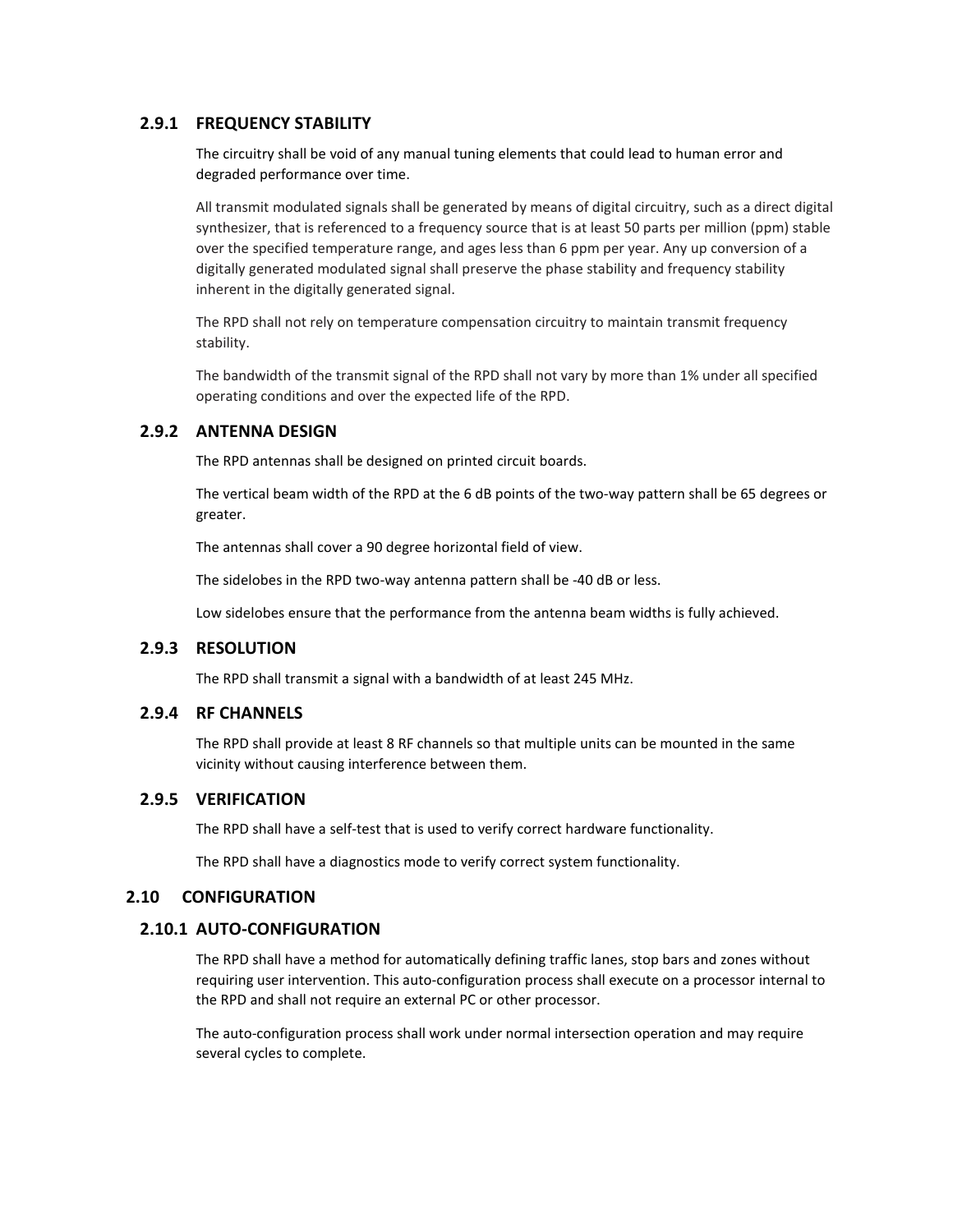## **2.10.2 MANUAL CONFIGURATION**

The auto-configuration method shall not prohibit the ability of the user to manually adjust the RPD configuration.

The RPD shall support the configuring of lanes, stop bars and detection zones in 1-ft. (0.3-m) increments.

## **2.10.3 WINDOWS® MOBILE-BASED SOFTWARE**

The RPD shall include graphical user interface software that displays all configured lanes and the current traffic pattern using a graphical traffic representation.

The RPD shall include the ability to do counting and pulsed channels.

The graphical interface shall operate on Windows Mobile, Windows XP, Windows Vista and Windows 7 in the .NET framework.

The software shall support the following functionality:

- Operate over a TCP/IP connection
- Give the operator the ability to save/back up the RPD configuration to a file or load/restore the RPD configuration from a file
- Allow the backed-up sensor configurations to be viewed and edited
- Provide zone and channel actuation display
- Provide a virtual connection option so that the software can be used without connecting to an actual sensor
- Local or remote sensor firmware upgradability

## **2.11 OPERATING CONDITIONS**

The RPD shall maintain accurate performance in all weather conditions, including rain, freezing rain, snow, wind, dust, fog and changes in temperature and light, including direct light on sensor at dawn and dusk.

RPD operation shall continue in rain up to 1 in. (2.5 cm) per hour.

The RPD shall be capable of continuous operation over an ambient temperature range of -40°F to 165.2°F (-40°C to 74°C).

The RPD shall be capable of continuous operation over a relative humidity range of 5% to 95% (noncondensing).

## **2.12 TESTING**

## **2.12.1 FCC**

Each RPD shall be certified by the Federal Communications Commission (FCC) under CFR 47, part 15, section 15.249 as an intentional radiator.

The FCC certification shall be displayed on an external label on each RPD according to the rules set forth by the FCC. The RPD shall comply with FCC regulations under all specified operating conditions and over the expected life of the RPD.

## **2.12.2 NEMA TS 2-2003 TESTING**

The RPD shall comply with the applicable standards stated in the NEMA TS 2-2003 standard. Third party test results shall be made available for each of the following tests: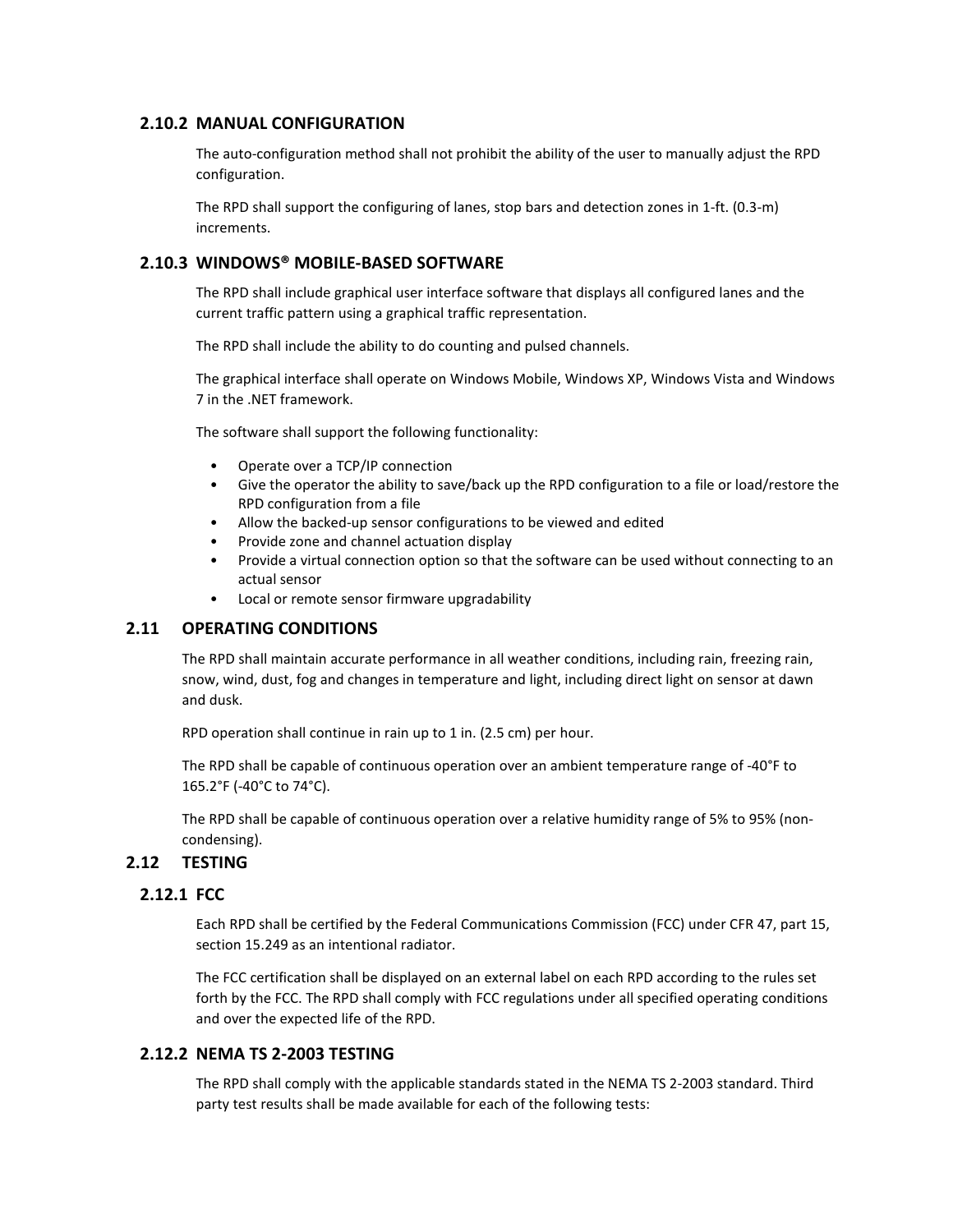- Shock pulses of 10 g, 11 ms half sine wave
- Vibration of 0.5 g up to 30 Hz
- 300 V positive/negative pulses applied at one pulse per second at minimum and maximum DC supply voltage
- Cold temperature storage at -49°F (-45°C) for 24 hours
- High temperature storage at 185°F (85°C) for 24 hours
- Low temp, low DC supply voltage at -29.2°F (-34°C) and 10.8 VDC
- Low temp, high DC supply voltage at -29.2°F (-34°C) and 26.5 VDC
- High temp, high DC supply voltage at 165.2°F (74°C) and 26.5 VDC
- High temp, low DC supply voltage at 165.2°F (74°C) and 10.8 VDC

## **2.13 MANUFACTURING**

The RPD shall be manufactured and assembled in the USA.

The internal electronics of the RPD shall utilize automation for surface mount assembly, and shall comply with the requirements set forth in IPC-A-610C Class 2, Acceptability of Electronic Assemblies.

The RPD shall undergo a rigorous sequence of operational testing to ensure product functionality and reliability. Testing shall include the following:

- Functionality testing of all internal sub-assemblies
- Unit level burn-in testing of 48 hours' duration or greater
- Final unit functionality testing prior to shipment

Test results and all associated data for the above testing shall be provided for each purchased RPD by serial number, upon request.

#### **2.14 SUPPORT**

The RPD manufacturer shall provide both training and technical support services.

## **2.14.1 TRAINING**

The manufacturer-provided training shall be sufficient to fully train installers and operators in the installation, configuration, and use of the RPD to ensure accurate RPD performance.

The manufacturer-provided training shall consist of comprehensive classroom labs and hands-on, inthe-field, installation and configuration training.

Classroom lab training shall involve presentations outlining and defining the RPD, its functions, and the procedures for proper operation. These presentations shall be followed by hands-on labs in which trainees shall practice using the equipment to calibrate and configure a virtual RPD. To facilitate the classroom presentation and hands-on labs, the manufacturer-provided training shall include the following items:

- Knowledgeable trainer or trainers thoroughly familiar with the RPD and its processes
- Presentation materials, including visual aids, printed manuals and other handout materials for each student.
- Computer files, including video and raw data, to facilitate the virtual configuration of the RPD.
- Laptop computers or Windows CE handheld devices with the necessary software, and all necessary cables, connectors, etc.
- All other equipment necessary to facilitate the virtual configuration of the RPD.

Field training shall provide each trainee with the hands-on opportunity to install and configure the RPD at roadside. Training shall be such that each trainee will mount and align the RPD correctly.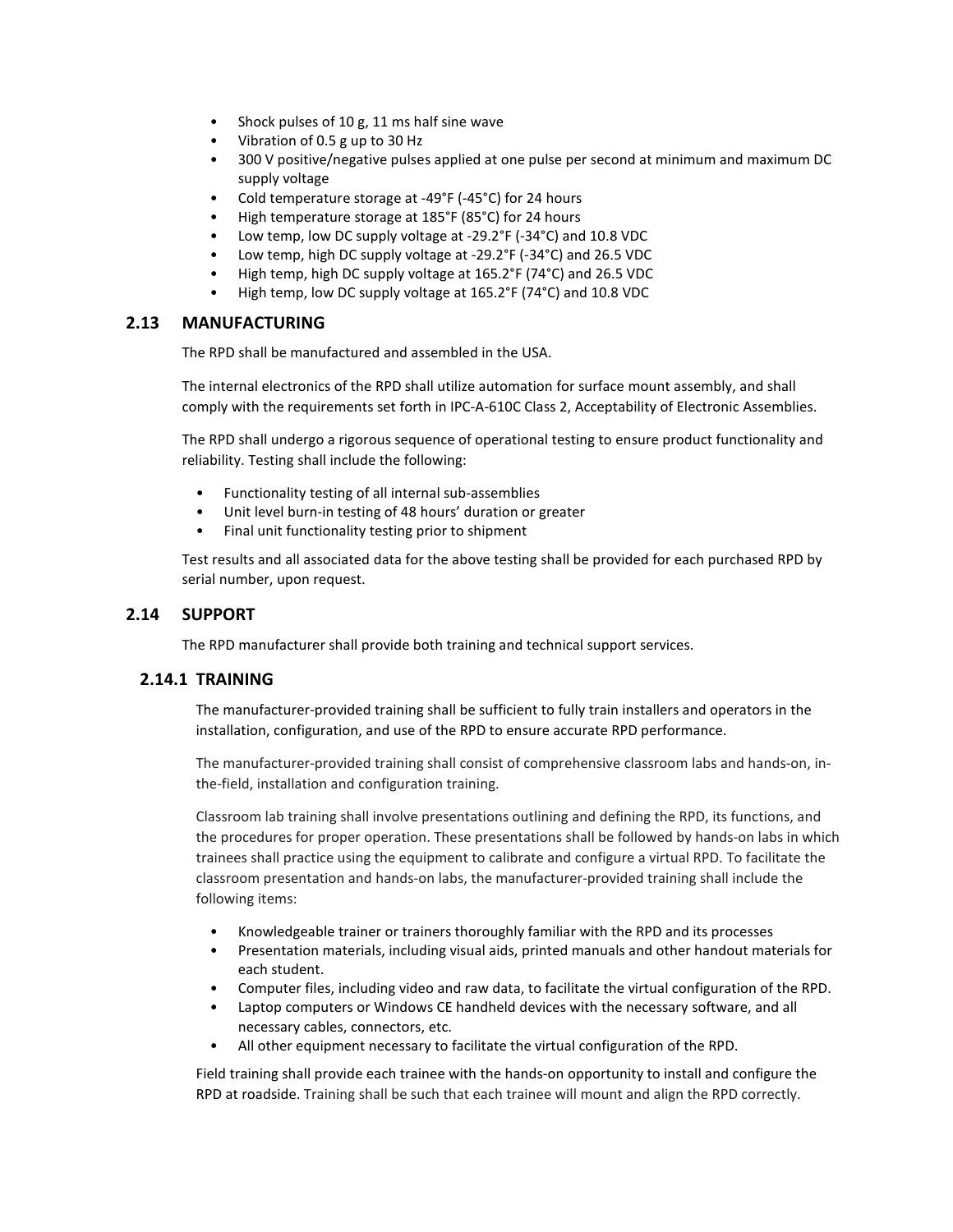## **2.14.2 TECHNICAL ASSISTANCE**

Manufacturer-provided technical support shall be available according to contractual agreements, and a technical representative shall be available to assist with the physical installation, alignment, and auto-configuration of each supplied RPD.

Technical support shall be provided thereafter to assist with troubleshooting, maintenance, or replacement of RPDs should such services be required.

## **2.15 DOCUMENTATION**

RPD documentation shall include an instructional training guide and a comprehensive user guide as well as an installer quick-reference guide and a user quick-reference guide.

The RPD manufacturer shall supply the following documentation and test results at the time of the bid submittal:

- FCC CFR 47 certification (frequency compliance)
- IED 6100-4-5 class 4 test report (surge)

#### **2.16 WARRANTY**

The RPD shall be warranted free from material and workmanship defects for a period of two years from date of shipment.

#### **3.0 RADAR ADVANCE DETECTION**

#### **3.1 GENERAL**

This item shall govern the purchase of aboveground continuous tracking advance detector (CTAD) equivalent to the Wavetronix SmartSensor™ Advance.

## **3.2 MEASURED QUANTITIES AND OUTPUTS**

The CTAD shall detect range, speed, and vehicle estimated time of arrival (ETA) to the stop bar for vehicles or clusters of vehicles moving in the user-selected direction of travel. The CTAD shall also detect instantaneous roadway efficiency.

The CTAD shall be able to simultaneously detect and report information from up to 25 vehicles on the roadway when they are serially sequenced between the near and far boundaries.

The CTAD shall turn on a zone output when the range, speed, ETA, and qualified count or instantaneous roadway efficiency requirements for that zone are satisfied.

The CTAD shall turn on an alert output on when the user defined zone output combinational logical is satisfied.

The CTAD shall turn on a normal channel output when any of the channel's alerts is on and the channel's delay and extend time constraints are satisfied.

The CTAD shall turn on a latched channel output when the on alert is turned on and the delay time is satisfied. The CTAD shall turn off a latched channel output when the off alert is turned on or the max timer expires and the extension time is satisfied.

The CTAD shall provide vehicle call and extend data on up to eight channels that can be connected to contact closure modules compliant with NEMA TS 1, NEMA TS 2, 170, and 2070 controller cabinets.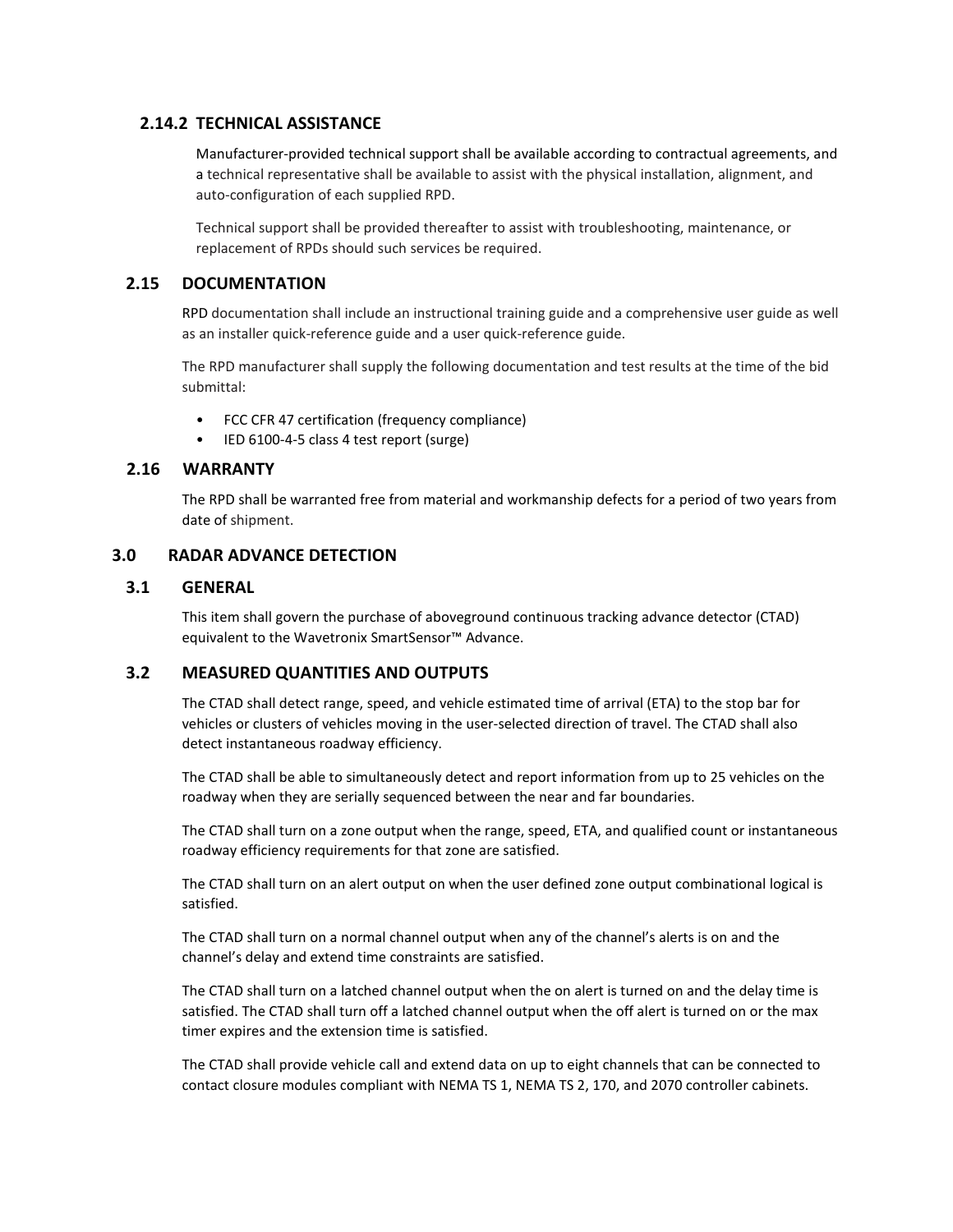The CTAD shall be capable of providing data for each tracked detection over the serial ports.

## **3.3 DETECTABLE AREA**

#### **3.3.1 MOUNTING LOCATION**

The CTAD shall be able to detect and report vehicle information when mounted within 50 ft. (15.2 m) of the center of the lanes of interest.

The CTAD shall be able to detect and report vehicle information when mounted at heights up to 40 ft. (12.2 m) above the road surface.

#### **3.3.2 DETECTION RANGE**

The CTAD shall be able to detect and report information on the roadway located with the near boundary at 50 ft. (15.2 m) from the base of the pole on which the CTAD is mounted.

The CTAD shall be able to detect and report information on the roadway located with the far boundary at 600 ft. (182.8m) from the base of the pole on which the CTAD is mounted.

For incoming traffic, 95 percent of large vehicles within the line-of-site of the CTAD shall be detected and reported before they arrive 400 ft. (121.9 m) from the sensor. For incoming traffic, 90 percent of all motor vehicles within the line-of-site of the CTAD shall be detected and reported before they arrive 400 ft. (121.9 m) from the sensor.

#### **3.4 PERFORMANCE**

## **3.4.1 DETECTION ACCURACY**

The CTAD shall detect at least 98 percent of large vehicles like truck-trailer combinations and at least 95 percent of all motor vehicles within the line-of-sight of the CTAD sensor where multiple detections of multiunit vehicles are not considered false detections and merged detections of adjacent lane vehicles are not considered missed detections.

## **3.4.2 RANGE ACCURACY**

The CTAD shall provide range measurements in which 90% of the measurements are accurate within

10 ft. (3 m) when the vehicle is tracked independently.

## **3.4.3 SPEED ACCURACY**

The CTAD shall provide per vehicle speed measurements in which 90% of the measurements are accurate within 5 mph (8 kph) when tracked independently.

## **3.4.4 ETA ACCURACY**

The CTAD shall provide estimated time-of-arrival (ETA) measurements in which 85% of the measurements are accurate within one second, when the detected vehicles are tracked independently at a constant speed above 40 mph (64 kph) and are within 2.5 and 5.5 seconds of the stop bar.

## **3.5 PERFORMANCE MAINTENANCE**

The CTAD shall not require cleaning or adjustment to maintain performance.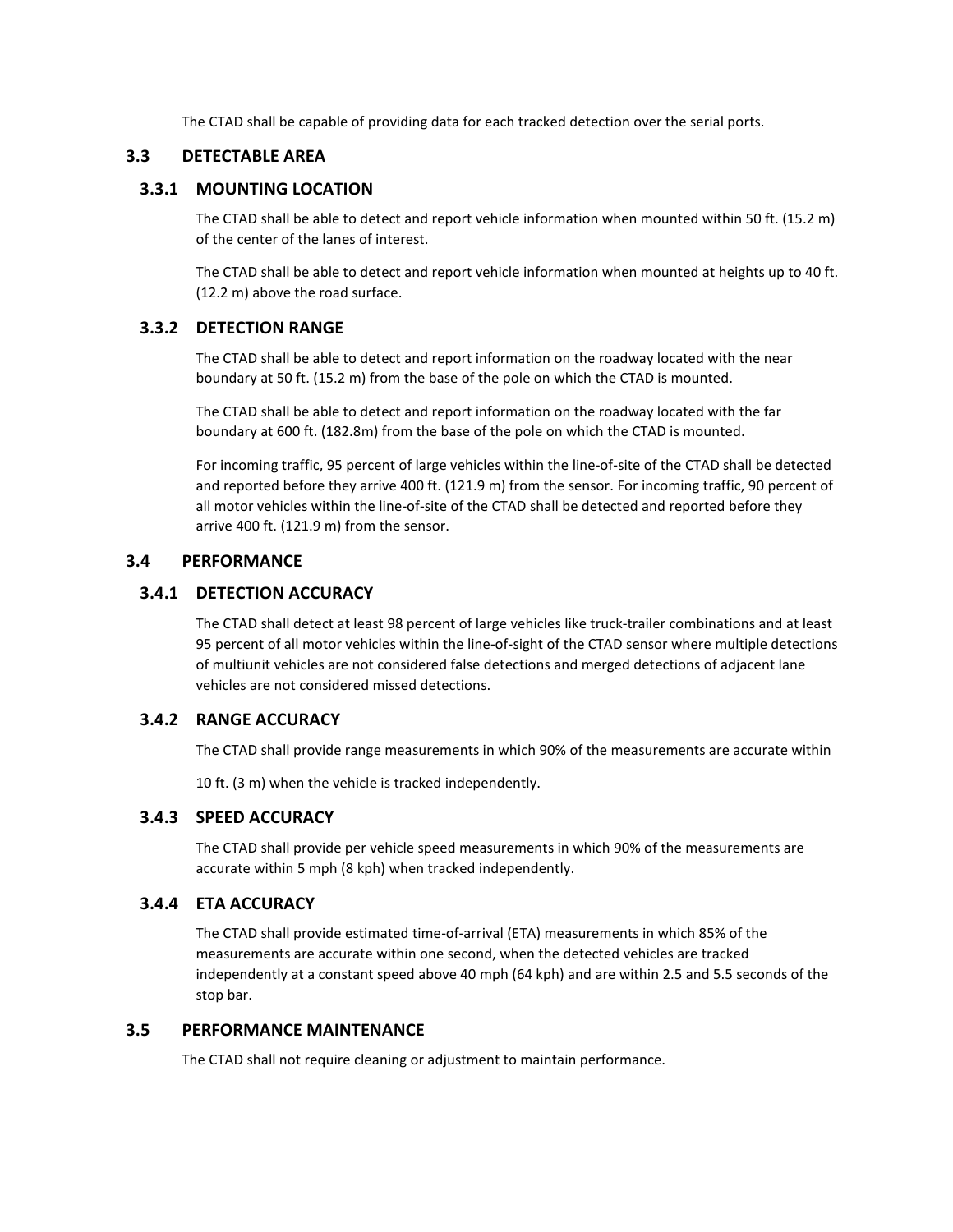The CTAD shall not rely on battery backup to store configuration information, thus eliminating any need for battery replacement.

Once the CTAD is calibrated, it shall not require recalibration to maintain performance unless the roadway configuration changes.

The mean time between failures shall be 10 years, which is estimated based on manufacturing techniques.

#### **3.6 PHYSICAL PROPERTIES**

The CTAD shall not exceed 4 lbs. (1.8 kg) in weight.

The CTAD shall not exceed 14 in.  $\times$  11 in.  $\times$  4 in. (35.6 cm x 27.9 cm x 10.2 cm) in its physical dimensions.

All external parts of the CTAD shall be ultraviolet-resistant, corrosion-resistant, and protected from fungus growth and moisture deterioration.

#### **3.6.1 ENCLOSURE**

The CTAD shall be enclosed in a Lexan polycarbonate.

The enclosure shall be classified "f1" outdoor weather ability in accordance with UL 746C.

The CTAD shall be classified as watertight according to the NEMA 250 standard.

The CTAD enclosure shall conform to test criteria set forth in the NEMA 250 standard for type 4X enclosures. Test results shall be provided for each of the following type 4X criteria:

- External icing (NEMA 250 clause 5.6)
- Hose-down (NEMA 250 clause 5.7)
- 4X corrosion protection (NEMA 250 clause 5.10)
- Gasket (NEMA 250 clause 5.14)

The CTAD shall be able to withstand a drop of up to 5 ft. (1.5 m) without compromising its functional and structural integrity.

The CTAD enclosure shall include a connector that meets the MIL-C-26482 specification. The MIL-C-26482 connector shall provide contacts for all data and power connections.

## **3.7 ELECTRICAL**

The CTAD shall consume less than 4 W @ 12 VDC.

The CTAD shall operate with a DC input between 9 VDC and 28 VDC.

The CTAD shall have onboard surge protection.

#### **3.8 COMMUNICATION PORTS**

The CTAD shall have two communication ports, and both ports shall communicate independently and simultaneously.

The CTAD shall support the upload of new firmware into the CTAD's non-volatile memory over either communication port.

The CTAD shall support the user configuration of the following: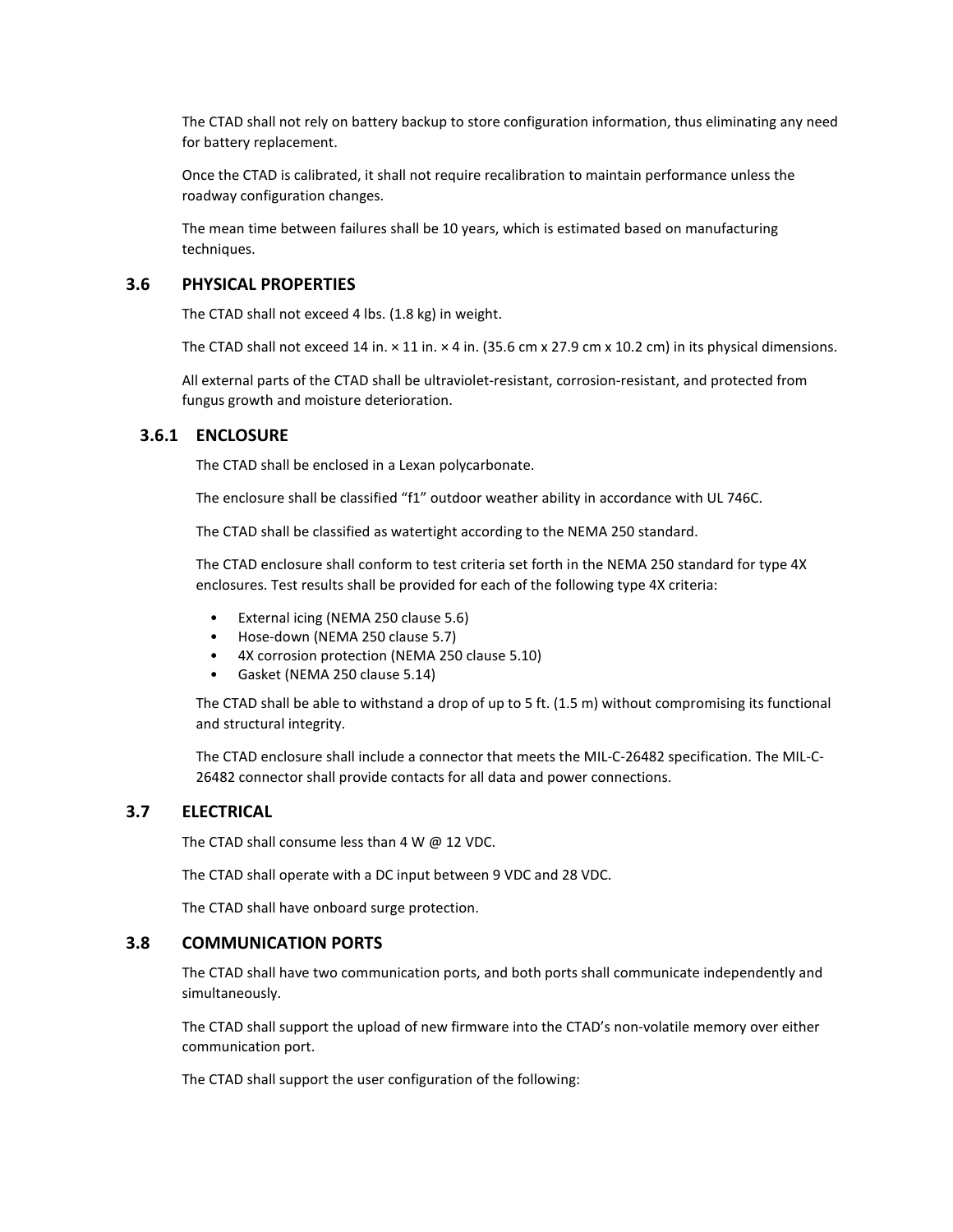- Baud rate
- Communication port response delay
- Contact closure output frequency

Both communication ports shall support all of the following baud rates: 9600, 19200, 38400, 57600 and 115200 bps.

The contact closure output frequency shall be user configurable as short as 10 ms, with a default near 130 ms for compatibility.

Contact closure data shall be reliably communicated over homerun cable connections as long as 600 ft. (182.9 m) with latency from the time of channel requirement satisfaction to the eventual reporting of the detections on the back edge of the contact closure card in 15 ms or less.

#### **3.9 RADAR DESIGN**

#### **3.9.1 FREQUENCY STABILITY**

The circuitry shall be void of any manual tuning elements that could lead to human error and degraded performance over time.

All transmit modulated signals shall be generated by means of digital circuitry, such as a direct digital synthesizer, that is referenced to a frequency source that is at least 50 parts per million (ppm) stable over the specified temperature range, and ages less than 6 ppm per year. Any up conversion of a digitally generated modulated signal shall preserve the phase stability and frequency stability inherent in the digitally generated signal.

The CTAD shall not rely on temperature compensation circuitry to maintain transmit frequency stability.

The bandwidth of the transmit signal of the CTAD shall not vary by more than 1% under all specified operating conditions and over the expected life of the CTAD.

#### **3.9.2 ANTENNA DESIGN**

The CTAD antennas shall be designed on printed circuit boards.

The vertical beam width of the CTAD at the 6 dB points of the two-way pattern shall be 65 degrees or greater.

The horizontal beam width of the CTAD at the 6 dB points of the two-way pattern shall be 11 degrees or less.

The sidelobes in the CTAD two-way antenna pattern shall be -40 dB or less.

## **3.9.3 RF CHANNELS**

The CTAD shall provide at least four RF channels so that multiple units can be mounted in the same vicinity without causing interference between them.

## **3.10 CONFIGURATION**

#### **3.10.1 AUTO-CONFIGURATION**

The CTAD shall have a method for automatically configuring the sensitivity of detection in at least 5 ft.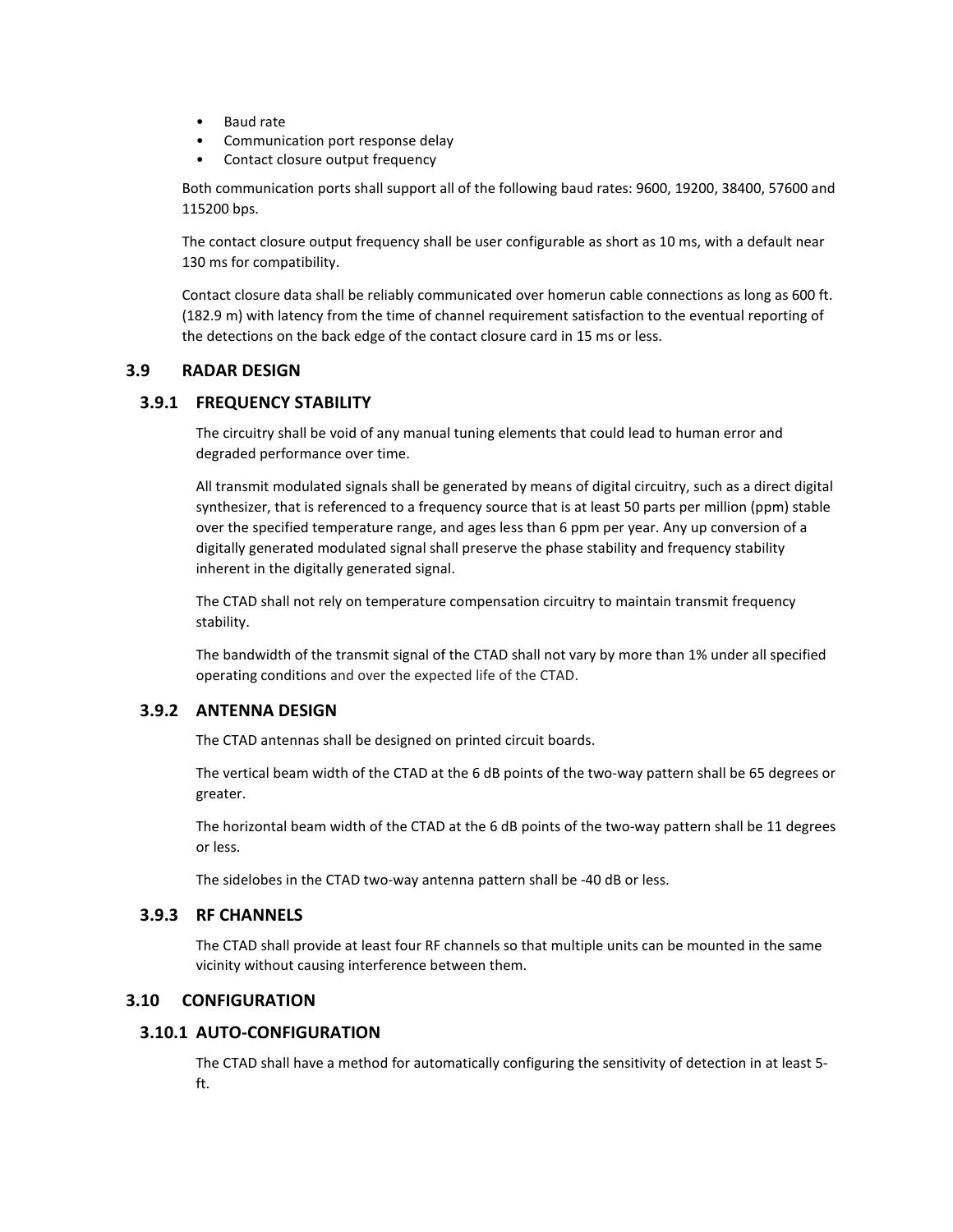(1.5-m) increments.

The auto-configuration method shall not prohibit the ability of the user to manually adjust the CTAD configuration.

The CTAD shall support the configuration of up to eight channel outputs with up to four alerts per channel and up to four zones per alert, resulting in 32 configurable alerts and 128 configurable zones.

#### **3.10.2 ZONE CONFIGURATION**

The CTAD shall support the configuring of zones in 5-ft. (1.5-m) increments.

The CTAD shall support detection zones as long as 550 ft. (167.6 m).

The CTAD shall support user configurable high-speed and low-speed detection filters for each zone.

The CTAD shall support the configuring of speed filters in 1-mph (1.6-kph) increments.

The CTAD shall support user configurable upper and lower estimated time-of-arrival (ETA) filters for each zone.

The CTAD shall support the configuring of ETA filters in increments of 0.1 seconds.

The CTAD shall provide configurable upper and lower count filters that help determine if a required number of qualified detections are present.

The CTAD shall support the configuring of qualified count filters in increments of one.

#### **3.10.3 WINDOWS®-BASED SOFTWARE**

The CTAD shall include graphical user interface software that displays the current traffic pattern using a graphical traffic representation.

The graphical user interface shall also display all configured alerts and provide visual representation of their actuation.

The graphical user interface shall provide a means of logging the vehicular track files with an update rate of greater than five times per second.

The graphical interface shall operate on Windows Mobile, Windows XP, Windows Vista, and Windows 7 in the .NET framework.

The software shall support the following functionality:

- Automatically find the correct baud rate
- Automatically find the correct serial communication port
- Operate over a TCP/IP connection
- Provide a virtual sensor connection for software usability without a sensor
- Give the operator the ability to save/back up the CTAD configuration to a file or load/restore the CTAD configuration from a file

## **3.11 OPERATING CONDITIONS**

The CTAD shall maintain accurate performance in all weather conditions, including rain, freezing rain, snow, wind, dust, fog and changes in temperature and light, including direct light on sensor at dawn and dusk.

CTAD operation shall continue in rain up to 2 in. (5.08 cm) per hour.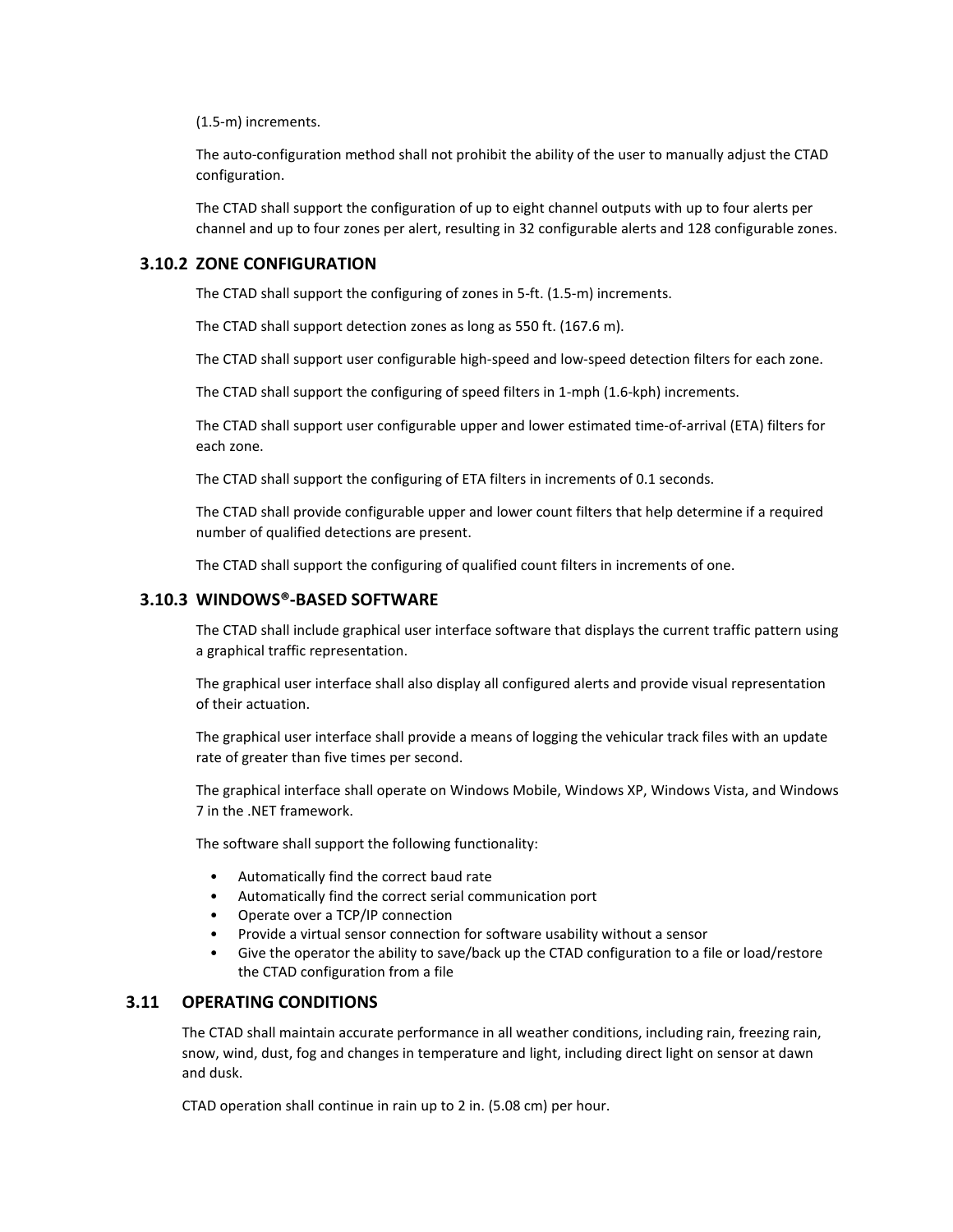The CTAD shall be capable of continuous operation over an ambient temperature range of -40°F to 165°F (-40°C to 74°C).

The CTAD shall be capable of continuous operation over a relative humidity range of 5% to 95% (noncondensing).

#### **3.12 TESTING**

#### **3.12.1 FCC**

Each CTAD shall be Federal Communications Commission (FCC) certified under CFR 47, part 15, section 15.245 or 15.249 as an intentional radiator.

The FCC certification shall be displayed on an external label on each CTAD according to the rules set forth by the FCC.

The CTAD shall comply with FCC regulations under all specified operating conditions and over the expected life of the CTAD.

#### **3.12.2 NEMA TS 2-1998 TESTING**

The CTAD shall comply with the applicable standards stated in the NEMA TS 2-1998 Standard.

Third party test results shall be made available for each of the following tests:

- Shock pulses of 10 g, 11 ms half sine wave
- Vibration of 0.5 g up to 30 Hz
- 300 V positive/negative pulses applied at one pulse per second at minimum and maximum DC supply voltage
- Cold temperature storage at -49°F (-45°C) for 24 hours
- High temperature storage at 185°F (85°C) for 24 hours
- Low temp, low DC supply voltage at -29.2°F (-34°C) and 10.8 VDC
- Low temp, high DC supply voltage at -29.2°F (-34°C) and 26.5 VDC
- High temp, high DC supply voltage at 165.2°F (74°C) and 26.5 VDC
- High temp, low DC supply voltage at 165.2°F (74°C) and 10.8 VDC

#### **3.13 MANUFACTURING**

The CTAD shall be manufactured and assembled in the USA.

The internal electronics of the CTAD shall utilize automation for surface mount and wave solder assembly, and shall comply with the requirements set forth in IPC-A-610C Class 2, Acceptability of Electronic Assemblies.

The CTAD shall undergo a rigorous sequence of operational testing to ensure product functionality and reliability. Testing shall include the following:

- Functionality testing of all internal sub-assemblies
- Unit level burn-in testing of 48 hours' duration or greater
- Final unit functionality testing prior to shipment

Test results and all associated data for the above testing shall be provided for each purchased CTAD by serial number, upon request.

## **3.14 SUPPORT**

The CTAD manufacturer shall provide both training and technical support services.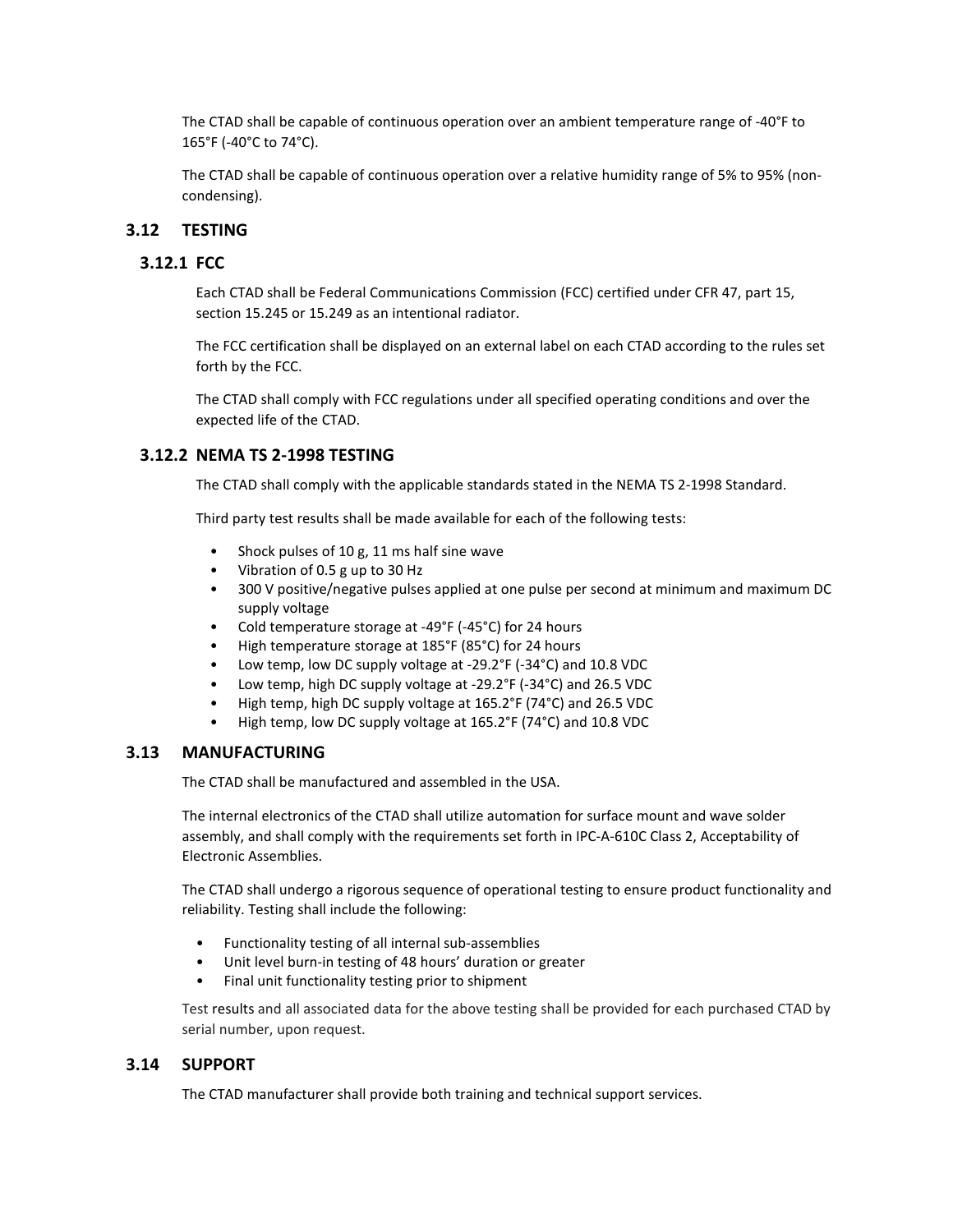## **3.14.1 TRAINING**

The manufacturer-provided training shall be sufficient to fully train installers and operators in the installation, auto configuration, and use of the CTAD to ensure accurate CTAD performance.

The manufacturer-provided training shall consist of comprehensive classroom labs and hands-on, inthe-field, installation and configuration training.

Classroom lab training shall involve presentations outlining and defining the CTAD, its functions, and the procedures for proper operation. These presentations shall be followed by hands-on labs in which trainees shall practice using the equipment to calibrate and configure a virtual CTAD. To facilitate the classroom presentation and hands-on labs, the manufacturer-provided training shall include the following items:

- Knowledgeable trainer or trainers thoroughly familiar with the CTAD and its processes
- Presentation materials, including visual aids, printed manuals and other handout materials for each student
- Computer files, including video and raw data, to facilitate the virtual configuration of the CTAD
- Laptop computers or Windows CE handheld devices with the necessary software, and all necessary cables, connectors, etc.
- All other equipment necessary to facilitate the virtual configuration of the CTAD

Field training shall provide each trainee with the hands-on opportunity to install and configure the CTAD at the roadside.

Training shall be such that each trainee will mount and align the CTAD correctly.

## **3.14.2 TECHNICAL ASSISTANCE**

The manufacturer-provided technical support shall be available according to contractual agreements and a technical representative available to assist with the physical installation, alignment, and configuration of each supplied CTAD. Technical support shall be provided thereafter to assist with troubleshooting, maintenance, or replacement of CTADs should such services be required.

## **3.15 DOCUMENTATION**

CTAD documentation shall include a comprehensive user guide as well as an installer quick-reference guide and a user quick-reference guide.

The CTAD manufacturer shall supply the following documentation and specification test results at the time of the bid submittal:

- Detection accuracy
- Range accuracy
- Earliest range of detection
- Speed accuracy
- ETA accuracy
- FCC CFR 47 certification
- NEMA 250 standard for Type 4X Enclosure third-party test data
- NEMA TS 2-1998 standard third-party test data

## **3.16 WARRANTY**

The CTAD shall be warranted free from material and workmanship defects for a period of two years from date of shipment.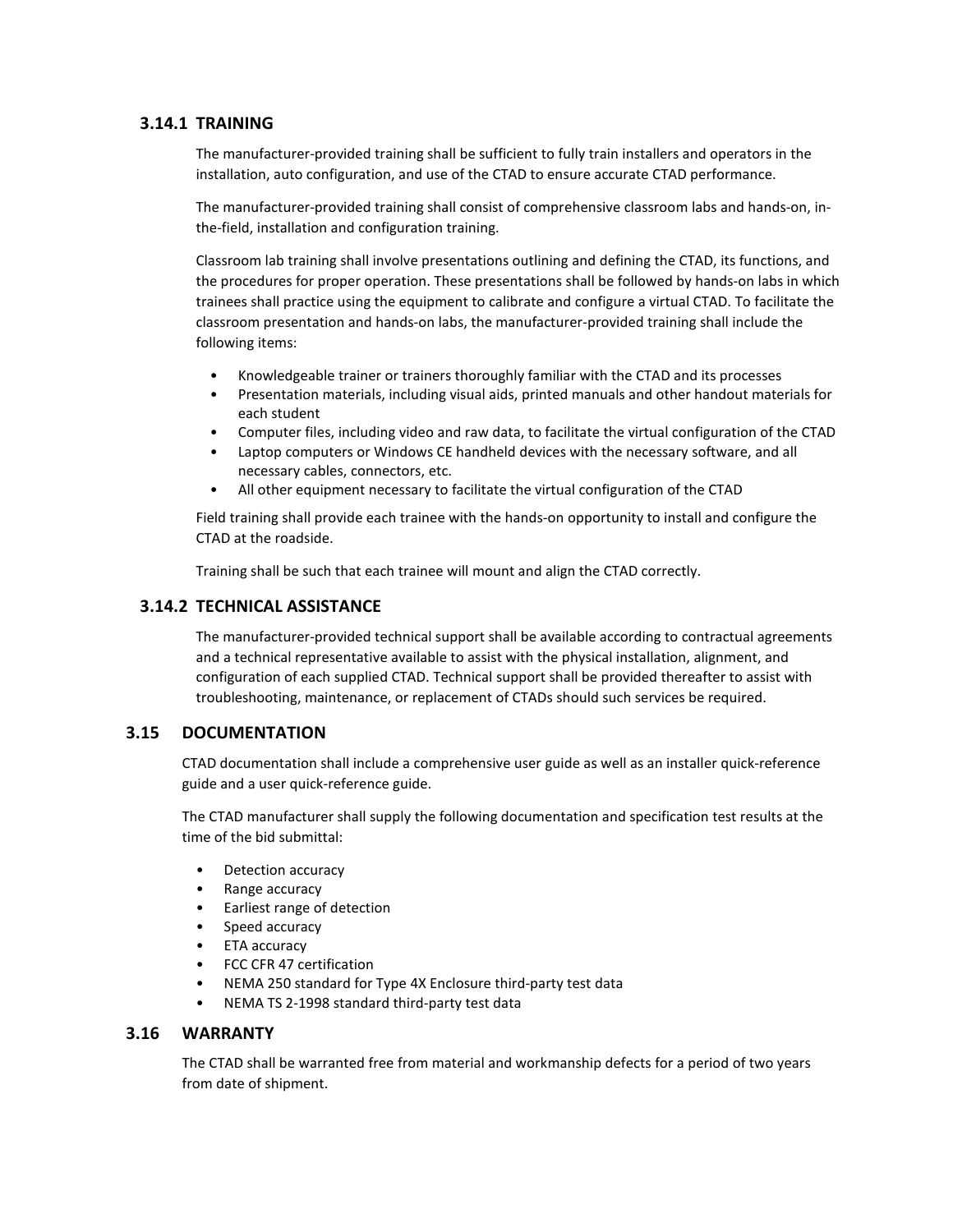## **4.0 GENERAL WIRELESS MAGNETOMETER DETECTION**

This specification provides the minimum requirements for a Trafficware Pod wireless magnetometer detection system operating within the 900 MHz frequency band. Wireless magnetometers embedded in the roadway at prescribed depths and configurations detect vehicles traveling along a roadway by measuring the magnetic field distortion caused as vehicles pass through the device's detection zone. This information is then wirelessly transmitted over external 900 MHz signal collector antennas from multiple wireless magnetometer devices to an access point. This detection information is transmitted through a base station interface located in the traffic cabinet to a traffic controller or TCP/IP network-based device/application.

Vehicle detection calls through SDLC communication or simple, contact closure, serial data communications, vehicle volume, occupancy and speed as well as diagnostics for overall system performance are communicated to any number of devices or applications. The base station is compliant with applicable sections of the National Electrical Manufacturers Association (NEMA), Caltrans (Caltrans TEES 2009) and, Advanced Transportation Controller (ATC) based traffic cabinet and controller standards.

The detection architecture fully supports access to the system's user interface and data collection capability through TCP/IP (Ethernet). All data generated by the wireless magnetometer detection system shall be made available through a documented and published HTML interface.

The detection system's software and user interface shall not require the need for personal computer (PC) based software and can be viewed using standard web browsers to perform system setup, remote monitoring, data collection and system maintenance.

All components of the wireless magnetometer detection system must meet and exceed the entire NEMA TS-1/TS-2 environmental and temperature range of minus 30°F (-34°C) to 165° F (74°C) and voltages from 95 VAC to 135 VAC.

## **4.1 SYSTEM HARDWARE**

The wireless magnetometer detection system shall consist of four (4) primary components:

- Wireless magnetometer and installation housing embedded in the roadway;
- Access point mounted on a pole, mast arm or other structure within one thousand feet (1,000 ft.) proximity to the traffic cabinet;
- External 900 MHz antennas connected to the access point in one or more of the following configurations:
	- $\circ$  Omni directional antenna three hundred and sixty degree (360°) beam width.
	- $\circ$  Large panel directional antenna fifteen inch (15 in.) forty degree (40°) horizontal beam width.
	- o Small panel directional antenna eight inch (8 in.) seventy degree (70°) horizontal beam width;
- Base station mounted in the traffic cabinet.

## **4.1.1 WIRELESS MAGNETOMETER**

The wireless magnetometer components shall be enclosed in a hermitically sealed, non-resin filled enclosure. The form factor shall be circular three and five-eighths inches ( $3<sup>5</sup>/s$  in.) diameter by two inches (2 in.). The wireless magnetometer enclosure shall have a recessed lower radius with flanged struts to serve as interlocking teeth for proper alignment with the wireless magnetometer installation housing.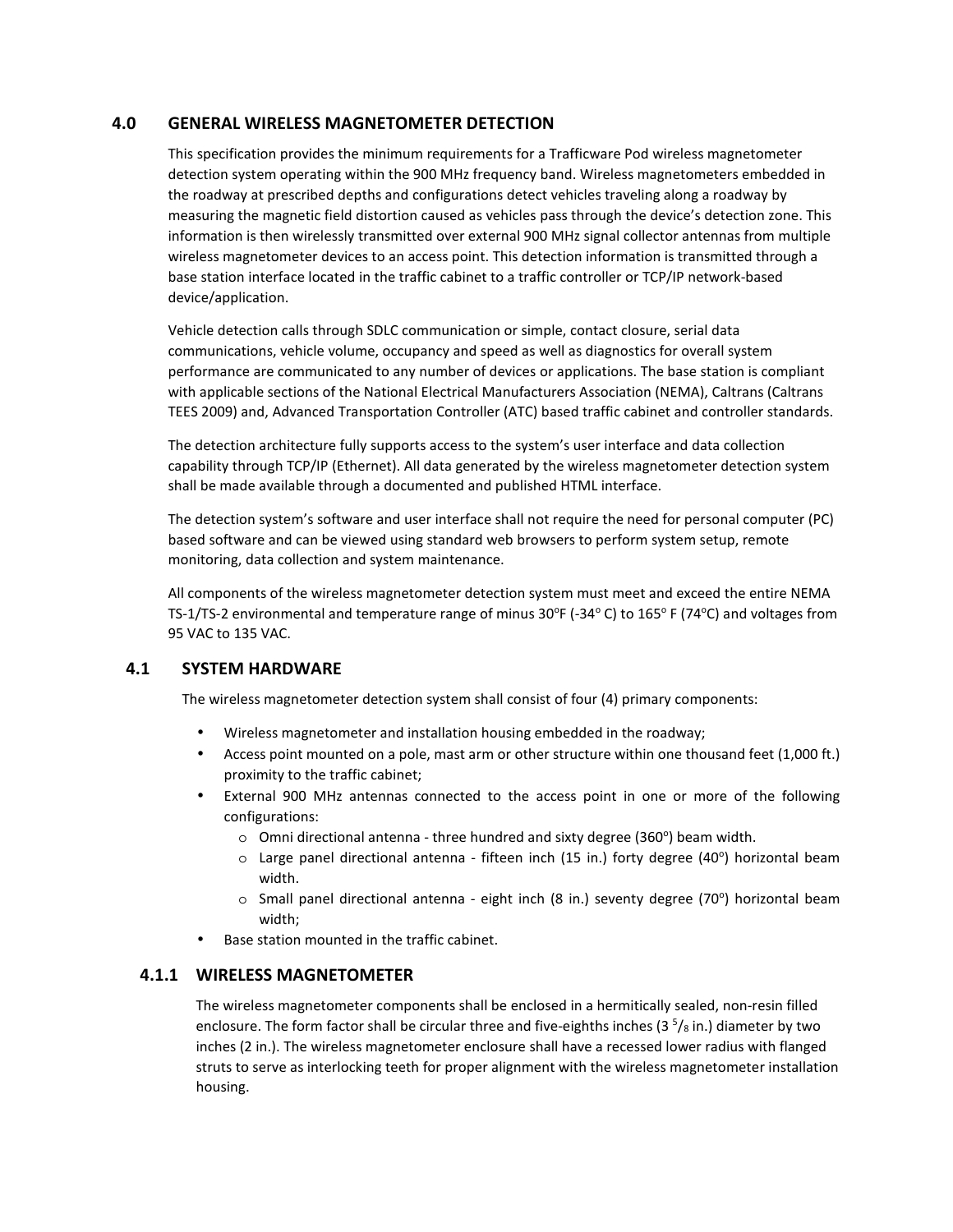The wireless magnetometer shall be constructed with four (4) magneto-resistive sensors using an ultra-low-power microcontroller to implement its vehicle sensing function. It shall be possible to embed the same model of wireless magnetometer from a distance of three-eighths of an inch to five inches  $\binom{3}{8}$  in. to 5 in.) from the road surface to the top of the wireless magnetometer.

The wireless magnetometer model number, part number and serial number with a correlating 2D QR code are to be displayed on the top of the wireless magnetometer. Each wireless magnetometer shall be temperature tested in an environmental chamber by the manufacturer prior to shipment.

#### **4.1.1.1 INSTALLATION HOUSING**

The wireless magnetometer installation housing or shell is constructed so that the form factor nests uniformly with the wireless magnetometer form factor. The shell shall be transparent so that the wireless magnetometer's identification information is clearly visible.

The shell shall have two (2) halves that are adjoined by a self-clamping and seating surface. The shell shall not permit epoxy to enter into the interior of the housing. Three flanges integrated into the design of the shell shall allow the wireless magnetometer to hang from the roadway's surface. The distance from the top of the road surface to the top of the shell will not exceed three-eighths of an inch  $\binom{3}{8}$  in.).

Upon removal of the wireless magnetometer and shell assembly from the roadway utilizing the proper bit size, the shell's upper section will break away freely so that the undamaged wireless magnetometer can be retrieved with minimal effort.

#### **4.1.1.2 WIRELESS MAGNETOMETER FUNCTIONAL CAPABILITY**

The wireless magnetometer transmits vehicle detection and device status information to the access point over 900 MHz ISM band. The wireless magnetometer uses frequency-hopping spread spectrum techniques to co-exist with in-band RF interference. The wireless magnetometer has bidirectional wireless communication with the access point to send vehicle detection events, wireless magnetometer status and receive configuration data and firmware upgrades. Wireless magnetometers shall be of one make and model and be capable of vehicle detection, vehicle counting and speed detection.

#### **4.1.1.3 POWER**

The wireless magnetometer is powered by modular and replaceable D-cell Lithium/Thionyl Chloride battery with a design life of up to a ten (10) years with an average of 700 activations per hour.

#### **4.1.1.4OPTIMAL DETECTION**

The wireless magnetometer is used to accurately sense the presence of a vehicle within the detection zone in any roadway condition where the roadway is sufficient for normal and safe operation. The wireless magnetometer is capable of detecting vehicles within a six by six foot (6 ft. x 6 ft.) zone such that detection accuracy is maintained within a three foot (3 ft.) lateral zone of tolerance and a three foot (3 ft.) zone of tolerance for upstream and downstream detection activation and termination. The wireless magnetometer's vehicle detection zone sensitivity is configurable such that the lateral offset and upstream and downstream detection activation and termination locations can be modified within 6 ft. x 6 ft. detection zone. Transmission of vehicle detection data from the wireless magnetometer to the access point shall not be impeded by vehicles with low ground clearance.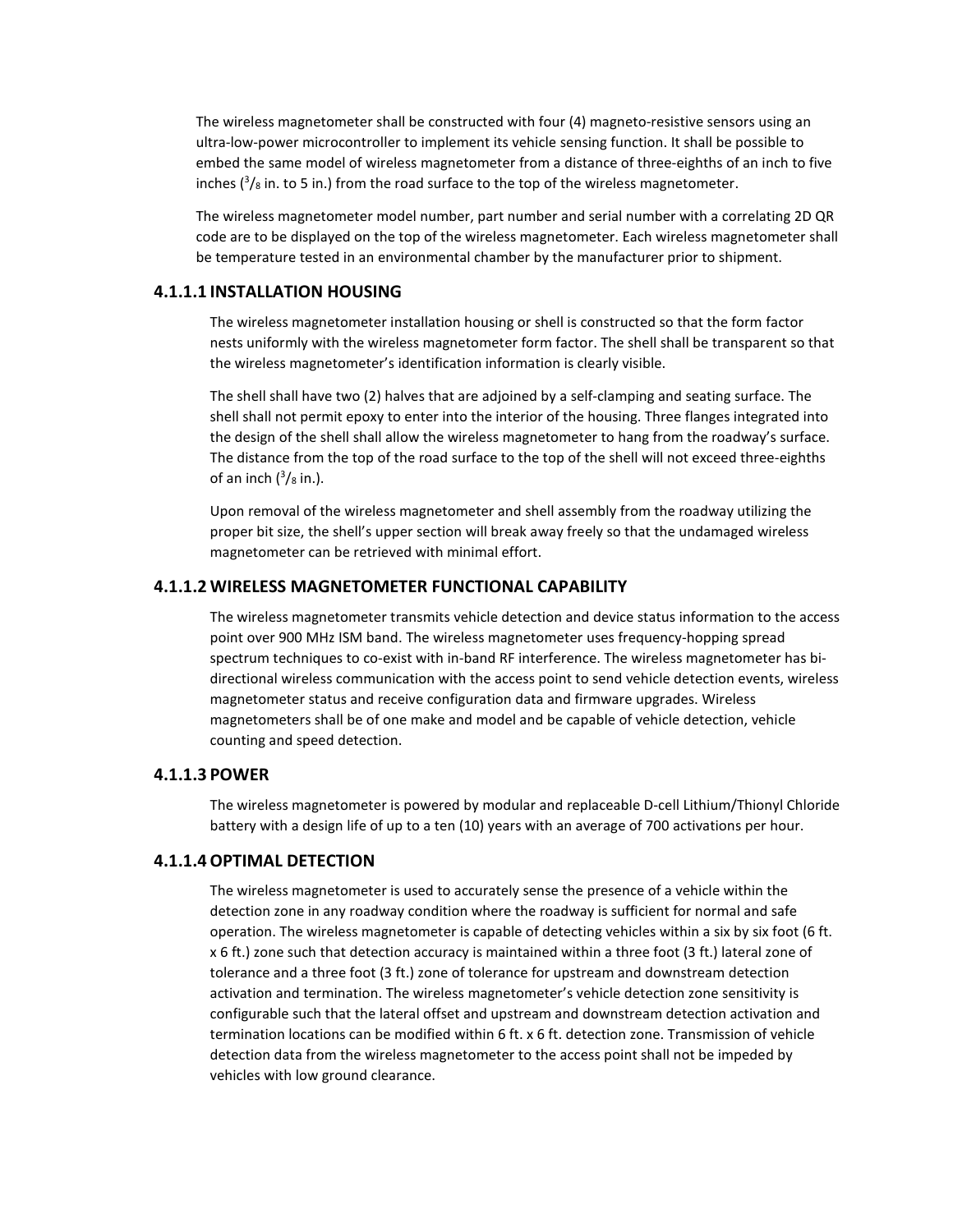The wireless magnetometer will be self-monitoring and automatically adjust to changing conditions that might affect vehicle detection. Wireless magnetometers can be configured into groups of vehicle detection zones and within these groups perform independent functions for vehicle counting and speed detection. The wireless magnetometer shall have the capability to provide vehicle detection information to multiple independent purposed zones.

#### **4.1.1.5 DEMAND PRESENCE DETECTION PERFORMANCE**

The wireless magnetometer provides typical detection response time less than or equal to one hundred milliseconds ( $\leq$  100 ms) and maximum response time less than or equal to one second ( $\leq$  1 s).

#### **4.1.1.6 COUNT DETECTION PERFORMANCE**

The wireless magnetometer is capable of providing vehicle counts within a maximum ten percent (10%) rate of error compared to visual ground truth. Vehicle counting by the wireless magnetometers is a separate and independent function from general vehicle detection or speed detection. Single wireless magnetometers support count and presence simultaneously.

#### **4.1.1.7 SPEED DETECTION PERFORMANCE**

The wireless magnetometer detection system is capable of measuring the speed of a vehicle by using two (2) wireless magnetometers identified in a detection zone with the known distance programmed through the user interface.

The wireless magnetometer can detect speed for vehicles within the vehicle detection zone, adjusted for sensitivity, and not be subjected to partially detected vehicles engaging in lane change maneuvers.

## **4.1.2 ACCESS POINT**

A single radio-based access point shall house three (3) 900 MHz ISM band, frequency-hopping spread spectrum radios that communicate to the wireless magnetometer(s) and one (1) 2.4 GHz ISM band radio that communicates to the cabinet base station. The three (3) radios shall support any combination of external antenna configurations with optional use of an antenna splitter on individual radios. The access point is mounted at the signal pole or mast arm between a minimum height of fifteen feet (15 ft.) and a maximum height of thirty feet (30 ft.). The access point shall be constructed using a six and one-quarter inch by seven and three-quarters inch by seven and three-quarters inch (6  $^{1}/_{4}$  in. x 7  $^{3}/_{4}$  in. x 7  $^{3}/_{4}$  in.) IP 67 weather proof enclosure and shall have four (4) mounting posts to accommodate traffic industry standard pole clamp assemblies.

Labels displaying the model number, part number and serial number with a correlating 2D QR code, as well as its communication identification number of the device shall be affixed to the exterior of the access point enclosure.

The access point shall utilize wired IP67 weatherproof connections for: a RJ12, EIA/RS485 serial link using three (3) twisted-pairs for transmit, receive and ground circuits as well as a three (3) wire signal conductors.

Each access point shall be environmentally temperature tested by the manufacturer prior to shipment.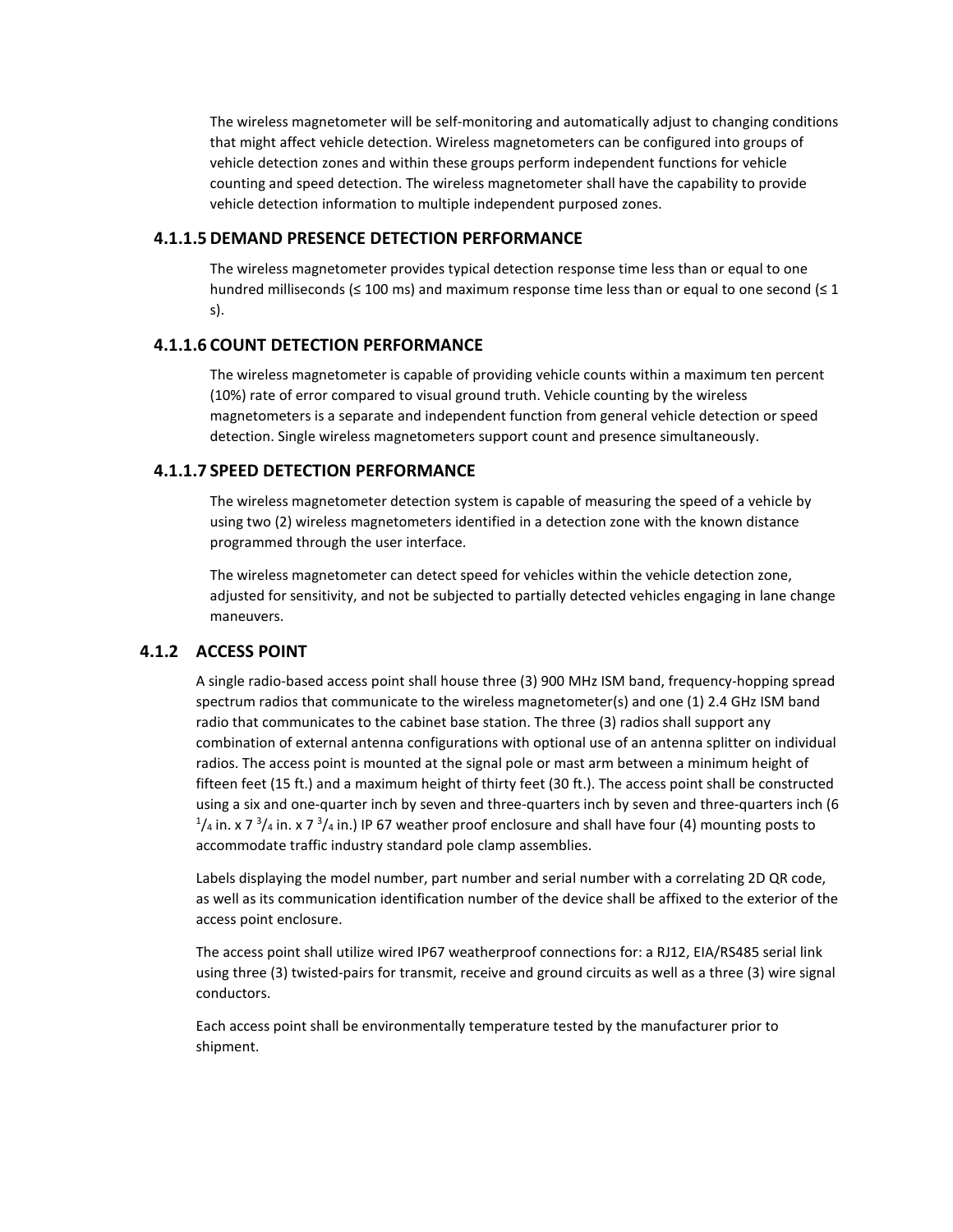## **4.1.2.1 ACCESS POINT FUNCTIONAL CAPABILITY**

The access point shall communicate to the wireless magnetometer without the use of any signal repeaters.

The access point shall have the ability to communicate to the base station by:

- Wired EIA-485 serial communications up to one thousand feet (1,000 ft.) from the base station to the radio-based device without the use of repeaters or Power Over Ethernet (POE); or,
- Wireless 2.4 GHz ISM band link up to five hundred feet (500 ft.) from the base station to the access point without the use of repeaters or POE.

Up to two (2) access points may communicate with one (1) base station permitting up to a maximum of one hundred eighty (180) wireless magnetometers per base station.

#### **4.1.2.2 POWER**

The access point is powered by standard traffic signal industry, three (3) conductor 14 AWG solid or stranded cable, rated at 120 VAC. and terminated using an IP 67 weatherproof connector. The access point can be powered with any properly grounded and available 120 VAC signal conductor originating from a signal cabinet or other power source adjacent to the access point.

#### **4.1.2.3 EXTERNAL ANTENNAS**

Each external antenna shall be mounted adjacent to the access point using a locally mounted gusseted tube and bracket and shall not require additional mounting infrastructure more than twelve feet (12 ft.) from the access point. All wireless magnetometer vehicle detection information over the 900 MHz ISM band will be collected using only antennas adjacent to, and terminated directly to, the access point.

The wireless magnetometer detection system utilizes external omni directional and directional panel antennas for collecting 900 MHz vehicle detection information from wireless magnetometers. External antennas shall not use any power source other than any one of the three (3) 900 MHz ISM band, frequency-hopping spread spectrum radios contained in the access point.

External antennas shall be connected to the device using reverse TNC connectors with coaxial cable lengths of six feet (6 ft.) or twelve feet (12 ft.). Coaxial cabling slack shall be formed into a full circular drip loop secured to the respective gusseted tube, mast arm or signal pole as appropriate prior to terminating to the access point. Each external antenna terminates directly to a coaxial bidirectional forty kilo-amp (40kA) lightning suppression/surge protector providing a grounding circuit through the omni directional antenna banded mounting bracket.

Selection of external antennas shall not be limited to one singular antenna form factor but selected based on the respective traffic application.

#### **4.1.2.4OMNI DIRECTIONAL ANTENNA**

An omni directional antenna measuring one and one-half inch in diameter by two and threequarter inches in height  $(1^{\frac{1}{2}})$  in. x 2  $\frac{3}{4}$  in.) shall be used, if needed, to collect 900 MHz vehicle detection information.

The omni directional antenna shall be properly secured within twelve feet (12 ft.) from the access point on the mast arm or signal pole using the provided omni directional antenna banded mounting bracket.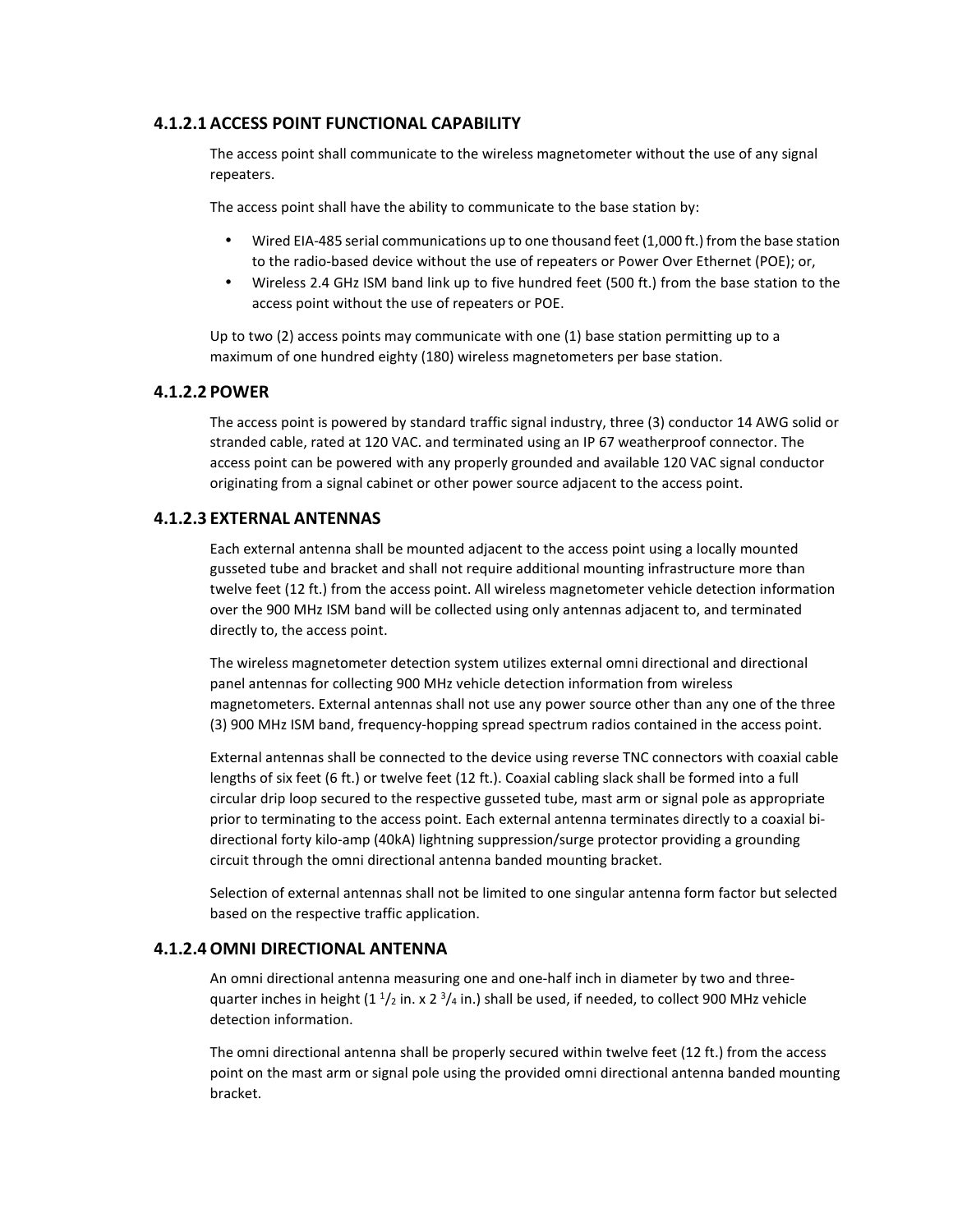#### **4.1.2.5 DETECTION RANGE OMNI-DIRECTIONAL ANTENNA**

For wireless magnetometers buried at a standard three-eighths inch  $\binom{3}{8}$  in.) depth beneath the roadway surface, omni directional antennas shall collect vehicle detection information from wireless magnetometers over a range of ten feet (10 ft.) to two hundred fifty feet (250 ft.) with a beam width of three hundred sixty degrees (360°).

For wireless magnetometers buried below standard depth to five inches (5 in.) depth beneath the roadway surface, omni directional antennas shall collect vehicle detection information from wireless magnetometers over a range of ten feet (10 ft.) to one hundred twenty-five feet (125 ft.) with beam width of three hundred sixty degrees (360 $^{\circ}$ ).

#### **4.1.2.6 LARGE PANEL DIRECTIONAL ANTENNA**

A large panel directional antenna measuring fourteen and three-quarter inches by sixteen and onequarter inches (14 ¾ in. x 16 ¼ in.) can be used, if needed, to collect 900 MHz vehicle detection information.

The large panel directional antenna shall be properly secured within twelve feet (12 ft.) from the access point on the mast arm or signal pole using standard or similar clamp and gusseted tube assemblies. The large panel directional antenna's horizontal and vertical angle of inclination shall be adjusted and antenna properly secured at the time of installation.

Up to two (2) large panel directional antennas can be mounted back to back on the same gusseted tube.

#### **4.1.2.7 DETECTION RANGE – LARGE PANEL DIRECTIONAL ANTENNA**

For wireless magnetometers buried at a standard three-eighths inch  $\binom{3}{8}$  in.) depth beneath the roadway surface, large panel directional antennas shall collect vehicle detection information from wireless magnetometers over a horizontal range of up to seven hundred feet (700 ft.) with a beam width of forty degrees (40°).

For wireless magnetometers buried below standard depth to five inches (5 in.) depth beneath the roadway surface, large panel directional antennas shall collect vehicle detection information from magnetometers over a horizontal range of up to three hundred fifty feet (350 ft.) with beam width of forty degree (40°).

#### **4.1.2.8 SMALL PANEL DIRECTIONAL ANTENNA**

A small panel directional antenna measuring eight inches by eight inches (8 in. x 8 in.) can be used, if needed, to collect 900 MHz vehicle detection information.

The small panel directional antenna shall be properly secured within twelve feet (12 ft.) from the access point on the mast arm or signal pole using standard or similar clamp and gusseted tube assemblies. The small panel directional antenna's horizontal and vertical angle of inclination shall be adjusted and antenna properly secured at the time of installation.

Up to four (4) small panel directional antennas can be mounted back to back, on the same gusseted tube.

#### **4.1.2.9 DETECTION RANGE – SMALL PANEL DIRECTIONAL ANTENNA**

For wireless magnetometers buried at a standard three-eighths inch  $\binom{3}{8}$  in.) depth beneath the roadway surface, small panel directional antennas collect vehicle detection information from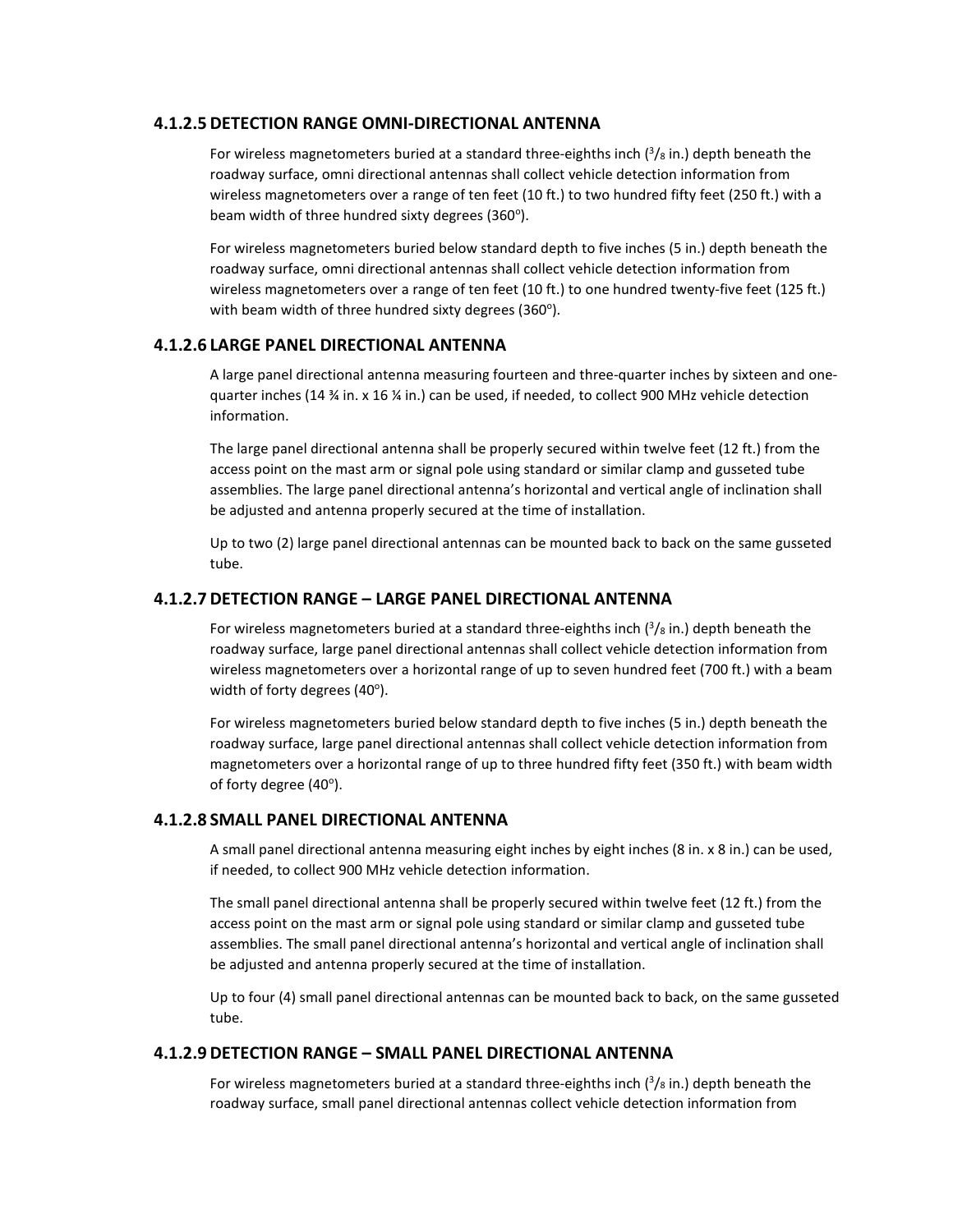wireless magnetometers over a horizontal range of up to four hundred fifty feet (450 ft.) with a beam width of seventy degrees (70°).

For wireless magnetometers buried below standard depth to five inches (5 in.) depth beneath the roadway surface, small panel directional antennas shall collect vehicle detection information from wireless magnetometers over a horizontal range of up to two hundred twenty-five feet (225 ft.) with beam width of seventy degree (70°).

#### **4.1.3 BASE STATION – GENERAL**

The base station is a device that is installed in a traffic control cabinet and provides an interface to a traffic controller or traffic data collection device. The base station is Ethernet ready and connects to industry standard and commercially available networking equipment.

One of two base station form factor configurations shall be provided per the plans and specifications. Base station form factors, selected per traffic cabinet, shall consist of:

- Rack Mount A device, two (2) cards in width designed to be inserted into a standard NEMA TS1, TS2, input file rack as defined by Caltrans TEES 2009 or a card rack as defined by ATC cabinet standards, or;
- Shelf Mount A device enclosed in its own aluminum enclosure measuring ten and five-eighths inches by three inches by seven and one-eighths inches (10  $5$ /s in. x 3 in. x 7  $\frac{1}{8}$  in.) and suitable for placement on a cabinet enclosure shelf or other free space in a cabinet.

The two base station form factors interface directly with the traffic cabinet and/or traffic controller using detection input cabling or expansions cards that comply with the appropriate specifications for:

- NEMA TS1 or TS2 or Caltrans TEES 2009 for detector card racks and additionally providing delay-inhibit inputs (rack mount) with thirty-two (32) detection outputs; or
- NEMA TS2 type 1, TS2 type 2, 2070-7B, 2070-2A or 2B Synchronous Data Link Control (SDLC) bus and cabling to provide up to 64 detection outputs and delay inhibit inputs; or

The base station shall have two (2) Ethernet RJ45 female connectors with LEDs displaying transmit and receive functionality. One Ethernet connection shall remain available for establishing a local network and the second Ethernet connection shall remain available for establishing communications via managed Ethernet network enabling remote system setup, monitoring, data collection and system maintenance.

The base station has one USB connector and one coaxial 2.4 GHz antenna connector along with active and error status LEDs.

The model number, part number and serial number, along with a correlating 2D QR code on a label shall be mounted on the exterior of the base station.

Each base station shall be environmentally temperature tested by the manufacturer prior to shipment.

## **4.1.3.1 RACK MOUNT BASE STATION**

The rack mount base station shall have two (2) female, RJ12 connectors with light emitting diodes (LEDs) to display transmit and receive functionality from the access point(s).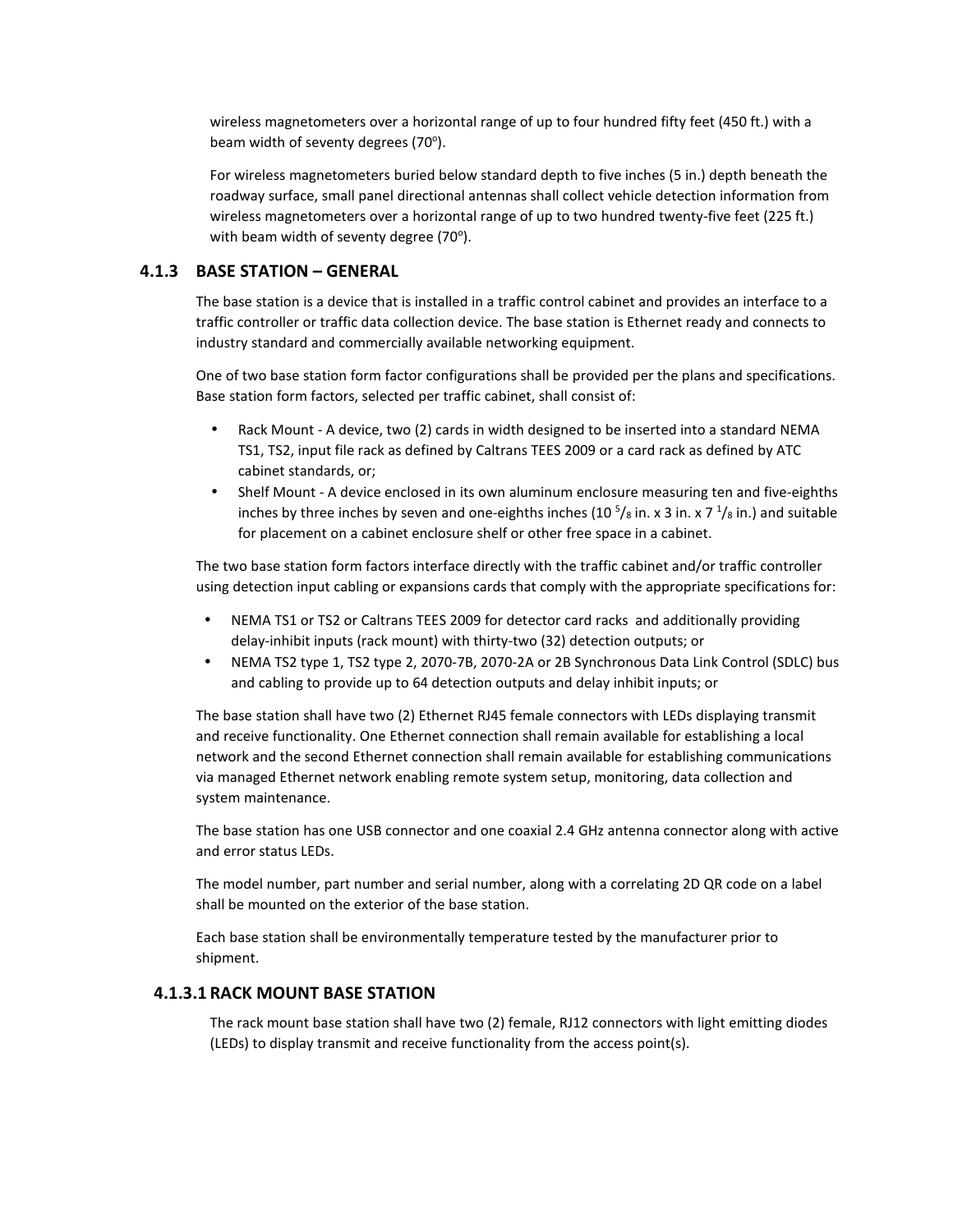The rack mount base station utilizes the detector card rack for power, ground circuits and vehicle outputs in traffic industry standard NEMA, Caltrans TEES 2009, and ATC detector card rack or input file configurations.

The base station shall have at least one (1) female RJ12 expansion card connector for connecting multiple expansion cards into detector card rack configurations.

#### **4.1.3.2 SHELF MOUNT BASE STATION**

The shelf mount base station shall have one (1) female 37-pin subminiature D connector with thirty-seven (37) physical pins corresponding to thirty-two (32) optically isolated open collector outputs leads and (5) logic ground leads.

A 120 VAC connector harness with a three (3) pronged grounded AC power cord shall provide power to the base station. A two (2) pin logic ground connector shall be provided and separated from the 120 VAC connector.

#### **4.1.3.3 EXPANSION CARD**

Where additional detector channel inputs are required above and beyond the 4 standard inputs of the rack mounted base station, one or more rack mounted expansion card(s) shall be provided to place vehicle calls and/or to transmit vehicle detection information to the traffic controller. Expansion cards shall have a manually programmable binary dip switch bank to select the detector call output range.

The expansion card shall have one of two configurations depending upon the number of detector inputs required by the controller in the specification and special provisions. The card rack expansion cards shall meet the physical and environmental requirements of the NEMA TS1 or TS2 or Caltrans TEES 2009 specifications.

One of two rack mount base station expansion cards form factor configurations using one slot or two slots shall be provided per the plans and traffic signal cabinet specifications. The expansion card shall have two (2) female RJ12 connectors with light emitting diode (LED) displaying transmit and receive functionality. Expansion cards shall have power status, two-channel or four-channel operation status and channel one through four  $(1 - 4)$  LEDs displaying current status.

The shelf mount base station expansion cards are used in a TS1 cabinet or Caltrans TEES 2009 input file where SDLC communications are not present. Expansion cards shall be designed for installation in four or two channel slots of the detector rack.

Each expansion card shall be environmentally temperature tested by the manufacturer prior to shipment.

## **4.1.3.4OUTPUT 1 – 32 CABLE HARNESS**

Where detector card rack inputs and SDLC inputs are unavailable the shelf mount base station shall utilize an output 1 – 32 cable harness 37-pin subminiature D connector terminated with the base station on one end and unterminated leads on the opposite end connecting to the traffic cabinet back panel's or input file's detection inputs and logic ground terminal blocks.

#### **4.1.3.5 BASE STATION FUNCTIONAL CAPABILITY**

The base station shall receive vehicle detection information collected by external antennas and routed through the access point by means of at least one of the following communication methods: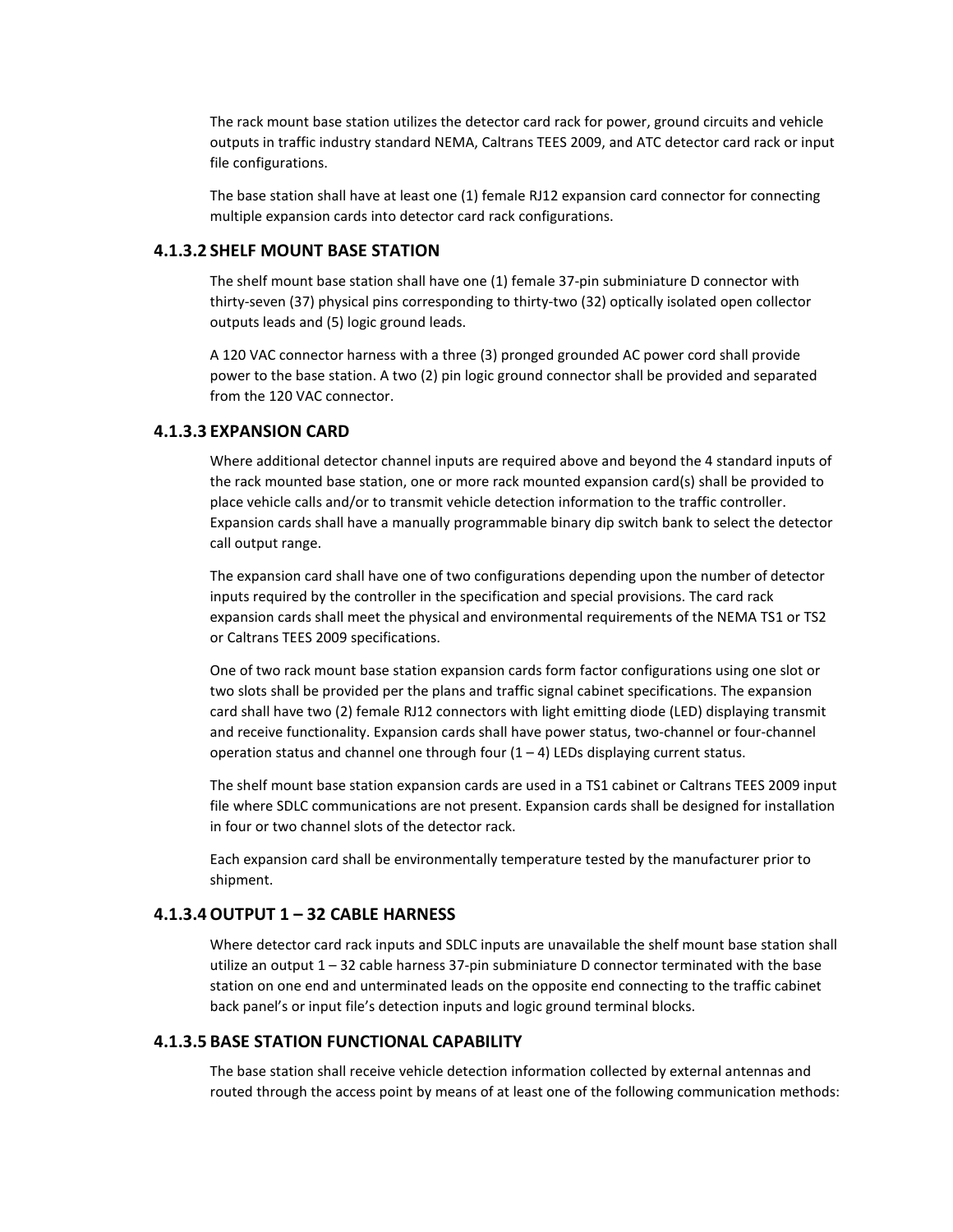- by wired three pair EIA-485 twisted pair low capacitance shielded cable or Cat5e four (4) pair direct burial shielded cable where one (1) pair is not used; or,
- by direct line of sight wireless link from the access point to a 2.4 GHz Omni Antenna mounted to the exterior of the traffic cabinet and terminated to the base station through a supplied three foot (3 ft.) coaxial RF cable.

The base station shall have the ability to receive vehicle detection information from two (2) access points, one (1) wired communications link and one (1) wireless communications link simultaneously.

The base station shall be Ethernet capable, enabling remote system setup, monitoring, data collection and system maintenance through a standard web browser.

#### **4.1.3.6 LIGHTNING SUPPRESSION AND POWER RELAY PANEL**

The wireless magnetometer detection system utilizes an EIA-485 lightning suppression device to provide high-energy transient protection for the modular traffic cabinet interface device. The lightning suppression device shall be connected to ground via the shortest path.

The wireless magnetometer detection system utilizes a power relay panel with a 10-amp breaker to supply 120 VAC power to the access point.

#### **4.2 BASE STATION SOFTWARE**

A computer, tablet or other mobile device, capable of utilizing standard web browsers, shall be used to setup, remotely monitor, and perform system diagnostics of the detection system components. Vehicle detection information can be viewed in real-time. Wireless magnetometer system hardware shall be interchangeable to their respective functions such that all respective equipment, e.g. wireless magnetometers shall be of a uniform type for vehicle detection functions such as presence detection, counting, speed detection, etc.

The wireless magnetometer detection system software is license-free and embedded in the base station. The software performs functions associated with initial system setup, graphical sensor and detection zone placement, and sensor and zone real-time active status for stopped and flowing traffic. Additionally, the system software provides volume and occupancy data per zone and per wireless magnetometer, information about health status of components, and logging of events.

#### **4.2.1 USER INTERFACE**

The interface shall provide the user with the ability to identify and setup equipment by entering the serial number of any device individually through manual key strokes or through the use of a 2D bar code scanner.

The interface software shall provide the user with a guided process and provide direction for proper setup with respect to the wireless magnetometer, access point and base station. The interface permits the user to add a wireless magnetometer and affiliate its access point radio the guided process. Upon populating wireless magnetometers and detection zones, the user will drag and drop the wireless magnetometer and/or zone in a predetermined object tree such that no further sensorto-zone association is necessary.

The interface provides a simple way to change respective configurable parameters for wireless magnetometers, detection zones, access points, base stations and local network parameters.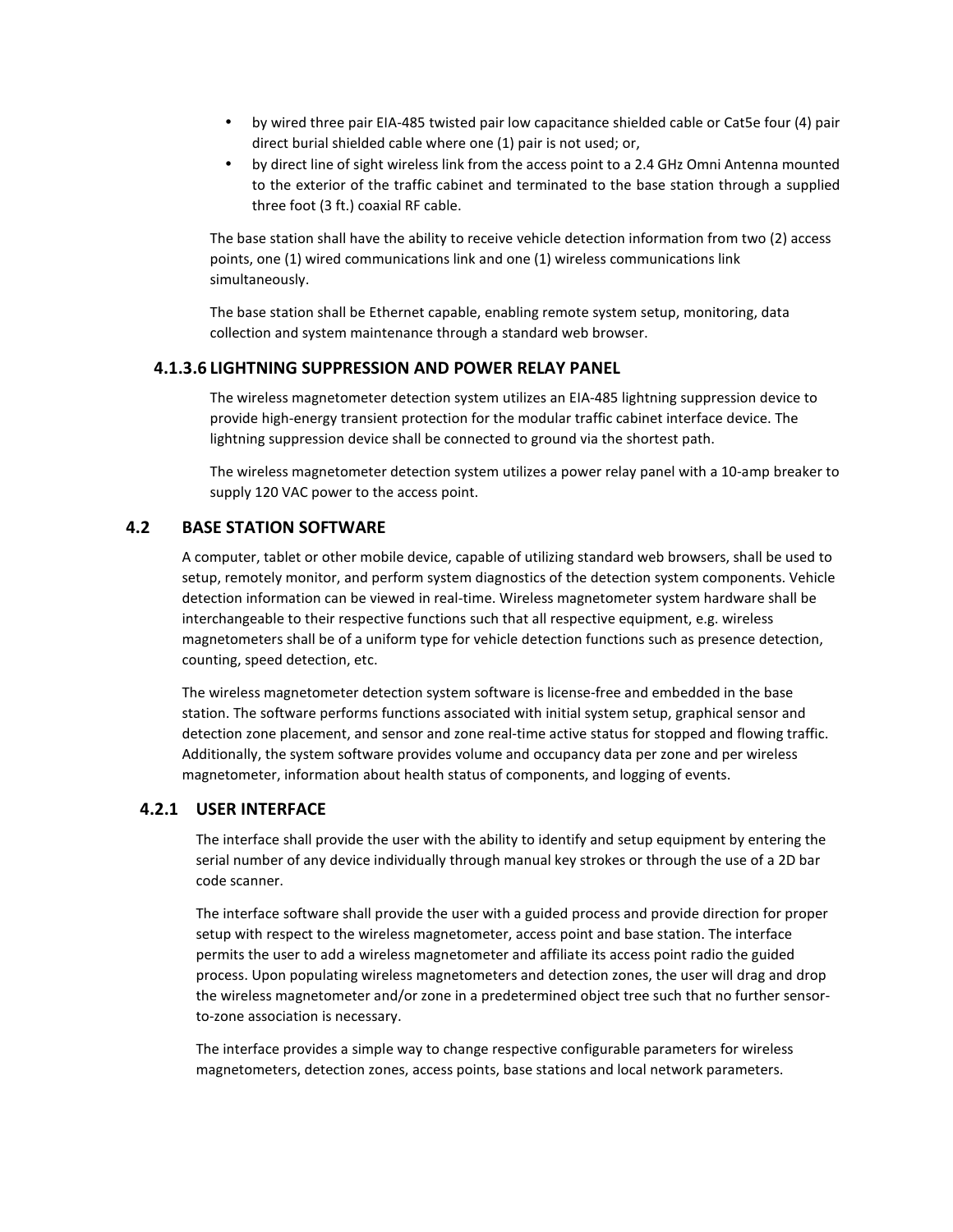The interface automatically validates and completes any changes made to systems components or zone objects and provides a list of items relating to wireless magnetometer detection status, signal strength, battery life, and detection metrics for user's review.

The user can select and configure data logging frequency pertaining to system health status, and to wireless magnetometer and zone volume/occupancy metrics where the detection system health status logging shall be configurable and wireless magnetometer and zone volume/occupancy metrics logging shall be configurable.

## **4.2.2 DATA STORAGE**

Data logs for system health status and detection status are reviewable for up to multiple months depending upon space available. The data logs can be output in HTML and .CSV formats.

## **4.3 CABLE SPECIFICATION**

## **4.3.1 COMMUNICATIONS CABLE CONSTRUCTION**

The EIA-485 Communications Cable consists of at least six (6), 24 AWG twisted pair conductors within a shielded jacket and UV-resistant low density polyethylene jacket and has the following minimum properties:

- Conductor: Six (6) conductors, 24 AWG, copper conductor;
- Colors: blue wire, orange wire, orange/white wire, green wire, green/white wire, blue/white wire;
- Insulation: Conductor insulated with extruded polyethylene with 0.030 in. wall thickness;
- Shielding: 100% aluminum foil tape conductor coverage;
- Jacket: Extruded black polyethylene with 0.030 in. wall thickness;
- Dimensions: Nominal .0340 in outer diameter.

## **4.3.2 POWER CABLE CONSTRUCTION**

Signal Conductor Cable consists of at least two (2), 16 AWG jacketed conductors within a shielded jacket, and one (1) bare ground wire, all within a UV-resistant low density polyethylene jacket and shall have the following minimum properties:

- Conductor: Two (2) conductors, 12 AWG 14 AWG tin-pated copper conductor;
- Colors: black wire AC hot, white wire AC neutral, bare wire ground;
- Insulation: Conductor insulated with extruded polyethylene with 0.030 in. wall thickness;
- Shielding: 100% aluminum foil tape conductor coverage;
- Jacket: Extruded black polyethylene with 0.030 in. wall thickness;
- Electrical: Rated at 600 volts.

## **4.4 SYSTEM INSTALLTION & TRAINING**

The supplier of the wireless magnetometer detection system shall be present at each and every intersection to supervise the installation and testing of the entire system by agency forces or electrical contractor.

Four hours of training from a factory certified instructor shall be made available to personnel of the contracting agency in the setup, operation, and maintenance of the wireless magnetometer detection system.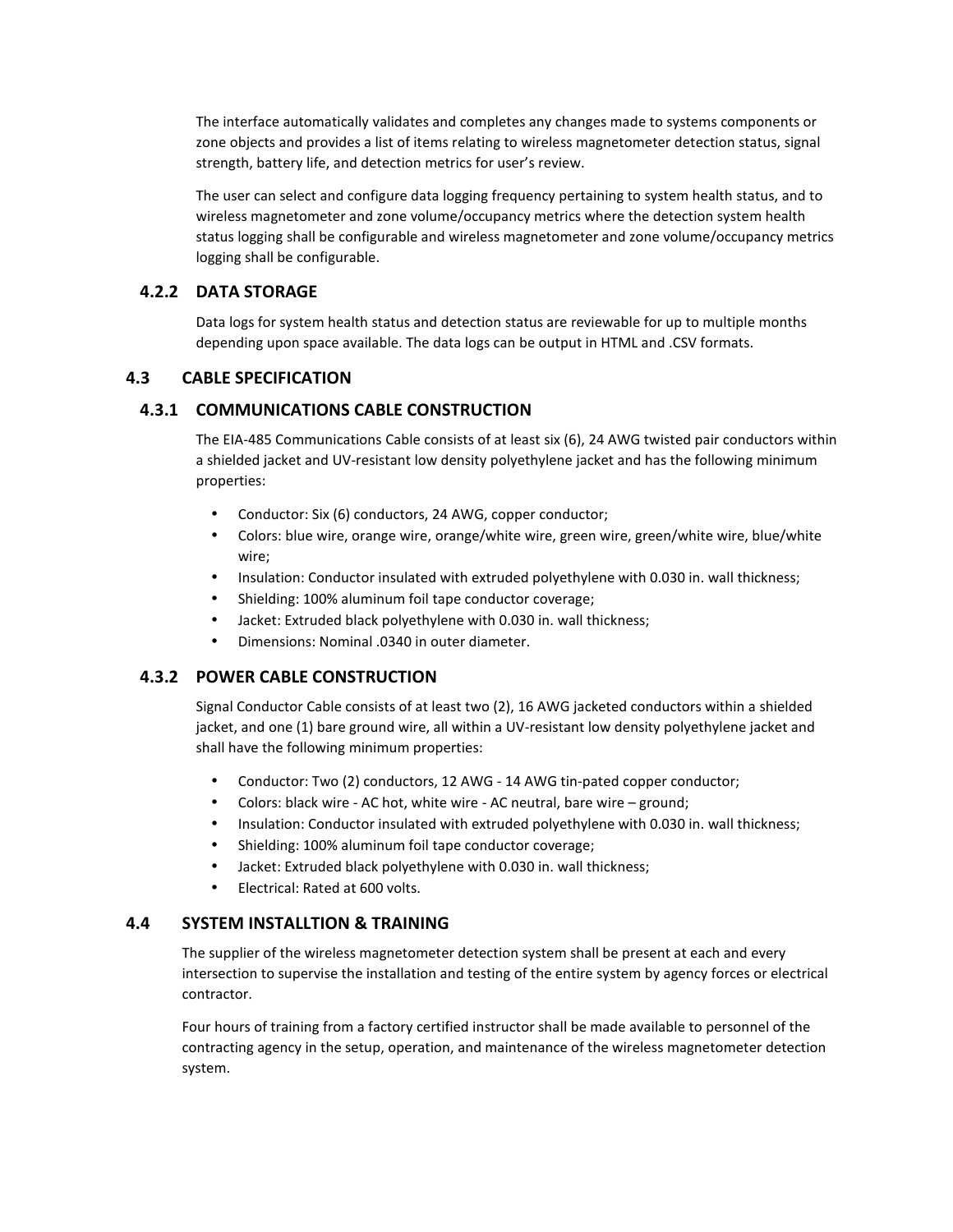## **4.5 WARRANTY, SERVICE, & SUPPORT**

Wireless magnetometer vehicle detection system shall be warranted against material and manufacturing defect for one (1) where the wireless magnetometer shall be warranted against material and manufacturing defect for five (5) years. Ongoing support for the wireless magnetometer vehicle detection system shall include software updates to the wireless magnetometer, access point and base station components. These software updates are free of charge during the warranty period. The supplier will maintain a program for technical support and software update following the expiration of the warranty period, and these services shall be available to the contracting agency in the form of a separate maintenance agreement for continuing support.

## **5.0 LOOP DETECTION**

## **5.1 PREFORMED LOOPS**

In all projects where new pavement is to be placed in the loop areas and wherever possible and practical, preformed loops shall be installed within or under the pavement in lieu of pavement sawn loops. The Engineer shall be notified when the Contractor requests to substitute pavement sawn loops for preformed loops and the

Engineer shall determine if the request should be approved. Preformed loops must be readily available manufactured items. Loops built by the contractor shall not be allowed. Currently approved manufactured preformed loops are 1) Patriot Detection Systems model CG16MMC, and 2) Reno A&E model PLH. Equivalent products may be approved by the City Traffic Engineer.

When installed, no part of the loop shall be within two feet (2') of reinforcement rods in the surrounding pavement.

The loop should not be situated directly over any large metal object in the ground within five feet (5') of the surface.

## **5.2 SAWCUT LOOPS**

## **5.2.1 LOOP WIRE**

The detector loop wire shall be inserted into a flexible plastic tubing (IMSA Specification 50-2-1984) of the full length from the point of the splice and placed into the slot with the number of turns specified. The tubing shall be of a continuous length from the point of splicing of the loop wire to the lead-in cable. The field loop conductors installed in the pavement shall run continuously from the terminating service box or base with no splices permitted. The field loop conductors shall be spliced to the lead-in cable and the lead-in cable shall run continuously from the terminating service box or base to the detector-sensing unit. However, on multiple loop installations additional loop conductors may be spliced to the lead-in cable as directed by the Engineer. At the time of placing the loop wire in the sawed slots, the ends of the tubing shall be sealed to prevent any entrance of moisture into the tubing.

## **5.2.2 WIRE TWISTING**

Wherever possible in order to reduce line noise, all lengths of loop wires and tubing that are not embedded in the pavement shall be twisted with at least five (5) turns per foot (305mm), including lengths in conduits and service boxes.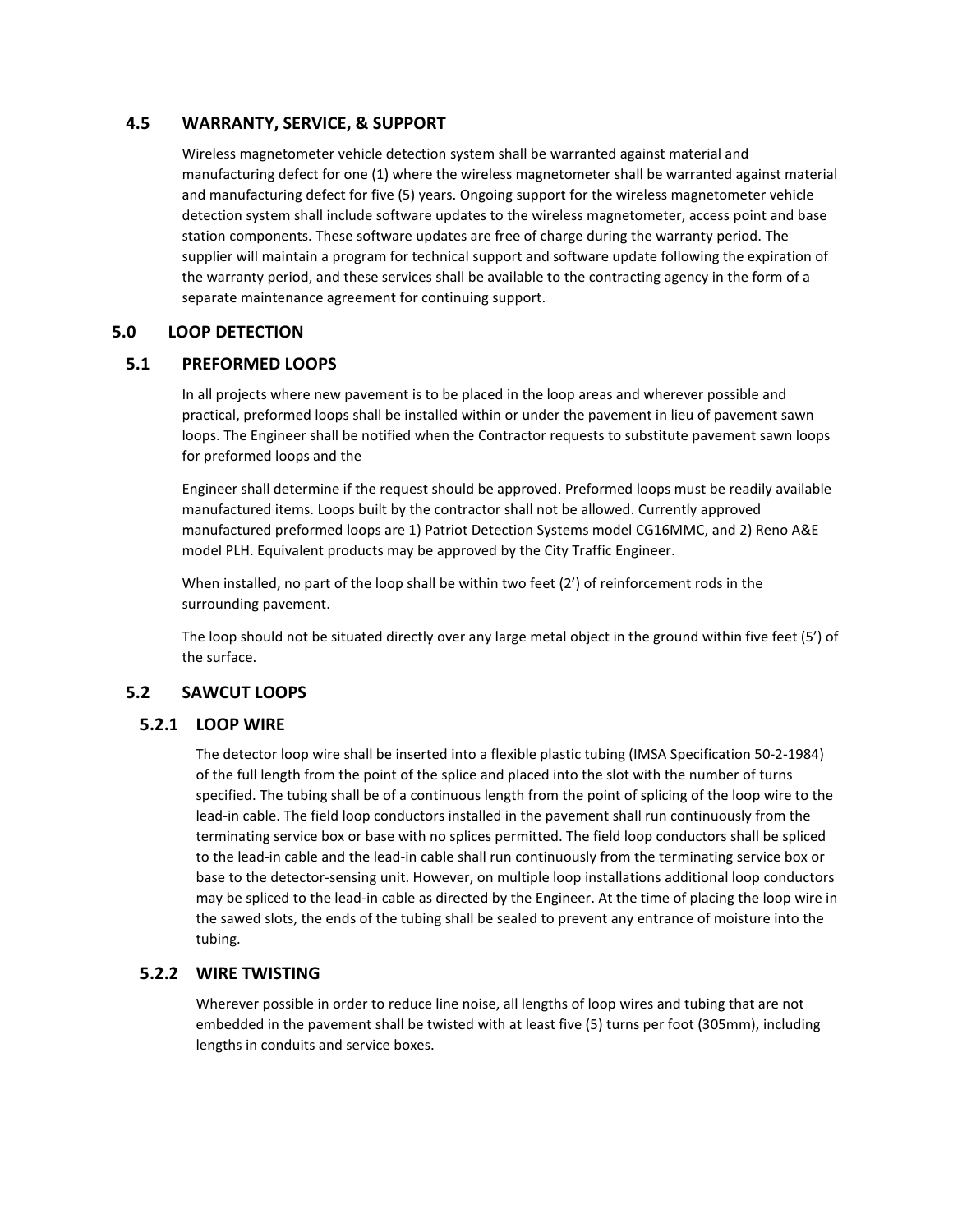## **5.2.3 LOOP WIRE SPLICES**

The wires shall be spliced by soldering iron using 40/60 rosin core solder only. The solder joint shall be smooth and provide proper physical bonding of the conductors. A flame shall not be used for soldering.

The wire portion of the splice shall be covered with a layer of heat shrink tubing. The heat shrink shall be secured by an electrical heat gun with heat reflector to insure uniform heat distribution on the tube. No flame may be used on the heat shrink tubing.

The final layer of heat shrink tube shall be an outdoor rated heat shrink tube equal to the Thomas & Betts HS12-6L cross-linked polyolefin heat shrink tubing. The tubing shall be centered with a minimum of one inch (25mm) of the outer jacket being encapsulated by the heat shrink tubing.

Lead-In cable to loop wire splices shall be soldered together leaving only enough exposed insulation and conductor to make the splice.

Loop wire to lead-in cable splices shall be environmentally sealed against weather, moisture and abrasion using a commercially available encapsulating enclosure kit.

## **5.2.4 LOCATION OF LOOPS**

The location of each loop shall be marked on the pavement with crayon or spray paint. The Contractor shall obtain the approval of the Engineer prior to cutting the saw slots.

## **5.2.5 SAWING**

The saw shall be equipped with a depth gauge and horizontal guide to assure proper depth and alignment of the slot. The blade used for the saw cut shall provide a clean, straight, well-defined three-eight inch (9.5mm) wide saw cut without damage to adjacent areas. The depth of the saw cut shall be two inches (51mm) deep. Where the loop changes direction, the saw cuts shall be overlapped to provide full depth at all corners. All adjacent cuts must be at angles greater than or equal to 90 degrees. The saw cut depth shall not vary by more than 1/4 inch (6mm) within each loop. A diamond blade with water shall be used in the saw cut operation. Carbide blades are not acceptable.

## **5.2.6 LOOP SLOTS**

Before installing loop wire, the saw slots shall be checked for the presence of jagged edges or protrusions. Should they exist, they must be removed. The slots shall be cleaned and dried to remove cutting dust, grit, oil, moisture or other contaminants. Cleaning shall be achieved by flushing with a stream of water under a minimum of 1000-PSI (6,900 kPa) pressure and following, the slots shall be cleared of water and dried using oil-free air.

## **5.2.7 LOOP CONDUCTOR INSTALLATION**

Loop detector conductor shall be installed using a three sixteenth inch (4.8mm) to one-fourth inch (6.4mm) thick wood paddle or rotary wire insertion tool. If the wire does not lie close to the bottom of the saw cut, it shall be held down by means of a material such as duct sealant or backer rod.

## **5.2.8 LOOP WIRE PLACEMENT**

Each loop shall be coiled clockwise unless specified within the plans. The beginning conductor shall be marked with a single color-coded piece of permanent tape and the associated end marked with two pieces of permanent tape of the same color. The markings shall be recorded for future information.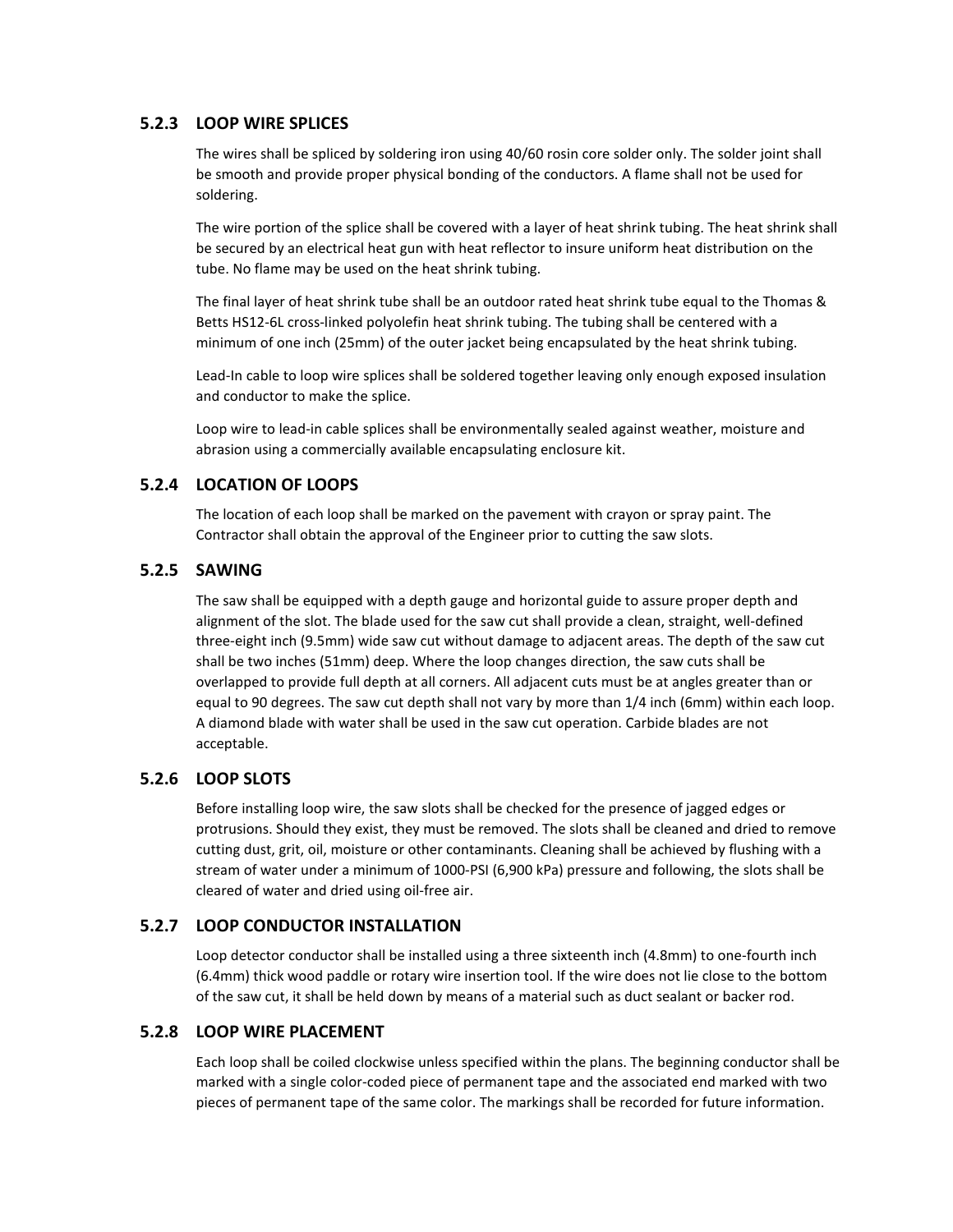## **5.2.9 LOOP DETECTOR SAW SLOT FILLER**

The saw slot filler shall be a rapid cure, high viscosity, liquid epoxy, or approved equal, formulated for use in sealing inductive wire loops and leads embedded in asphaltic concrete and portland cement concrete. The saw slot filler shall be usable on grades of 15 percent or less without excessive flow of material, unless otherwise approved by the Engineer.

The loop sealer or sealant shall be a two-component system, which consists of, a resin constituent identified as pourable and a hardener identified as quick setting. The sealer shall be Bondo P-606 for concrete and seasoned asphalt, E709 for new asphalt; WR Meadows Sealex; 3M Detector Loop Sealant Series 5000; or equal, as approved by the Engineer. Both the resin and the hardener shall be in liquid form before mixture of the two components. Approval of other sealants shall be based on specification and/or test data about their physical properties and chemical resistance. Loop sealant shall not be installed during rain or other forms of precipitation or below temperatures specified by the manufacturer of the product.

The cured sealer shall be unaffected by oils, gasoline, grease, acids and most alkalis. The mixing of components and the filling of the cut shall be in accordance with the directions of the manufacturer.

No measurable amount of sealant shall be left on the surface of the pavement and the sealant within the saw cut shall be level with the pavement surface.

#### **5.3 LOOP TESTING**

After installation of the loops, the Contractor shall test the continuity, inductance, and resistance of the loop and lead-in wire. Tests should be conducted with one or more loop tester devices capable of measuring the induced ac voltage, inductance in microhenrys (μH), integrity of the wire insulation, and loop wire resistance in ohms.

The wiring diagram of the plan set or the inspection report should include a table of calculated values of the inductance in microhenrys and resistance in ohms for each loop. Two values should be shown: one at the pull box without the lead-in cable, and the second at the controller cabinet with the lead-in cable connected.

The loop installation is acceptable under the following conditions:

- Induced voltage: There is no deflection of the pointer on a voltmeter.
- Inductance: The inductance reading on the loop tester is within 10 percent of calculated value.
- Leakage to ground: The resistance to ground of a newly installed loop exceeds 100 megohms as measured with a 500 volt (V) megohmmeter.
- Loop resistance: The reading on an ohmmeter is within 10 percent of the calculated value.
- The total loop system (loop plus lead-in) inductance is within the acceptable range of the vehicle detector specified in the plan.
- The detector system (loops + lead-in + electronic detector) shall be capable of reliably detecting all licensed vehicles.

The Contractor shall provide the Engineer with a report on company letterhead indicating the inductance, leakage to ground, and loop resistance test values for each loop. The test shall be conducted from the curbside handhole. An inductance, leakage to ground, and loop resistance test shall also be conducted and reported for the total detector lead-in and loop system with the test being conducted at the Controller cabinet. The City Traffic Engineer may independently test any or all loops at any time. Any Loop not meeting the requirements for an acceptable loop installation shall be repaired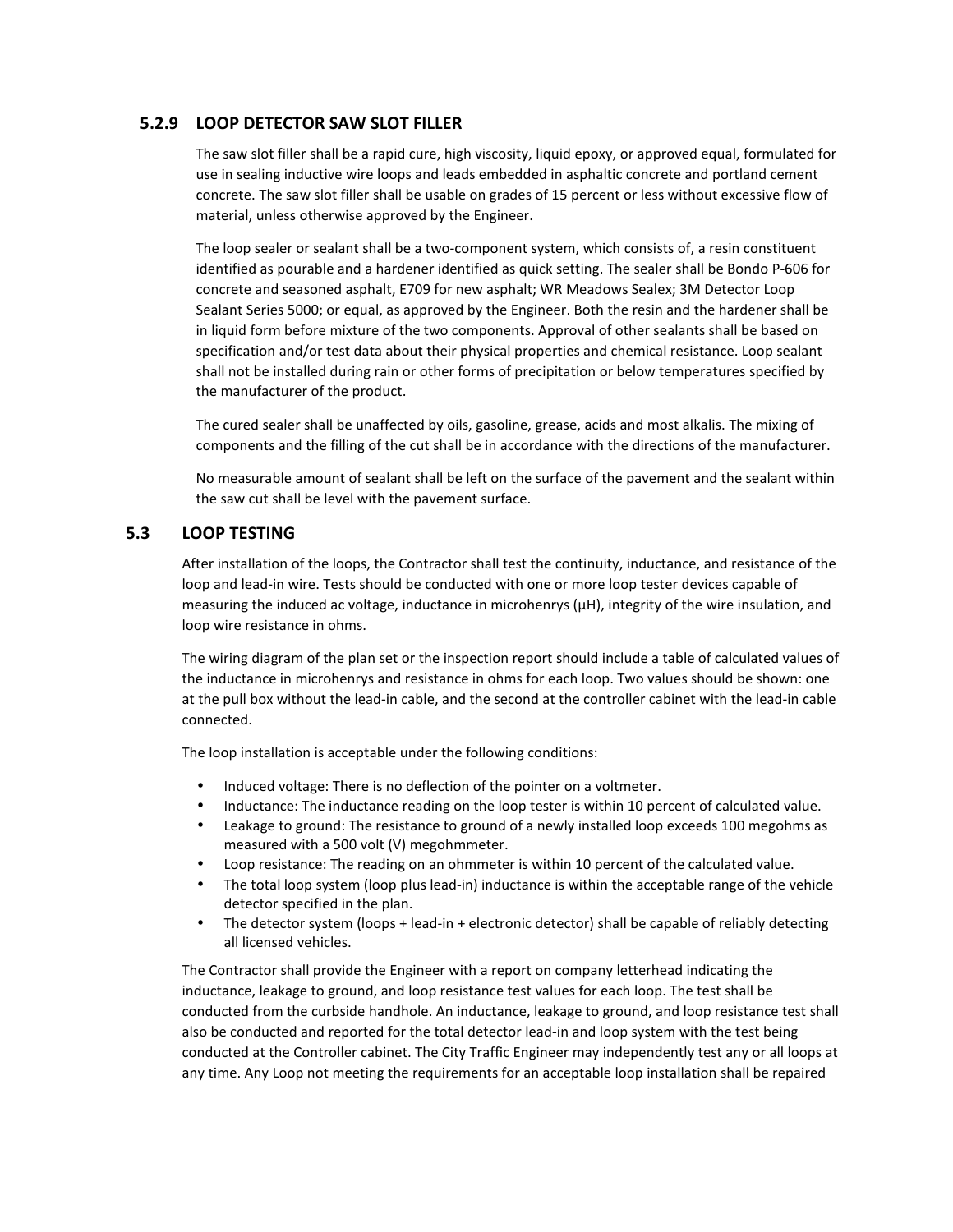or replaced as directed by the Engineer. The Contractor shall bear all costs of replacing loop installations deemed unsatisfactory by the Engineer.

#### **H. EMERGENCY VEHICLE TRAFFIC SIGNAL PRIORITY CONTROL SYSTEM**

No supplemental information. Contact City Traffic Engineer for comments/questions.

#### **I. FIBER OPTIC INTERCONNECT**

No supplemental information. Contact City Traffic Engineer for comments/questions.

#### **J. TRAFFIC MONITORING CAMERAS**

No supplemental information. Contact City Traffic Engineer for comments/questions.

#### **K. GROUNDING SYSTEM**

No supplemental information. See individual plan details for further information or contact City Traffic Engineer.

#### **L. CONTRACTOR COORDINATION**

No supplemental information. Contact City Traffic Engineer for comments/questions.

#### **M. GUARANTEE**

No supplemental information. Contact City Traffic Engineer for comments/questions.

#### **N. TRAFFIC SIGNAL HEADS**

## **1.0 VEHICULAR SIGNAL HEADS**

All vehicular signal heads shall be constructed with 12" (305mm) diameter lens openings. All components of the vehicular signal heads furnished under this specification shall comply with the latest version of the Institute of Transportation Engineers Standard(s) for Adjustable Face Vehicle Traffic Control Signal Heads.

Lenses shall be twelve inches (305mm) in diameter and shall be polycarbonate. Glass lenses are not acceptable. The lenses shall have an optimal curvature to allow maximization of heat dissipation within the signal (reflector to lens) and reduce the possibility of lens burning.

Visors shall be tunnel type and at least nine and one-half inches (241mm) long. Reflectors shall be Alzak treated aluminum or glass. All external signal hardware and fasteners of the signal shall be stainless steel, including hinge pins and latching mechanisms.

The optical unit of the signal shall be of a design to permit the opening of the signal face for relamping of the signal without the removal of the lamp socket from the reflector assembly.

The color of all polycarbonate signal heads, except door fronts and inside and outside of visors, shall be federal yellow. Door fronts and inside and outside of visors shall be black in their entirety. The color of the material shall be an integral part of the materials composition.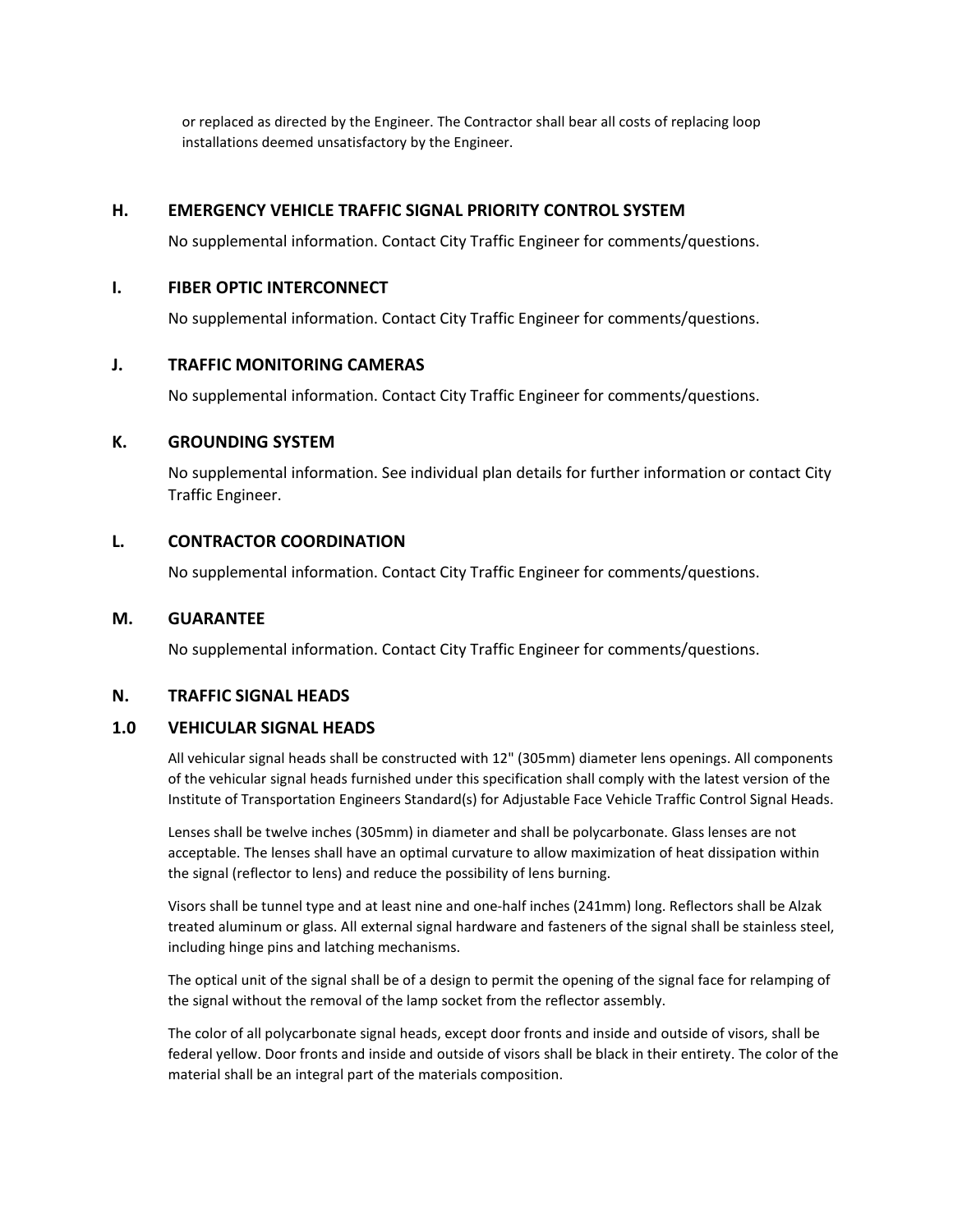All signal head assemblies shall be rigid mounted utilizing a suitable assembly consisting of both top and bottom brackets assemblies shall be aluminum.

Side of pole signal mounting hardware shall be polycarbonate yellow saddle brackets. Brackets shall be secured to the pole by using minimum 5/8-inch wide stainless steel banding material

All signal heads placed on mast arms shall be provided with backplates. Backplates shall be of five-inch (127mm) borders and be attached to the signal heads in accordance to city standards. Backplates shall be constructed of one-piece vacuum formed durable black plastic capable of withstanding a 100 M.P.H. (161 KMPH) wind, excluding five section signal displays. The outer edge of the backplate shall utilize a stabilizer formed from the same material as the backplate. The backplates shall be attached to the signal heads utilizing appropriate machine screws, fender washers and locking nuts as per details.

All vehicle signal indications (red, yellow and green) shall be the Dialight LED 12" (305mm) display or an approved equal. The unit shall be mounted and appear as a normal indication within the signal head. All standard arrows shall utilize LED technology signal displays.

All LED Ball Signal Modules shall be fully compliant to the ITE VTCSH LED Circular Supplement specifications dated and adopted June 27, 2005.

All LED Arrow Signal Modules shall be fully compliant to the "Omni-directional" specifications of the ITE VTCSH - LED Vehicle Arrow Traffic Signal Supplement adopted July 1, 2007.

The on-board circuitry of all LED traffic signal modules shall include voltage surge protection, to withstand high repetition noise transients and low-repetition high-energy transients as stated in Section 2.1.8, NEMA Standard TS 2-2003. In addition, the module shall comply with the following standards: IEC 1000-4- 5 at 3kV with a 2 ohm source impedance, ANSI/IEEE C62, 41-2002; IEC 61000-4-12 (6kV, 200A, 100kHz ring wave).

#### **2.0 PEDESTRIAN SIGNAL HEADS**

#### **2.1 OVERVIEW**

#### **2.1.1 PURPOSE**

The purpose of this specification is to provide the minimum performance requirements for a 16 x 18 LED pedestrian signal module with a countdown timer (hereafter called module) with "walking person", "upraised hand", and "countdown digit" icons. This specification refers to definitions and practices described in **Pedestrian Traffic Control Signal Indicators - Light Emitting Diode (LED) Signal Modules Version August 04, 2010** and the 2009 Manual of Uniform Traffic Control Devices (MUTCD) and contains additional requirements to ensure optimum long term reliability and performance. Product supplied to this specification shall comply with the latest version of the ITE PTCSI LED signal specification and the additional requirements listed herein.

#### **2.1.2 MANUFACTURERS REQUIREMENTS & APPROVALS**

Manufacturers supplying products to this specification must be a registered participant and have the part numbers being provided listed on the *Intertek-ETL LED Traffic Signal Modules Certification Program* approved products website. Products shall be manufactured in a facility certified to the Intertek-ETL program requirements.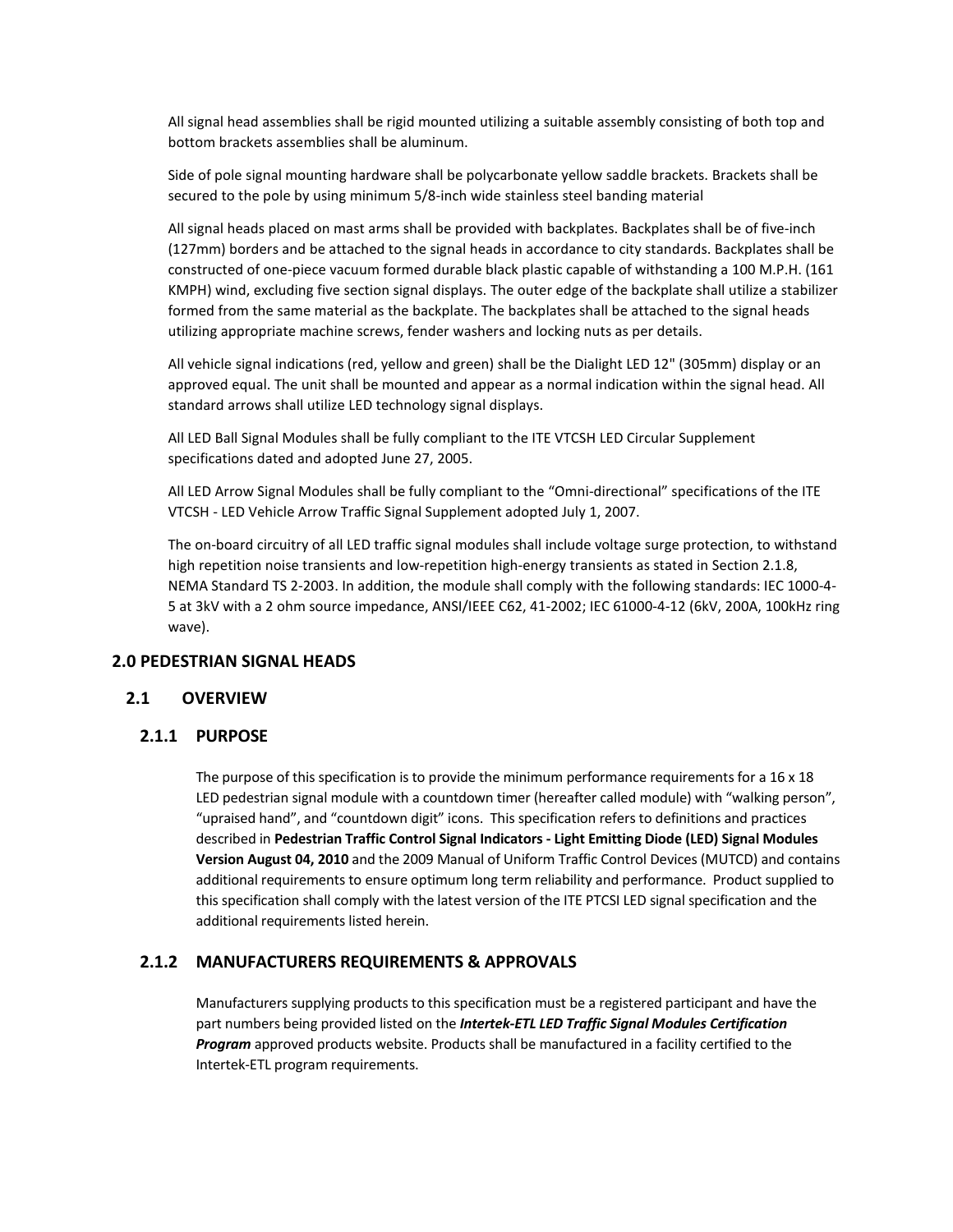Must be fully compliant to the ITE PTCSI LED Spec Version Aug 4, 2010. In addition the product must also meet the additional specifications and requirements outlined in the sections below.

#### **2.2 PHYSICAL & MECHANICAL REQUIREMENTS**

#### **2.2.1 GENERAL**

Installation requirements: Installation of a module into existing pedestrian signal housings shall only require the removal of the existing optical unit components, i.e., lens, lamp module, gaskets, and reflector; shall be weather tight and fit securely in the housing; and shall connect directly to existing electrical wiring. Installation shall not require special tools.

## **2.2.2 THE LED SIGNAL MODULE**

The lens shall have a textured outer surface to reduce glare. No screws shall be used to attach the lens to the housing.

Hand, Person, or Digit icons that are not illuminated shall not be readily visible to the pedestrian at the far end of the crosswalk that the pedestrian signal head indication controls. The agency reserves the right to accept or reject the unit based on the physical appearance of the unit at their sole discretion.

All icons and numbers shall have a uniform incandescent, non-pixilated appearance.

All LED utilized to illuminate the Hand and Person icons, shall be LED that have been manufactured utilizing materials that have industry acceptance as being suitable for uses in outdoor applications.

The countdown signal shall display the time remaining in seconds, beginning with the start of the pedestrian clearance interval and ending at the end of the pedestrian clearance interval. Countdown displays should not be used during the walk interval. Upon termination of the countdown sequence the countdown shall remain blank until the beginning of the next pedestrian change interval.

The countdown shall be capable of counting down from 99 to 0. There shall be no leading zeroes for numbers less than 10. The display of the "1" digit in the tens position shall be in the right hand portion of the digit.

The configurations of the walking person icon, upraised hand icon and countdown digits are illustrated in Figure 1, Figure 2, and Figure 3 respectively.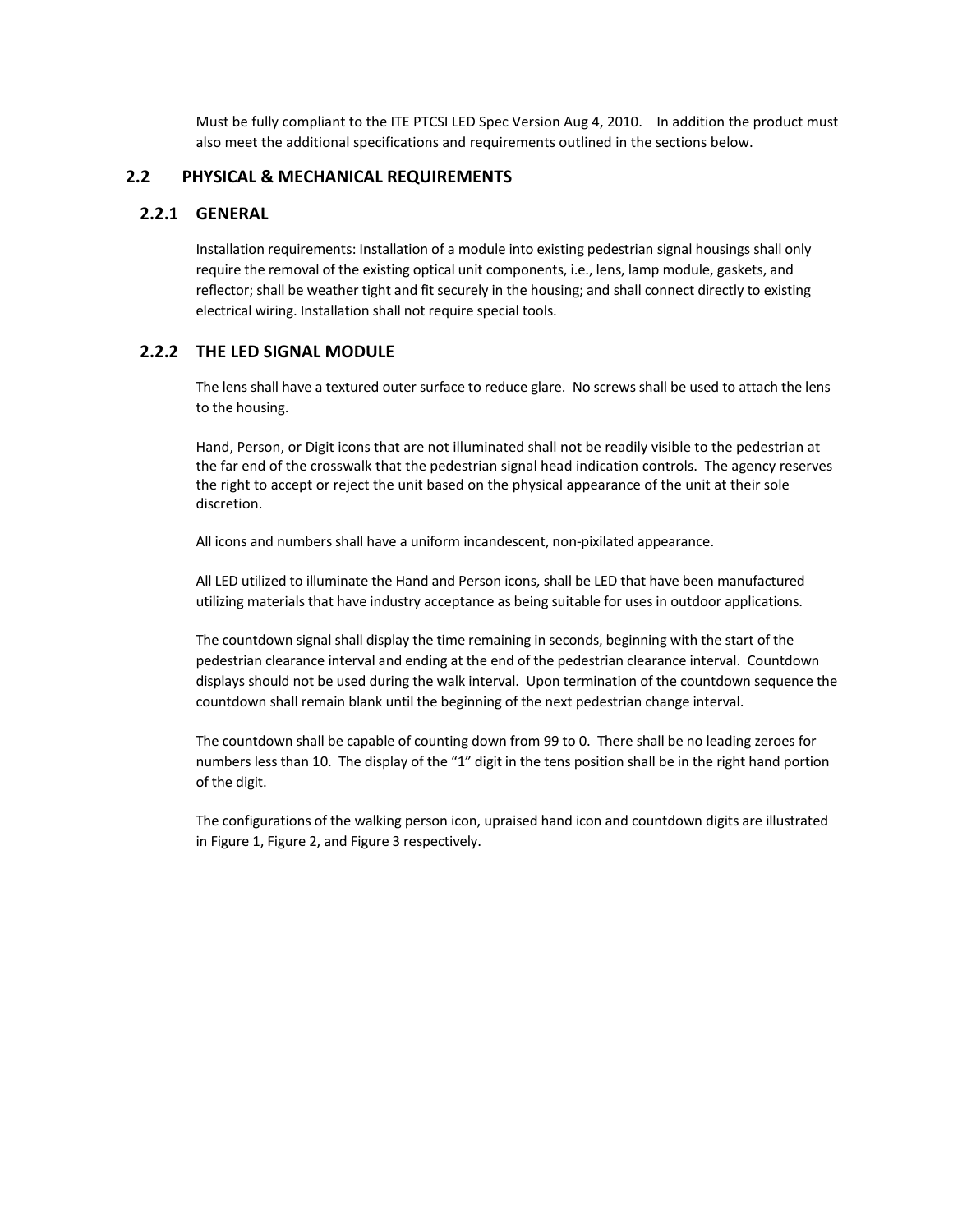



Figure 1—Walking Person icon **Figure 2— Upraised Hand icon** 



*Figure 3—Countdown Display2.3 Module Identification* 

In addition to the labeling requirements of the ITE specification, all modules must be labeled with the ETL Verified label shown in Figure 4. This label designates the compliance and listing with the Intertek-ETL Traffic Signal Certification Program.

## **2.3 ELECTRICAL**

## **2.3.1 GENERAL**

The following color scheme shall be used for the module's AC power leads: Orange for the upraised hand, Blue for the walking person, and White for common.

The AC power leads shall exit the module via a rubber grommetted strain relief, and shall be terminated with insulated female quick connect terminals with spade / tab adapters. The leads shall be separate at the point at which they leave the module.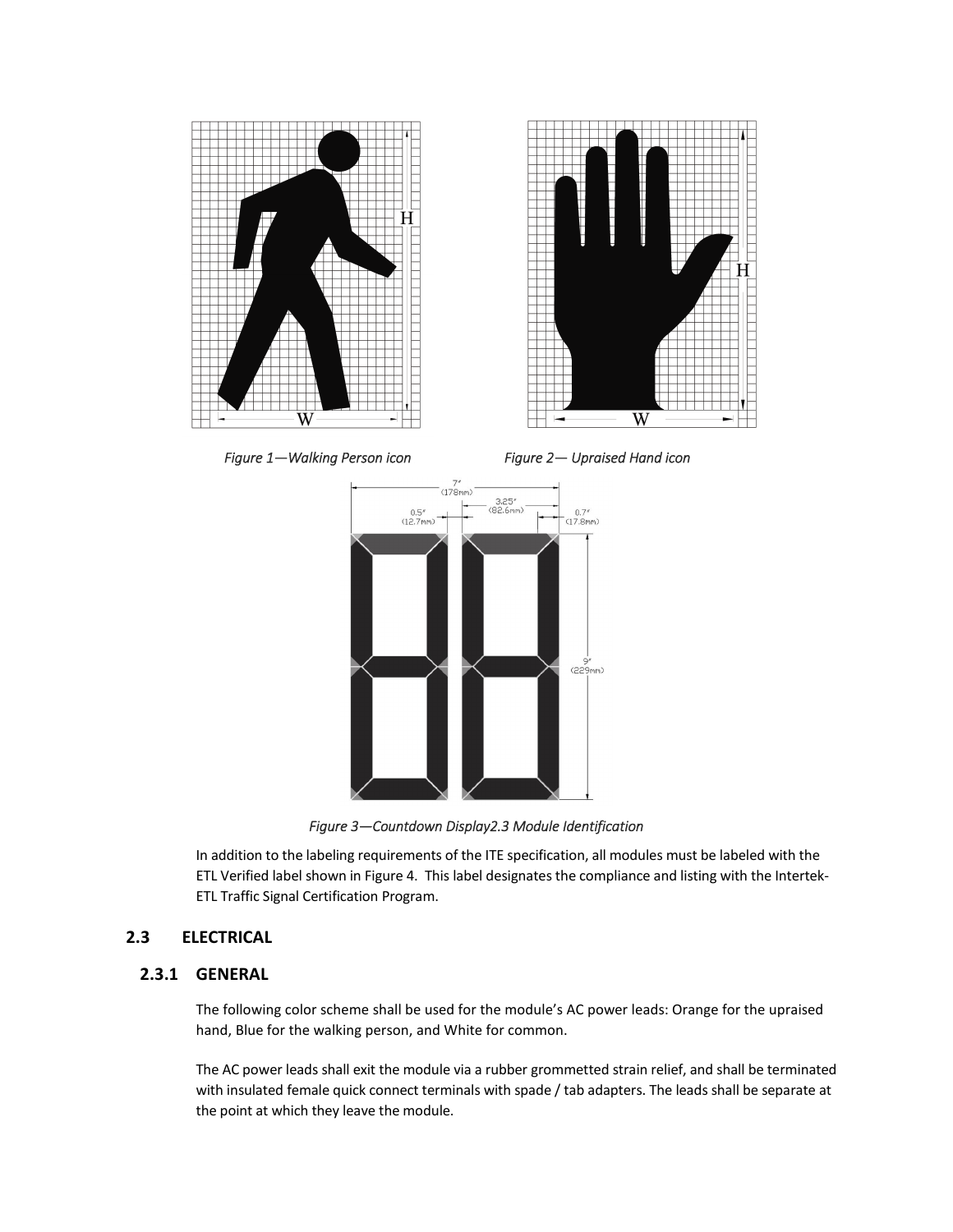All external wiring utilized in the modules shall be anti-capillary type wire to prevent the wicking of moisture to the interior of the module.

In order to minimize the possibility of the incorrect icon being illuminated, the Hand, Person, and Countdown Icons shall utilize 3 separate power supplies. The countdown module shall be internally wired to the incoming AC power from the hand / person AC signal lines. All power supplies shall be located inside the signal module.

- All power supplies shall be conformal coated for additional protection.
- Typical Power at 25ºC (77ºF) for the Pedestrian Signal Modules shall be 11 watts for the hand, 10 watts for the person and 8 watts for the digits when the number "88" is displayed.

## **2.4 COUNTDOWN MODULE**

#### **2.4.1 COUNTDOWN DRIVE CIRCUITRY**

The countdown portion of the signal shall have a high off-state input impedance so as not to provide a load indication to conflict monitors and interfere with the monitoring of the pedestrian signal. The input impedance of the countdown circuitry shall be sufficiently high enough to allow for up to eight units connected on the same channel.

It shall be impossible for the display to countdown during a solid Hand indication.

#### **2.4.2 COUNTDOWN FUNCTIONALITY**

Per MUTCD Manual 2009 edition, "Countdown displays should ONLY be used during the "Clearance Cycle". They should NOT be used during the walk interval or during the yellow change interval of a concurrent vehicular phase". A countdown pedestrian signal is required for all crossing with a pedestrian clearance interval of 7 seconds or greater.

The countdown timer module shall have a micro-processor capable of recording the pedestrian crossing timing when connected to a traffic controller. It shall be capable of displaying the digits 0 through 99.

When connected, the module shall blank out the display during the one (1) learning cycle only while it records the countdown time using the Walk (Person) & Don't Walk (Flashing Hand) signal indications. The hand and person icons shall be displayed as normal during this cycle.

The countdown timer module shall continuously monitor the traffic controller for any changes to the pedestrian phase time and re-program itself automatically if needed.

The countdown module shall register the time for the walk and change intervals individually and shall begin counting down at the beginning of the pedestrian change interval. The countdown module shall display the numerals in a continuous display and shall not flash during the countdown.

When the flashing Hand becomes solid, the module shall display 0 for one second and then blank-out. The display shall remain dark until the beginning of the next countdown.

In the event of a pre-emption sequence during the pedestrian change interval, the countdown module shall skip the pre-empted change time and reach "0" at the same time as the flashing Hand becomes solid and then remain dark until the next cycle.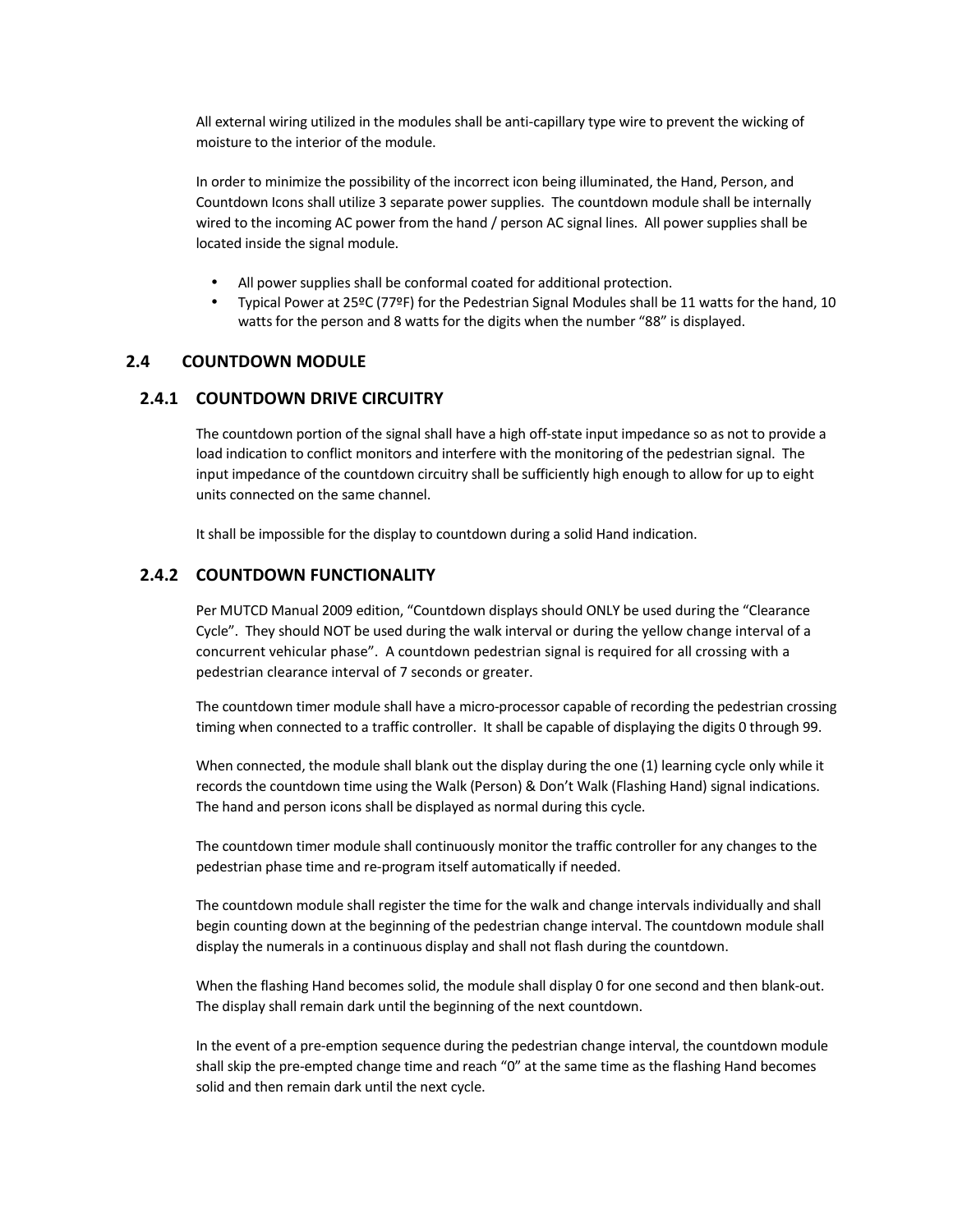In the cycle following a pre-emption call, the signal shall display the correct time and not be affected by the reduced previous cycle. The countdown shall remain synchronized with the signal indications and always reach 0 at the same time as the flashing Hand becomes solid.

The countdown timer shall be capable of displaying 2 consecutive complete Pedestrian Phases outputted by the traffic controller (no steady Hand signal between cycles). NOTE: When a controller is programmed with the option to serve a second consecutive pedestrian phase (walk followed by flashing don't walk) if a pedestrian activates a pedestrian button during the change interval, and the controller is set to allow a second consecutive phase, the countdown will blank out during the walk, and restart counting down the correct time during the flashing don't walk, just as in a regular PED phase.

The countdown module shall not display an erroneous or conflicting time when subjected to defective load switches. Should there be a short power interruption during the PED change interval or if voltage is applied to both the hand and person simultaneously, the display will go to "0" then blank.

The countdown module shall have accessible dip-switches for the user selectable options. The unit shall have a removable plug on the rear allowing easy access to control the user selectable functions. The unit shall be shipped from the factory with all switches in the default "off" position. With the exception of the test mode, these dip switch selectable functions would typically be set at the initial installation of the Pedestrian signal.

## **2.4.2.1 DIP SWITCH 1. DARK CYCLE FOLLOWING A TIMING CHANGE**

Default Operation: In the default position this function is disabled. With this function disabled the countdown module will operate as follows:

- If the clearance mode is shortened for a single cycle, for example for an emergency vehicle preemption, the countdown will return to normal operation on the following cycle using the learned timing.
- If the countdown module detects two (2) consecutive shortened pedestrian clearance modes of identical length the countdown timer will display the new shorter time on the following cycle without the need for new blank learning cycle.
- If the countdown module detects a longer cycle, for example a programmed timing change, it will automatically display the lengthened time on the next cycle without the need for a new blank learning cycle.

Optional Operation: With Dip switch 1 in the "on" position the countdown module will operate as follow:

• Any time the countdown module detects a timing change, either shorter or longer the countdown will run a new "learning" cycle. It will be blank for one cycle. After this blank cycle the unit will return to normal operation on the following cycle and display the new clearance timing learned.

#### **2.4.2.2 DIP SWITCH 2. DISABLE AUTO-SYNC MODE**

Default Operation: In the default "off" position the auto-sync is enabled. With this function enabled the countdown module will operate as follows:

• Countdown start with the start of the "Flashing Hand" clearance mode.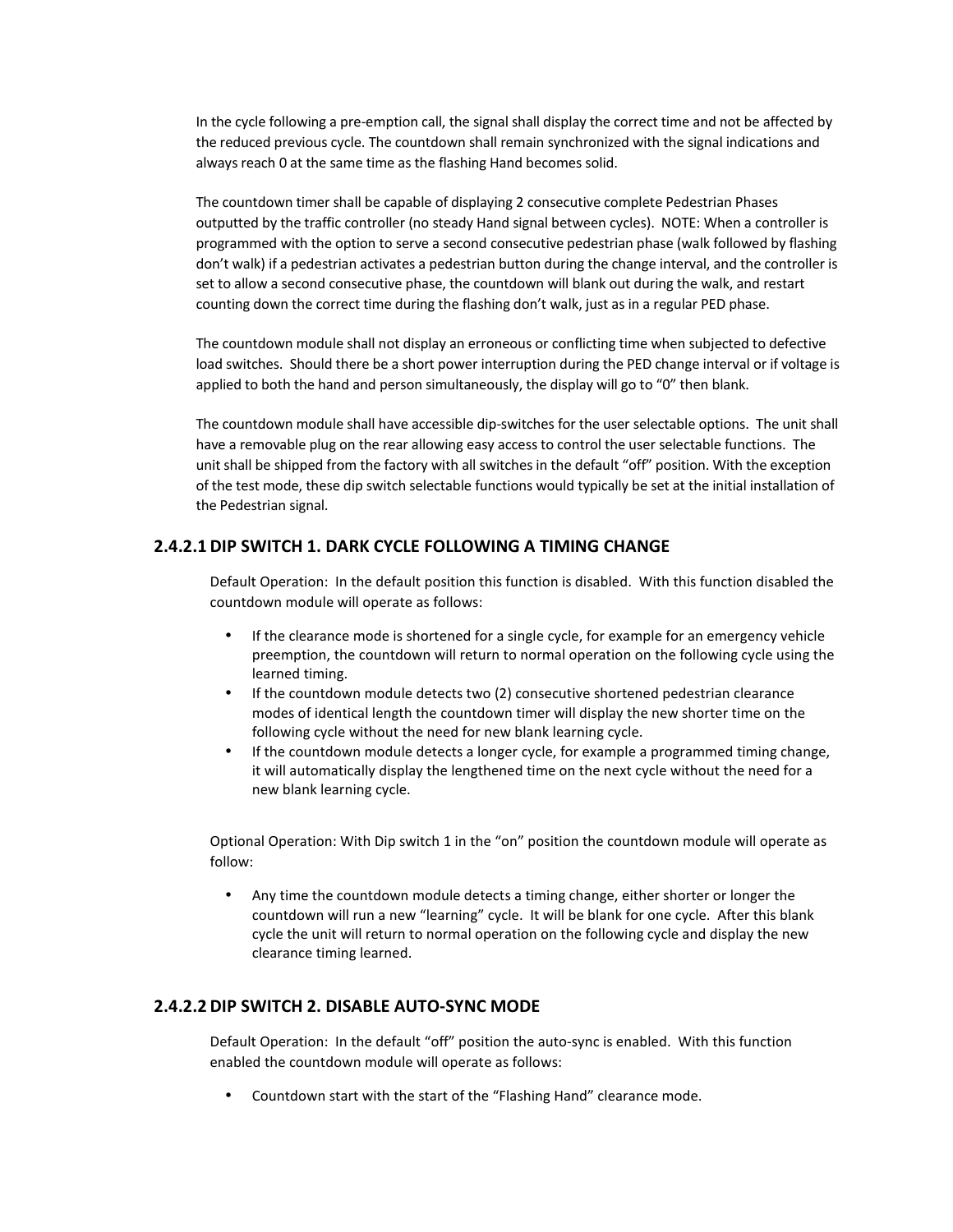• If in the "learning cycle" the countdown module detects a lag between the end of the walk mode and the start of the clearance mode the lag time will be measured and reduced from the first second in order to synchronize the end of the countdown "0" with the start of the solid hand signal.

Optional Operation: With Dip switch 2 in the "on" position the auto-sync is disabled. With this function disable the countdown will operate as follows:

- Countdown starts at the end of the walk signal and disregards any lag time in the start of the flashing hand signal.
- If clearance interval in not in full seconds then the final second of the countdown may be truncated as the hand signal becomes solid.
- If there is a brief power loss to the hand signal, < 1 sec, the unit may start counting for up to 2 second before it detects the power loss and goes blank.

#### **2.4.2.3 DIP SWITCH 3. DISABLES COUNTDOWN OPERATION**

Default operation: In the default position the countdown timer is enabled. With this function enabled the countdown will operate as follows:

• Countdown will function normally following either the default operation mode or if set, the selected dip switch options.

Optional Operation: With Dip switch 3 in the "on" mode the countdown timer module is disabled. With this function disabled the countdown will operate as follows:

• No countdown will be displayed but the hand / person portion of the pedestrian signal will operate as normal.

#### **2.4.2.4 DIP SWITCH 4. MEMORY MODE**

Default operation: In the default position the memory, in the event of a power loss, is disabled. With the memory disabled the countdown will operate as follows:

- Countdown will maintain the learned clearance timing in memory.
- In then event of a power loss to the unit of two (2) seconds or more in duration the memory will be lost and the timer will need to enter a new "learning" cycle upon the restoration of power.

Optional operation: With Dip switch 4 in the "on" position the memory is enabled. With this function enabled the countdown will operate as follows:

- Countdown will store the information from the "learning" cycle in memory for use in case of power loss.
- Upon returning from a power loss the countdown will use the timing stored in memory and not require the need for a new "learning' cycle.

#### **2.4.2.5 DIP SWITCH 5. DIAGNOSTIC TEST SEQUENCE**

Default Operation: With this function in the "off" position the countdown will operate as follows: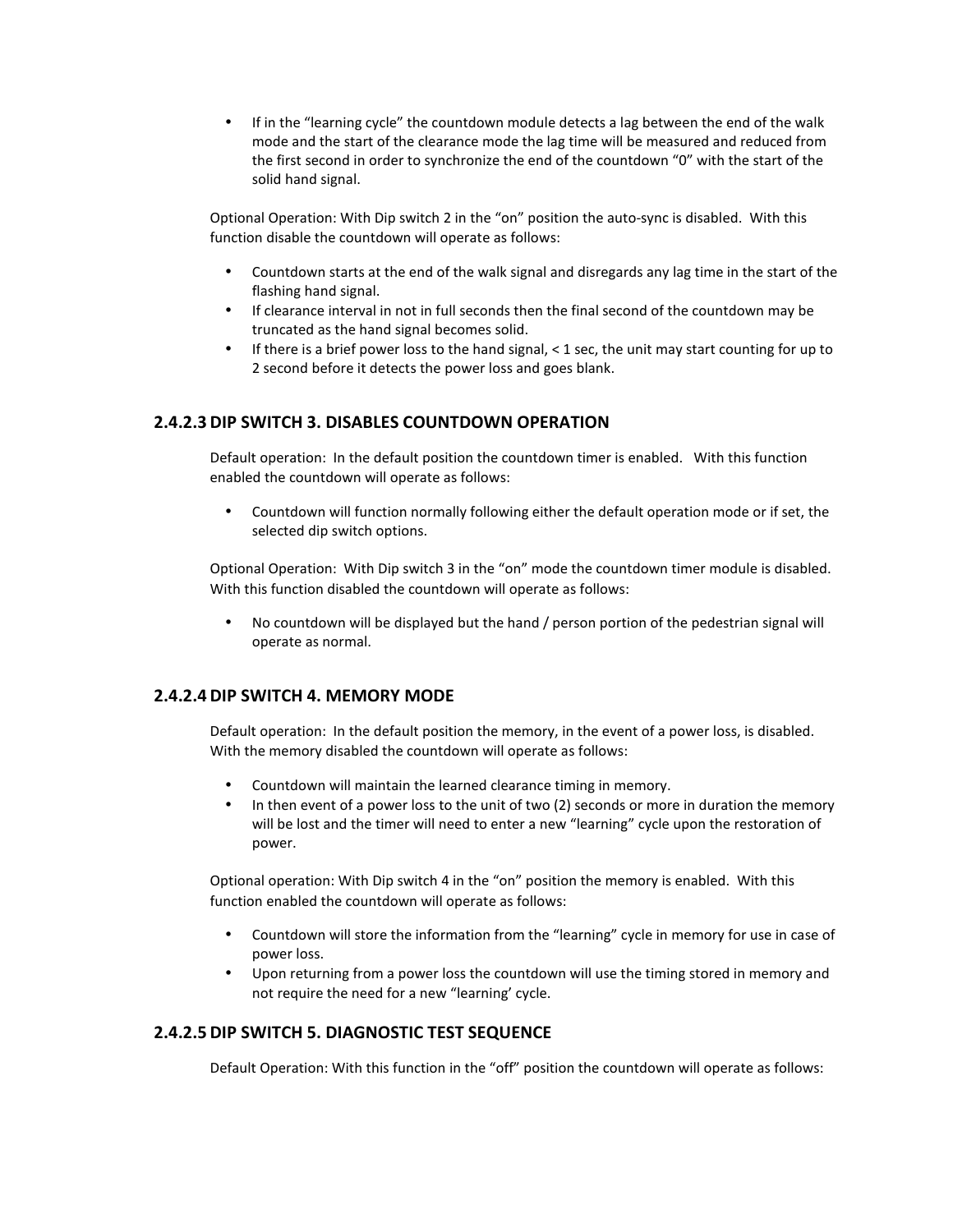• Countdown will function normally following either the default operation mode or if set, the selected dip switch options.

Optional operation: With Dip switch 5 in the "on" position the diagnostic test mode is enabled. With this function enabled the countdown will function as follows:

- Countdown mode is disabled, to allow for diagnostic testing.
- Upon application of power to either icon the countdown module will sequentially test the individual segments of the digits.
- Upon also turning on Dip switch 4 the countdown will light up all segments to display the digit "88".

## **2.5 WARRANTY REQUIREMENTS**

## **2.5.1 WARRANTY**

Manufacturers shall provide a detailed written warranty issued by the factory located in the country of module origin with the following minimum provisions:

- Modules shall, at the manufacturer's option, be repaired or replaced if the module fails to function as intended due to workmanship or material defects within the first 60 months from the date of delivery.
- Modules shall, at the manufacturer's option, be repaired or replaced if the module exhibit luminous intensities less than the minimum specified values within the first 60 months of the date of delivery.
- Upon request, the LED lamp module manufacturer shall provide written documentation of its ability to satisfy a worst-case, catastrophic warranty claim.

A current corporate annual report duly-certified by an independent auditing firm, containing financial statements illustrating sufficient cash-on-hand and net worth to satisfy a worst-case, catastrophic warranty claim is an example of suitable documentation. The documentation shall clearly disclose:

- The country in which the factory of module origin is located.
- The name of the company or organization that owns the factory of module origin including any and all of its parent companies and/or organizations, and their respective country of corporate citizenship.

For firms with business and/or corporate citizenship in the United States of less than seven years, the process by which the end-users/owners of the modules will be able to obtain worst-case, catastrophic warranty service in the event of bankruptcy or cessation-of-operations by the firm supplying the modules within North America, or in the event of bankruptcy or cessation-ofoperations by the owner of the factory of origin, shall be clearly disclosed.

> Figure 4. Intertek- ETL Verified Label



## **LED Traffic Signal Modules Certification Program**

Intertek Testing Services, N.A., Inc. Cortland, New York 13045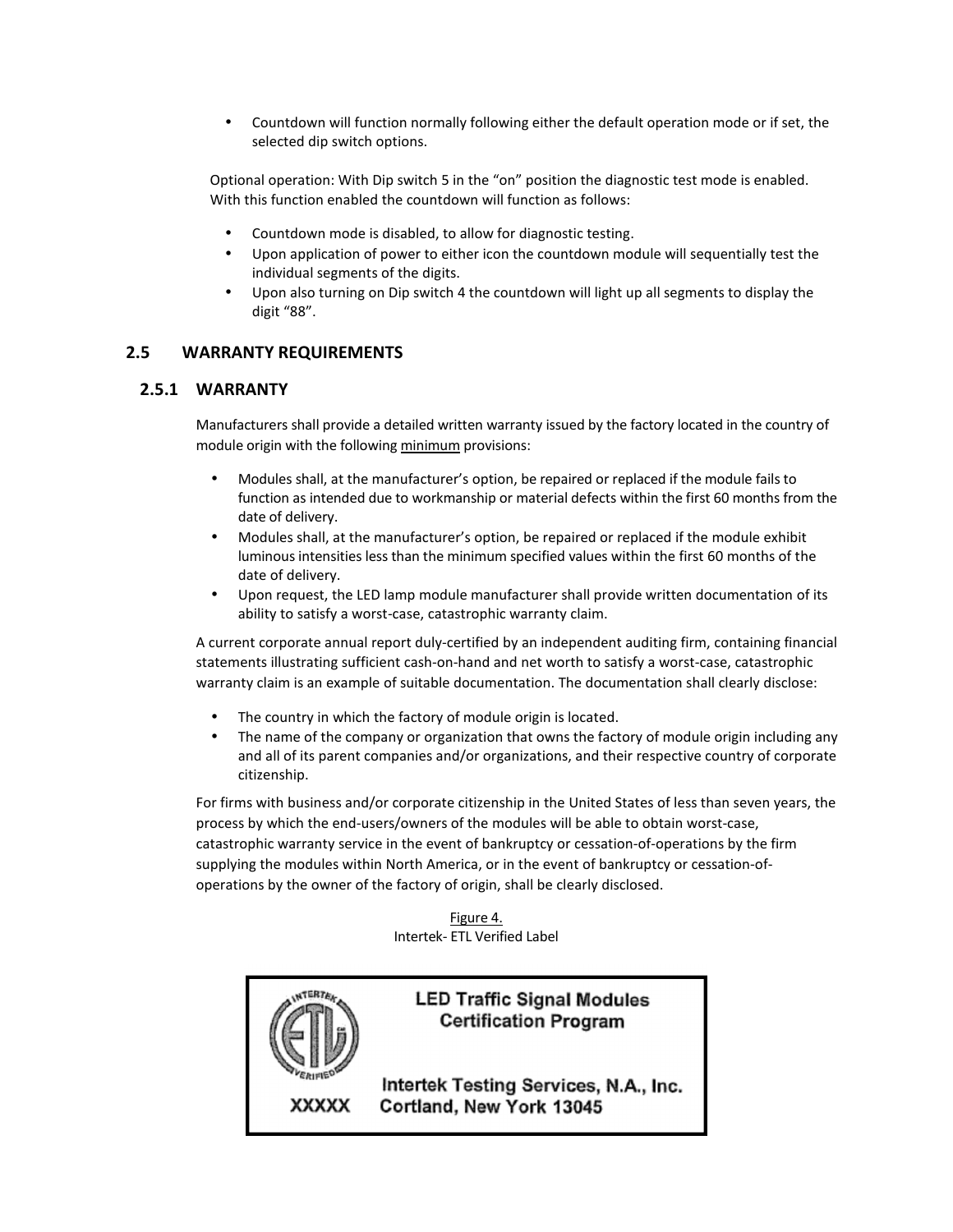#### **O. MAST ARMS AND POLES**

No supplemental information. Contact City Traffic Engineer for comments/questions.

#### **P. POLE BASES**

No supplemental information. Contact City Traffic Engineer for comments/questions.

#### **Q. CONDUIT AND CONDUIT FITTINGS**

No supplemental information. Contact City Traffic Engineer for comments/questions.

## **R. ELECTRICAL CABLE**

#### **1.0 POWER LEAD-IN CABLE**

Power lead-in cable shall be of the sizes as shown on the plans.

Power lead-in cable shall be 600 volt, single conductor, stranded copper, Type USE, and UL approved.

#### **2.0 SIGNAL CABLE**

Signal cable shall be 600 volt, multi-conductor, with copper conductor of the number and size as shown on the plans.

Signal cable shall meet the requirements of the International Municipal Signal Association (IMSA) specification 19-1, latest revision thereof for polyethylene insulated, polyvinyl chloride jacketed signal cable. All conductors shall be #14 A.W.G. unless otherwise specified on the plans.

## **3.0 LOOP DETECTOR WIRE (WITH PLASTIC TUBING)**

The loop wire shall meet the requirements of the International Municipal Signal Association (IMSA) specification 51-5, latest revision thereof for a nylon or cross-linked polyethylene jacketed conductor, loosely encased in a polyethylene tube loop detector wire. The conductor shall be #16 A.W.G. unless otherwise specified on the plans.

## **4.0 DETECTOR LEAD-IN CABLE**

Detector lead-in cable shall meet the requirements of the international Municipal Signal Association (IMSA) specification 50-2, latest revision thereof for polyethylene insulated, polyethylene jacketed loop detector lead-in cable. All conductors shall be # 14 A.W.G. unless otherwise specified on the plans.

#### **5.0 ETHERNET CABLE**

Ethernet cable for exterior signal devices shall have 24 AWG Bonded-Pairs, solid bare copper conductors, polyolefin insulation, polymer gel water-blocked, with a sun resistant LLPE jacket. Cable will have sequential marking at two foot intervals.

Cable shall be Belden 7934a or equivalent.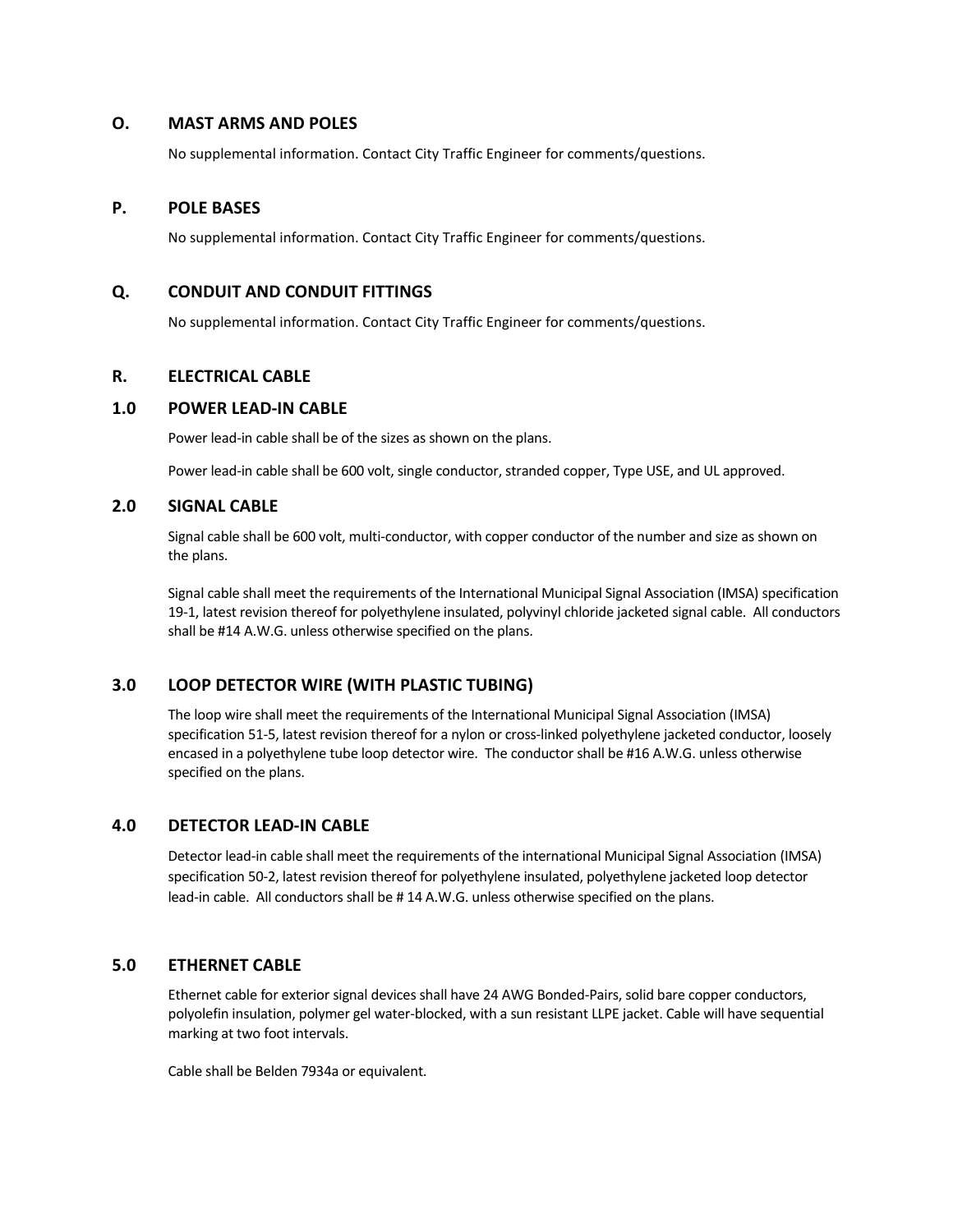## **6.0 TRACER CABLE**

A tracer cable shall be installed in all conduits with signal cables, detector lead-in cables, or fiber optic communication cables.

The tracer cable shall be a single conductor, stranded copper, AWG #12, Type THHN, with UL approval and an orange colored jacket.

The tracer cable shall be identified in the Controller cabinet, handholes, and poles by means of identification tags.

## **7.0 GROUNDING CABLES**

The EGC shall be copper XHHW insulated wire sized per NEC section 250.122. Stainless steel fasteners and copper compression lugs shall be used. Use a specification grade bonding bushings, with stainless steel and hot dip galvanized construction. Use a listed copper conductive compound on all threads and conductors.

Grounding conductors within lighting standards and traffic signal poles shall be a #6 copper cable.

All grounding conductors that connect bonding bushings to grounding systems shall be a #6 copper cable.

All grounding conductors between terminal strip support plates and the cabinet grounding bus shall be a minimum of a #10 copper cable or a braided copper cable with equal cross sectional area.

#### **S. WIRE SPLICING**

#### **1.0 GENERAL**

No supplemental information. Contact City Traffic Engineer for comments/questions.

#### **T. STREET NAME AND REGULATORY SIGNS MOUNTED ON SIGNALS**

#### **1.0 GENERAL**

No supplemental information. Contact City Traffic Engineer for comments/questions.

#### **U. SIGNAL HEAD COVERS**

#### **1.0 GENERAL**

No supplemental information. Contact City Traffic Engineer for comments/questions.

#### **V. SCHEDULE OF UNIT PRICES**

#### **1.0 GENERAL**

No supplemental information. Contact City Traffic Engineer for comments/questions.

## **W. CONTRACTOR QUALIFICATIONS & RESPONSIBILITIES**

#### **1.0 GENERAL**

No supplemental information. Contact City Traffic Engineer for comments/questions.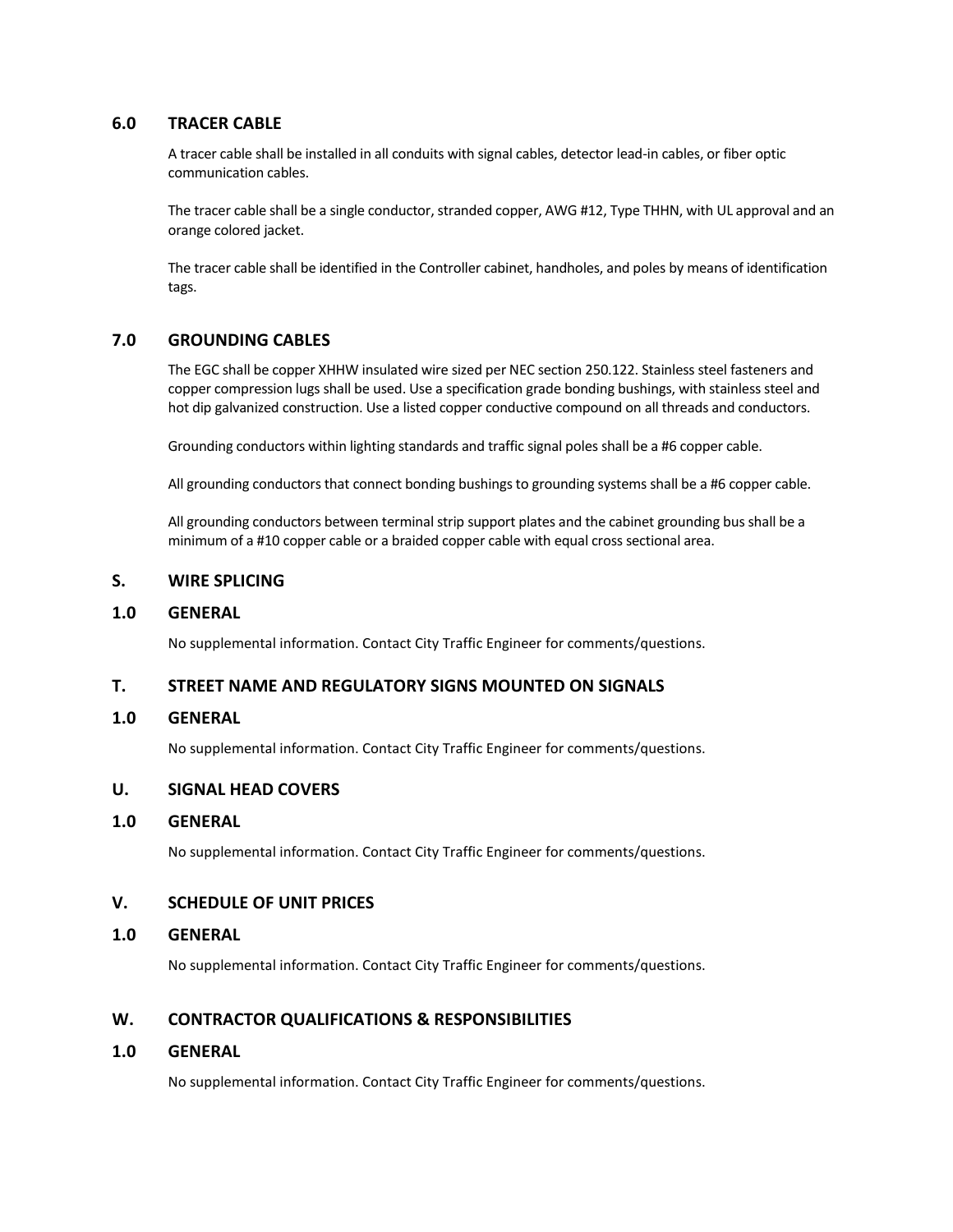#### **X. BLANK-OUT SIGNS**

#### **1.0 FUNCTIONAL DESCRIPTION**

All messages shall be clearly legible, attracting attention under any lighting condition At full intensity, the signal will be highly visible anywhere within a 15 degree cone centered about the optic axis.

Messages shall be formed by single or double rows of LED's.

All LED's will be T-1 ¾ (5 millimeters).

LED's will have an expected lifetime of 100,000 hours.

Failure of any individual LED's will not affect the performance of other LED's or the sign.

All sign message displays will comply with ITE VTCSH: LED Vehicle Arrow Traffic Signal Supplement Section 4 (Photometric Requirements) and ITE VTCSH: LED Circular Signal Supplement Section 4 (Photometric Requirements) for luminous intensity and distribution (Section 4.1), color regions (Section 4.2), and color uniformity (Section 4.2).

The sign shall be capable of continuous operation over a range in temperatures from -35F to +165F (-37C to +75C).

Sign may have optional dimming and flashing.

The sign shall comply with the MUTCD.

#### **2.0 ALUMINUM HOUSING**

Housings shall be constructed of extruded aluminum.

A flat aluminum panel shall be welded into the housing back for one-way signs.

All corners and seams shall be welded to provide a weatherproof seal around the entire case.

Continuous full-length stainless steel hinges shall connect the housing and the extruded aluminum door.

Signs shall have #3 stainless steel ¼ turn link-locks per door to tightly secure the door onto a gasket between it and the housing.

Link-locks provide tool free access to the interior of the sign.

Door gaskets shall be 3/16" x 1" neoprene to provide a weatherproof seal.

The 0.125" extruded aluminum doors have one side removable to gain access to the sign face.

Sign face shall be 0.080" aluminum or equivalent, and have the entire LED assembly mounted to it.

Each door shall be fitted with a sun hood of 0.063" aluminum. Standard length is 6".